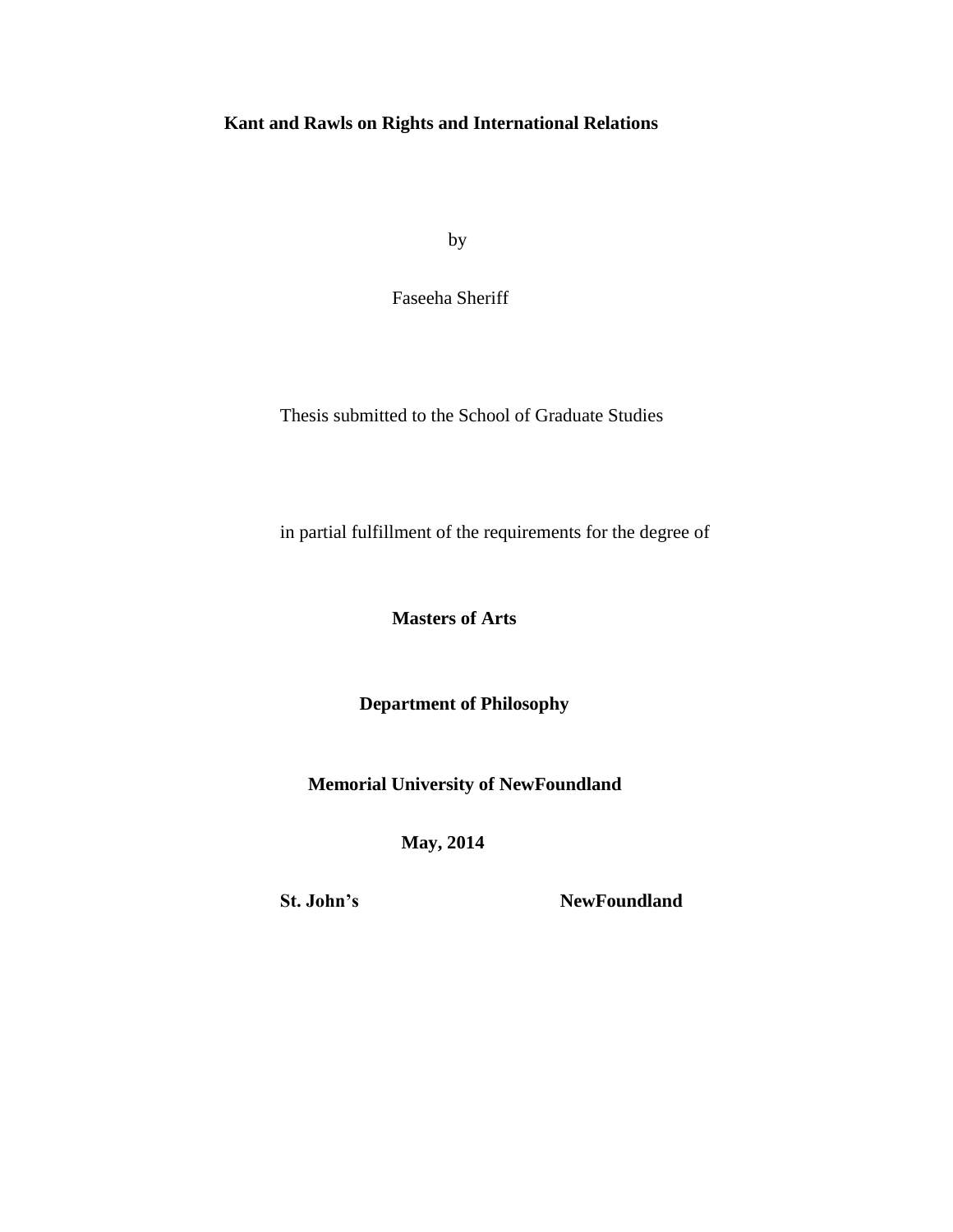### **Kant and Rawls on Rights and International Relations**

# **ABSTRACT**

The Kantian doctrine of rights is a conception of equality of human beings which in a sense is pre-moral, and expressed in the concept of a person. For Kant, "Recht" is that free action whose maxim can coexist with the freedom of everyone according to a universal law. A distinguishing feature of the Kantian doctrine of rights is that rights are correlative to coercible duties. To determine if it is possible for Kant's ethical position to provide an adequate theory of right, a thorough critical examination of his position and its consequences will be engaged. This will involve showing how Kant derives each part of his theory from the former in order to put forth a coherent doctrine of rights that can be extended to international realms. The thesis is laid out as follows. The first two chapters present the development of the Kantian system of rights. Subsequently, chapter three discusses the Kantian principles of justice being put into practice, and shows his derivation of the right of nations. The latter part of chapter three discusses the Kantian account of justice beyond borders, to regulate relations between societies both domestically and internationally. Lastly, chapter four presents the Rawlsian system of rights, and of develops a framework for international relations while highlighting its pitfalls. An attempt is made to show that Kant's notion of right is defensible as it offers a greater degree of moral authority and political potency as a framework for international relations grounded in the unrestricted workings of practical reason and is superior to Rawls' attempt to construct such a framework as it relies on abstract hypothetical conditions. Within the Kantian system, it is the workings of practical reason that allows rational persons to recognize the need to resurrect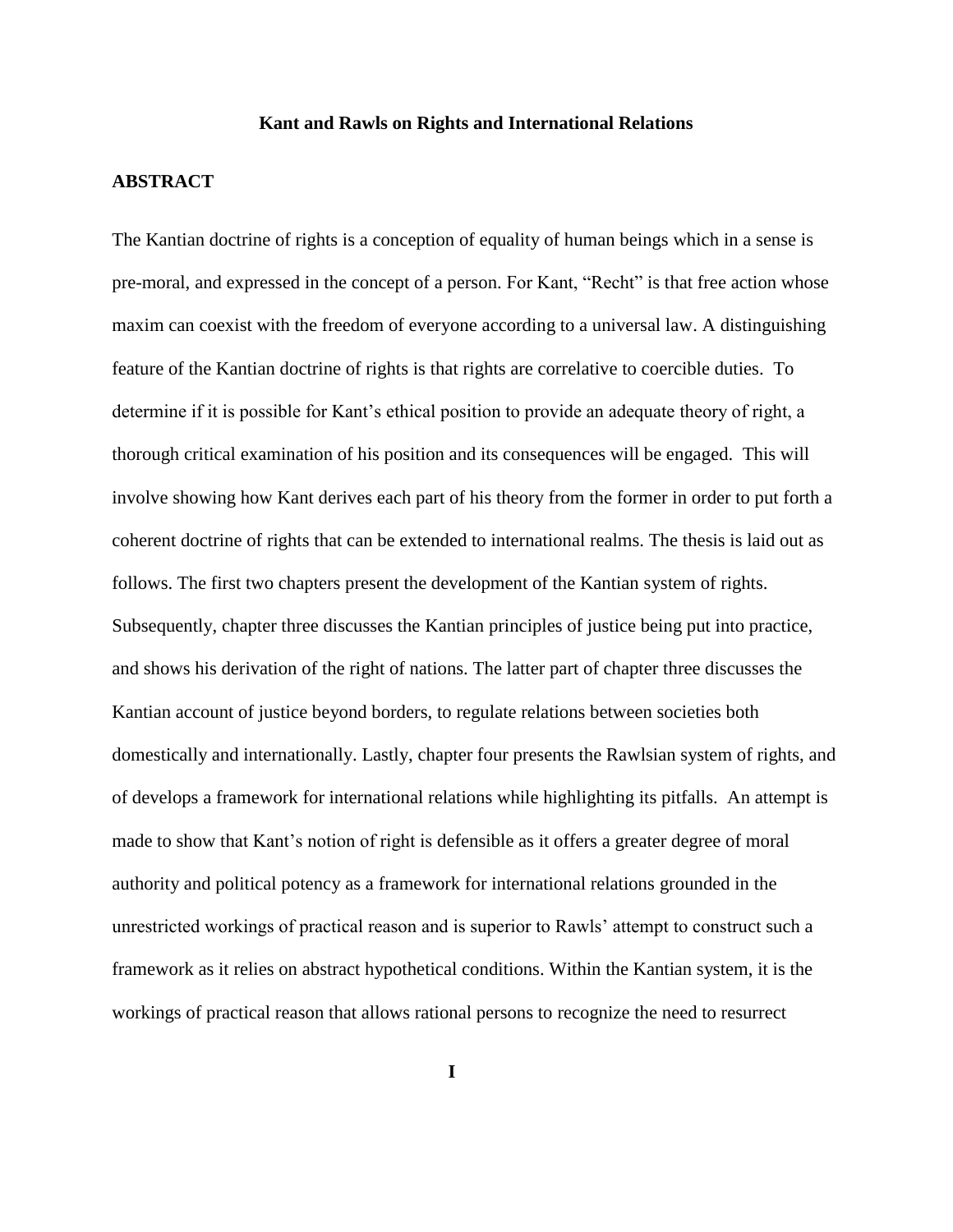institutions that protect equality and autonomy universally. When reason is not fully subjected to public, it runs the risk of forwarding improper ideas that may ultimately undermine the freedom of others. However, within the Rawlsian system, subjects of justice are merely capable of acting autonomously, rather than acting autonomously for the sake of justice in itself.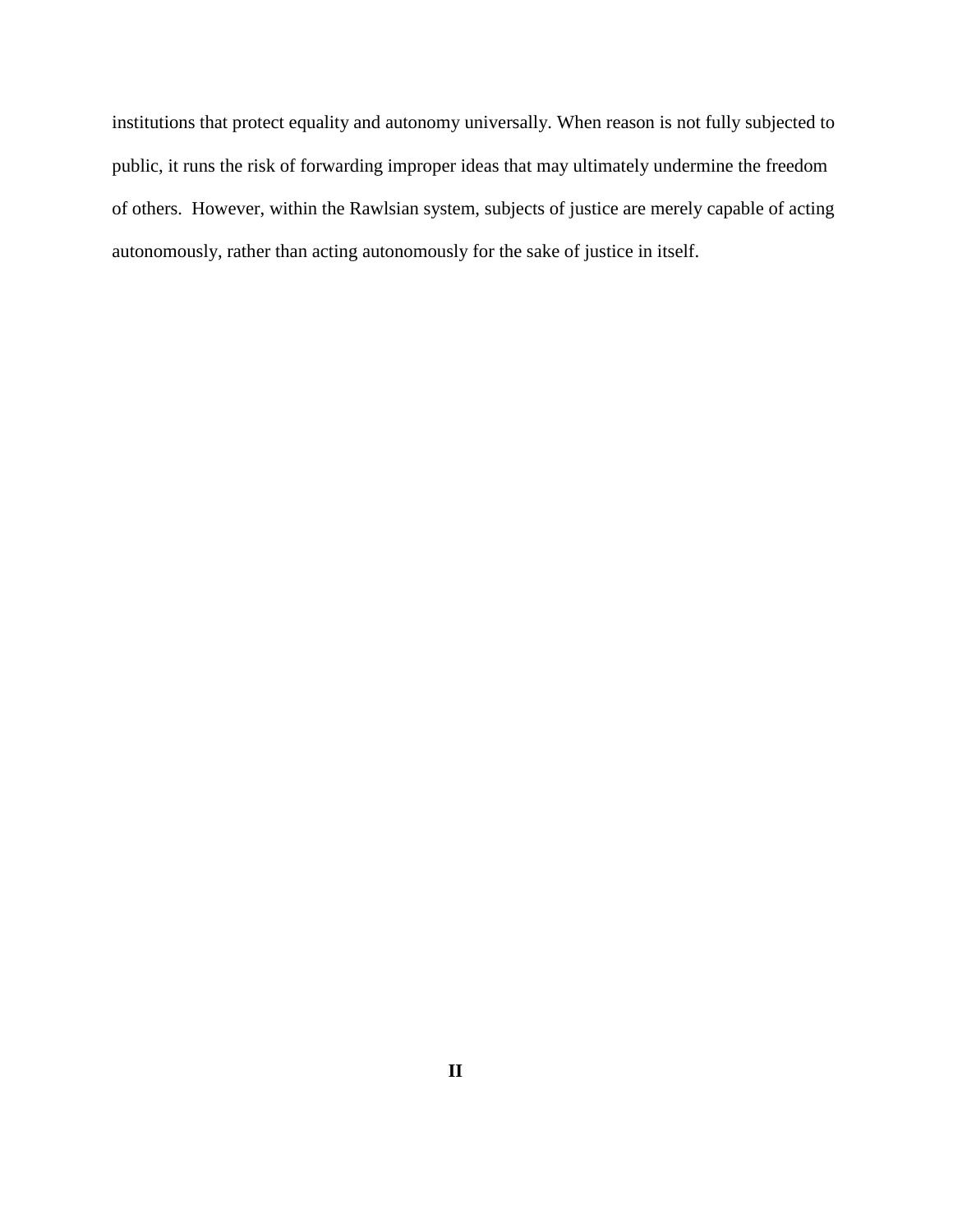# **ACKNOWLEDGEMENTS**

I am indebted to Professor Peter Trnka, my supervisor, for his assistance and support in preparation of this thesis. I am also grateful for the support of other Faculty members, family and friends.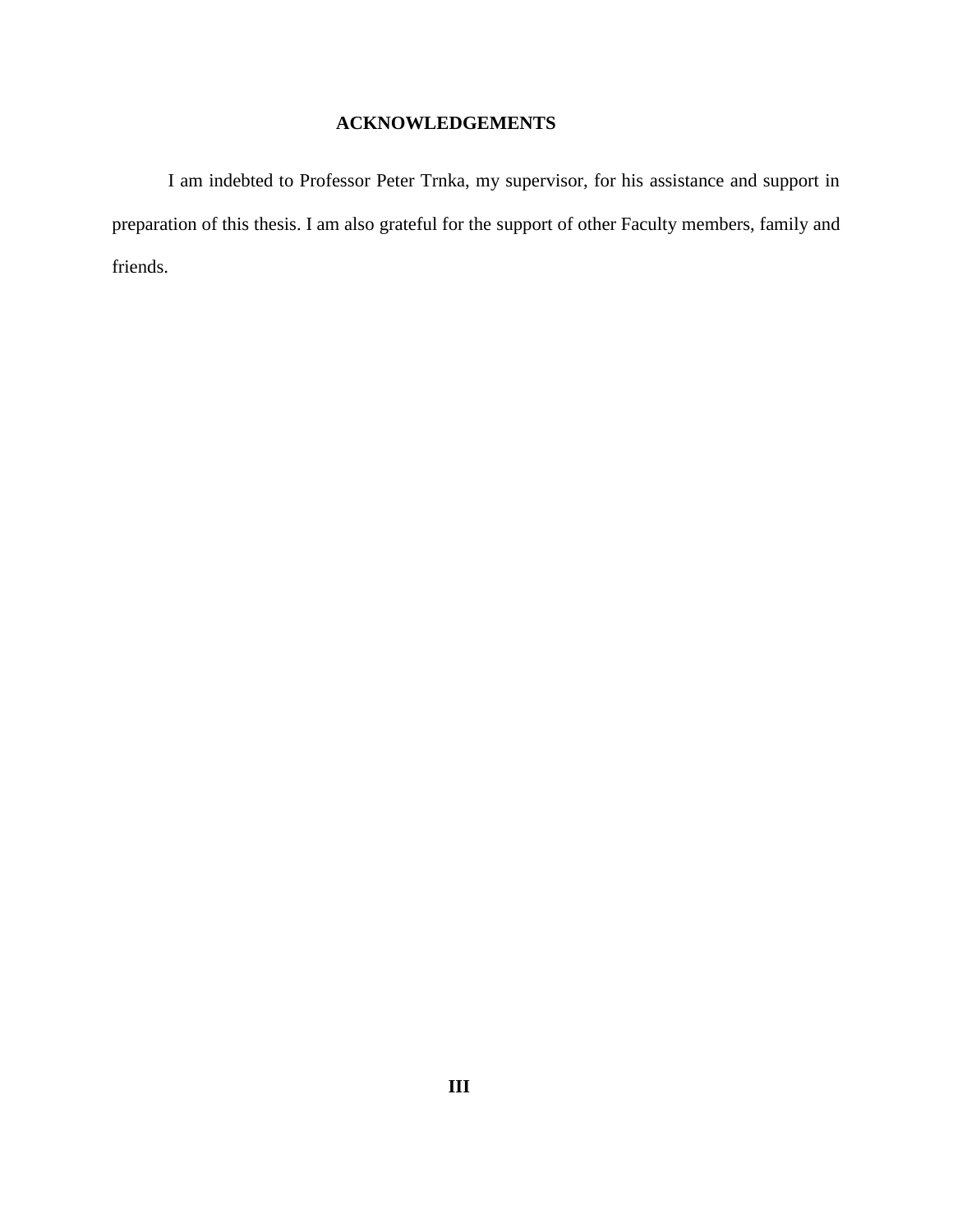# **TABLE OF CONTENTS**

|    | <b>ABSTRACT</b>                                                               | I            |
|----|-------------------------------------------------------------------------------|--------------|
|    | <b>PREFACE</b>                                                                | IV           |
|    | <b>INTRODUCTION</b>                                                           | $\mathbf{1}$ |
|    | 1. KANTIAN RIGHTS THEORY                                                      |              |
|    | A. Giving Laws to Ourselves                                                   | $\tau$       |
|    | <b>B.</b> The Role of Agreement                                               | 10           |
|    | C. The Innate Right of Humanity                                               | 12           |
|    | 2. DEVELOPMENT OF THE KANTIAN THEORY                                          |              |
|    | A. The Universal Principle of Rights                                          | 17           |
|    | <b>B.</b> Rights and 'The Idea of Representational Constitutional Government' | 20           |
|    | C. The State and Constitutional Rights                                        | 23           |
|    | 3. KANTIAN THEORY AND PRACTICE                                                |              |
|    | A. Kant and the Right of Nations                                              | 28           |
|    | B. Kant, Reason and Justice Beyond Borders                                    | 32           |
| 4. | <b>RAWLSIAN THEORY OF JUSTICE</b>                                             |              |
|    | A. A Reconstruction of Theory of Justice                                      | 37           |
|    | B. Rawlsian Theory in Practice-Principle of Toleration                        | 44           |
|    | C. The Scope of Justice for Rawls beyond Borders                              | 45           |
|    | <b>CONCLUSION</b>                                                             | 53           |
|    | <b>BIBLIOGRAPHY</b>                                                           | 57           |
|    |                                                                               |              |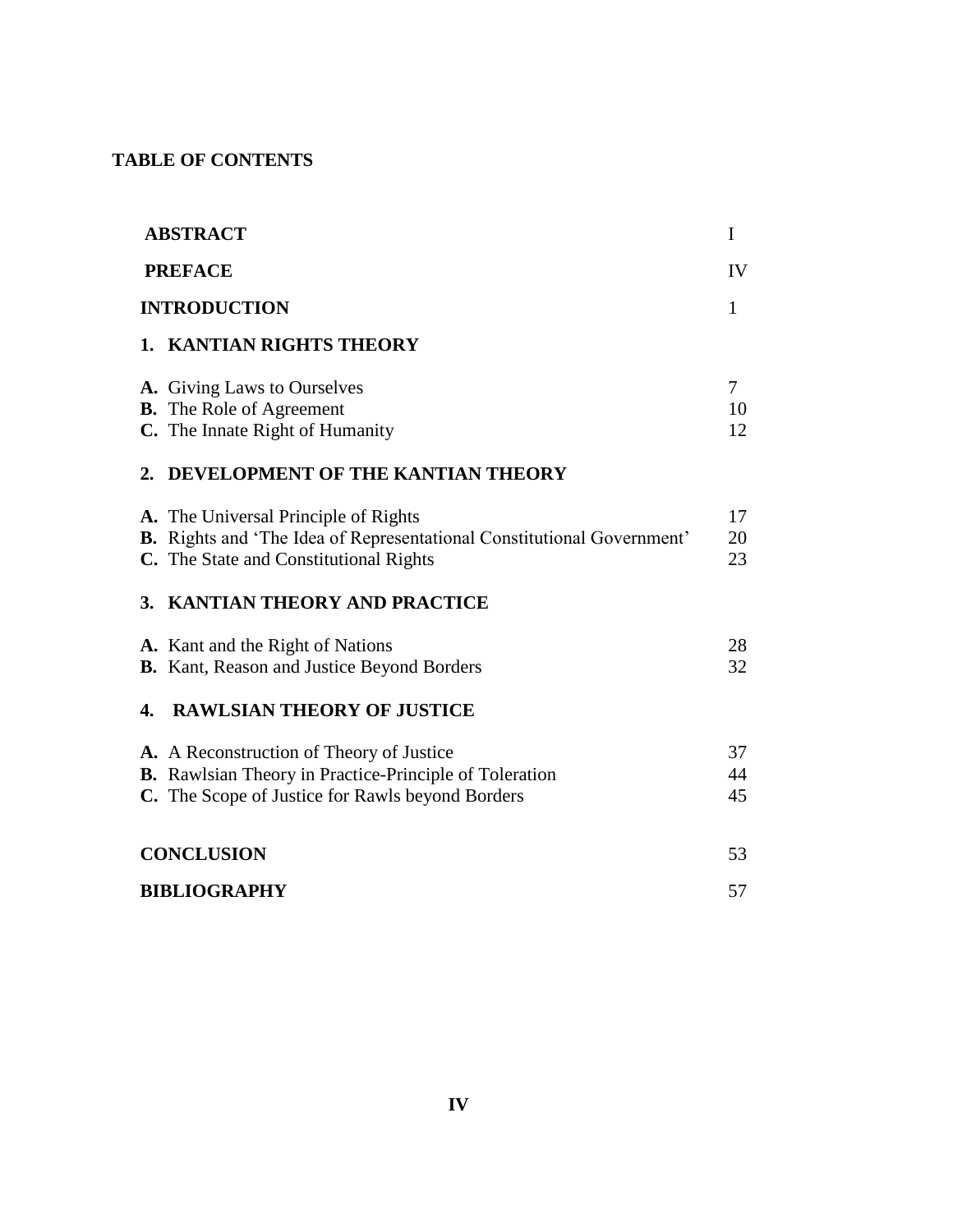# **PREFACE**

Many writers have relied upon a Kantian basis for their system of rights. Kant provides an intellectual bedrock upon which the notion of rights and justice can be understood. The main subject of this thesis is what Kant calls "Recht", and how it is related to the concept of rights and natural law. Within this thesis, an attempt has been made to outline the central themes within the Kantian system of rights. Kant determines the set of rights a person has by means of the criterion for right actions (categorical imperative). The categorical imperative determines the rightness of acts by whether you could let everyone do the same. The first formulation of the categorical imperative states "Act only according to that maxim whereby you can at the same time will that it should become a universal law" (Metaphysics of Morals, 230). That is, each individual agent regards itself as determining, by its decision to act in a certain way that everyone will always act according to the same general rule in the future. The second formulation of the categorical imperative states, "Act in such a way that you treat humanity, whether in your own person or in any other person, always at the same time as an end, never merely as a means" (Metaphysics of Morals, 230). Finally, the third formulation of the categorical imperative combines the first two formulations and is as follows, "All maxims as proceeding from our own [hypothetical] making of law ought to harmonise with a possible kingdom of ends" (Metaphysics of Morals, 230). Thus, this formulation states that morality consists of doing one's duty to treat people, including yourself, as an end, never only as a means to an end. To treat other people as an end is to respect people as rational moral agents who also have their own goals, projects and other life pursuits; to recognize their humanity.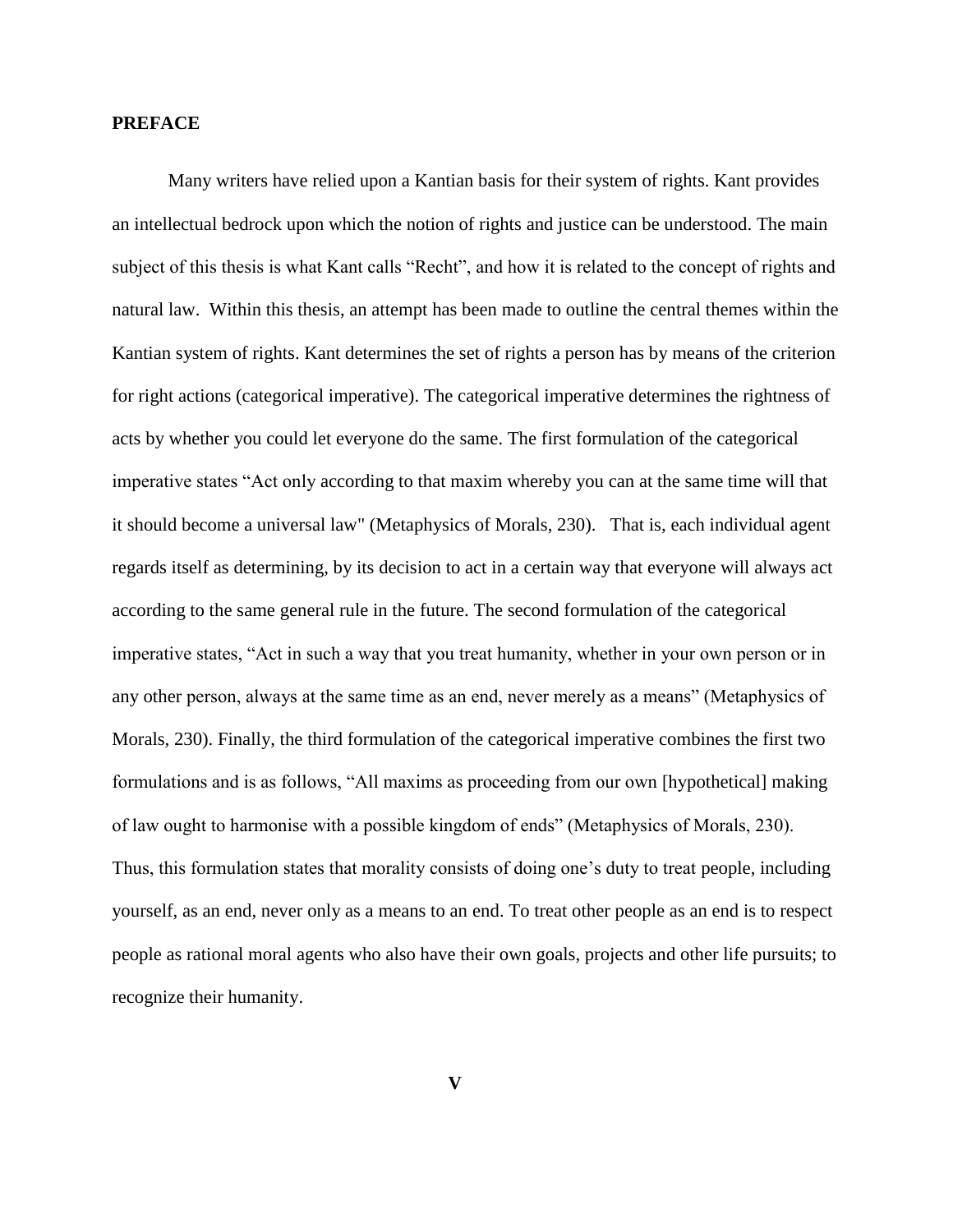Through the course of this discussion, only, the first formulation of the categorical imperative will be consistently employed. Kant maintained that this expression of moral law provides a concrete, practical method for evaluating human actions of distinct varieties.

Following this, I go onto examine how Kant derives each part within his system of rights from the former, and how the Kantian system is mutually consistent within the various parts of the system. The various fundamental blocks of the Kantian system are critically examined: The Concept of Agreement, The Concept of an End, The Innate Right of Humanity, The Universal Principle of Rights and The Idea of Giving Laws to Ourselves. Lastly, the Kantian framework for international relations is presented alongside an account of John Rawls' theory of justice and his framework for international relations.

For the purposes of this thesis, I have relied on various translations that best capture all of Kant's political writings relevant to flush out his notion of right and his framework for international relations. The aim of this thesis is to draw readers' attention to the continued relevance of Kant's notion of right as a framework for international relations is defensible as it offers a greater degree of moral authority as a framework for international relations grounded in the unrestricted workings of practical reason and is superior to Rawls' attempt to construct such a framework on abstract hypothetical conditions.

In spite of similar objectives, Rawls' duty of assistance based on the value of toleration fails to do justice to any core liberal values, and simply comes off as an account lacking moral authority. Whereas Kantian cosmopolitan distributive theory serves as a morally rich account, as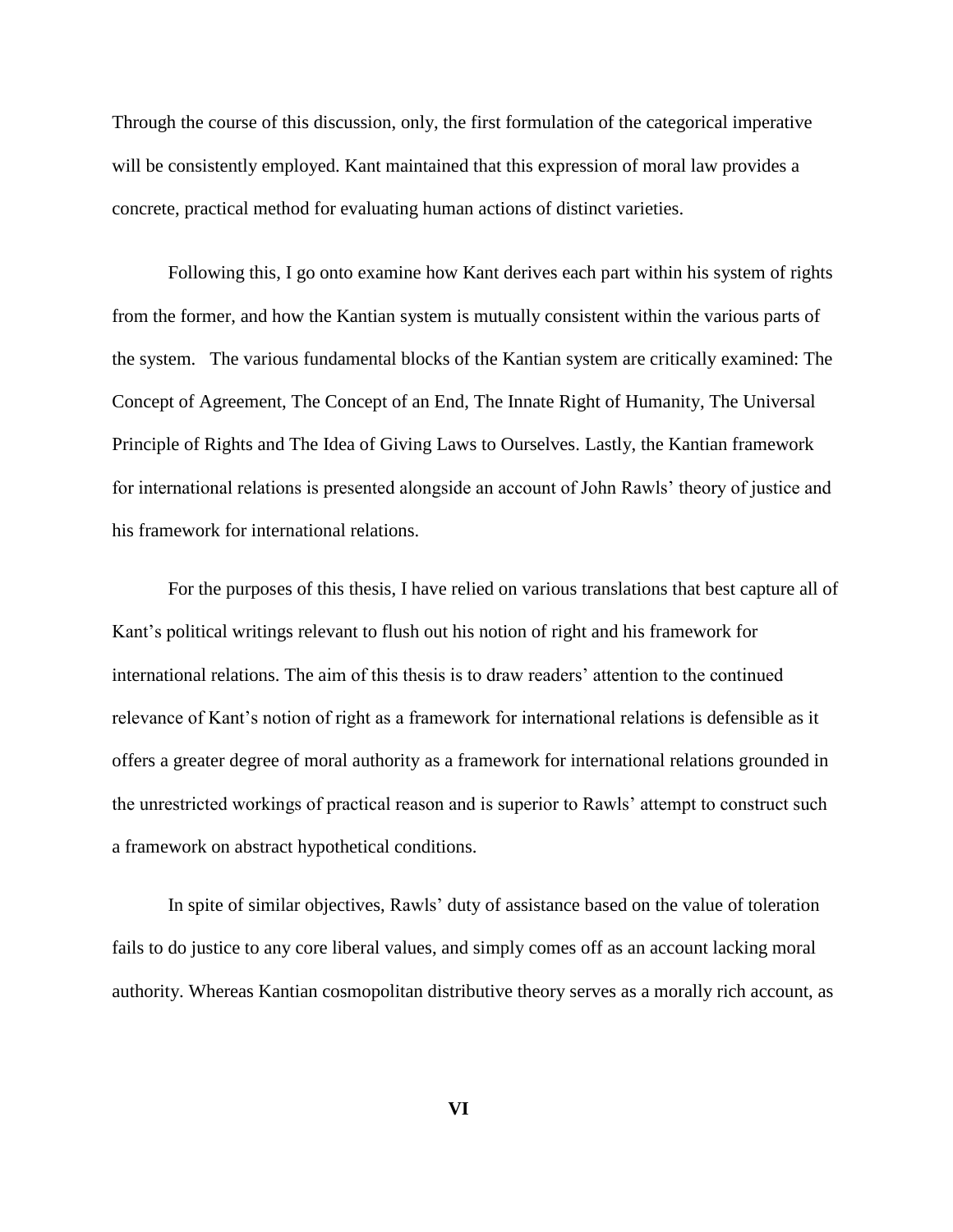Kant grounds political duties within the unrestricted workings of practical reason. Kantian account possesses moral authority as it grounds political duties within the unrestricted workings of practical reason. It is due to practical reason; rational persons recognize the need to resurrect institutions that protect equality and autonomy universally. When reason is not fully subjected to public, it can forward improper ideas that may undermine the freedom of others. In the absence of such a universal principle of right, there are no constraints imposed upon the external freedom of finite rational creatures situated in inescapable proximity to others. Ultimately, it is practical reason that enables persons to recognize the need to resurrect institutions that protect equality and autonomy universally. Only by means of practical reason it would follow that all individuals would have the means to attain their respective ends to realize their freedoms.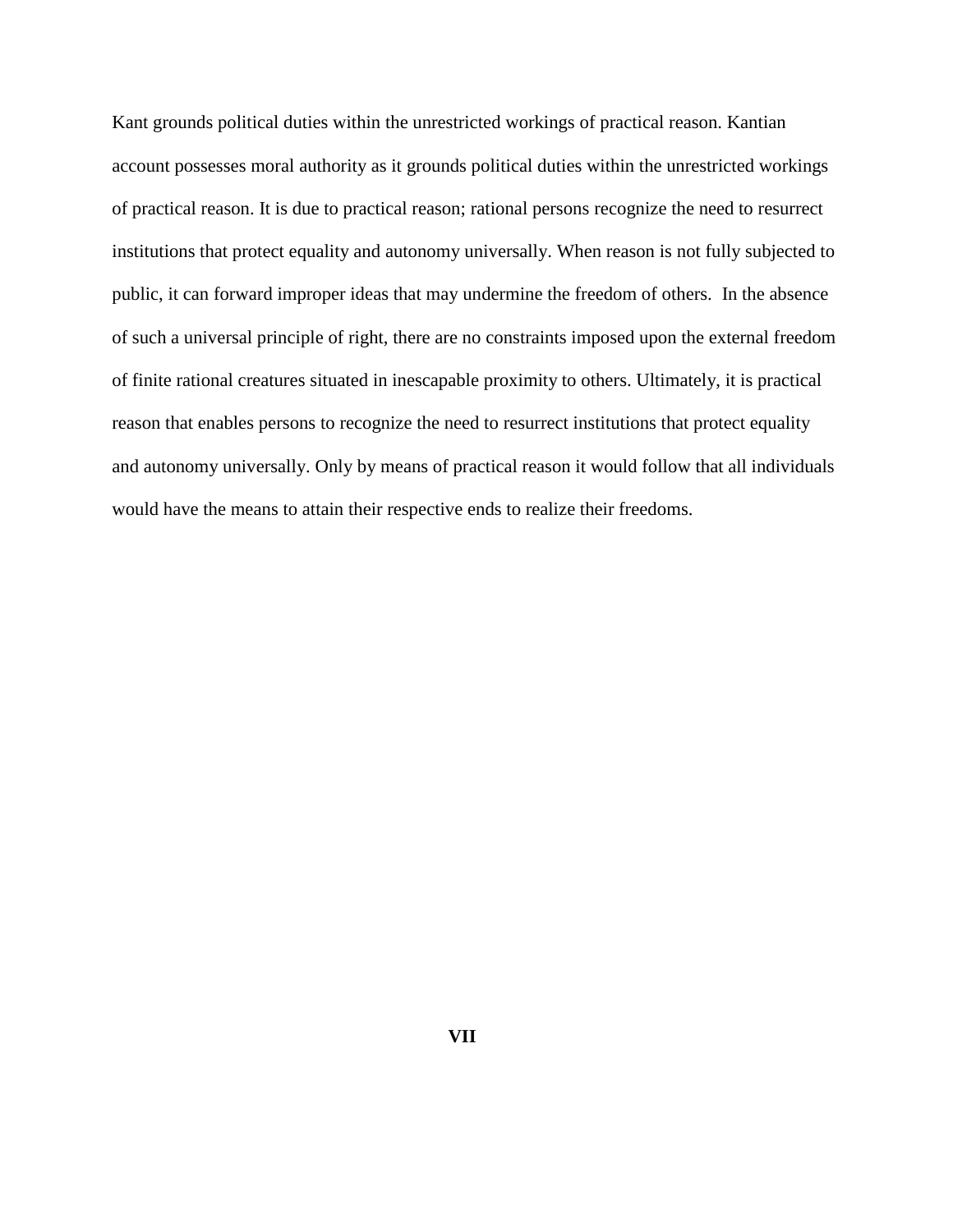# **INTRODUCTION**

Kant's treatment of rights produces a non-teleological constitutive structure within which it is possible for claims of rights to be possible. According to Kant, we can compare the kind of interpersonal relations involved in claims about rights to moral rules only if these rules are formal and function as part of an a priori structure. In the state of nature, human beings must already be related to one another through interpersonal laws. There must be a legal context which contains a priori rules to properly understand and resolve conflicts concerning rights when they arise.

So what does Kant mean by the term, "Recht"? And how does this relate to the concept of rights and natural law? Kant draws some important distinctions. At least three senses of the term are at play in *The Metaphysics of Morals*, between "Recht," "das Recht," and "ein Recht". Kant writes in ''The Doctrine of Right''

> "Recht" (iustum) is that free action whose maxim can coexist with the freedom of everyone according to a universal law.—"Das Recht" (scientia) is the system of law according to which what is "Recht" or "Unrecht" is determined. "Ein Recht" (of which someone can have several) is a capacity of the will to bind others rightfully." (Kant, *The Metaphysics of Morals*, 262)

The term "Recht" for Kant takes on two characterizations. On one hand, "it refers to actions that a person may perform because they can coexist with the freedom of others according to a universal law" (Kant, *The Metaphysics of Morals*, 262). But, "Recht" also refers to rights to specific objects (property and contractual obligations). In this sense, "Recht" means the capacity to obligate another with regard to some object of one's will. By means of these two characterizations, Kant is drawing a distinction between innate and acquired rights. Lastly, "Recht" also refers to the systematic totality of laws used to determine the previous characterizations.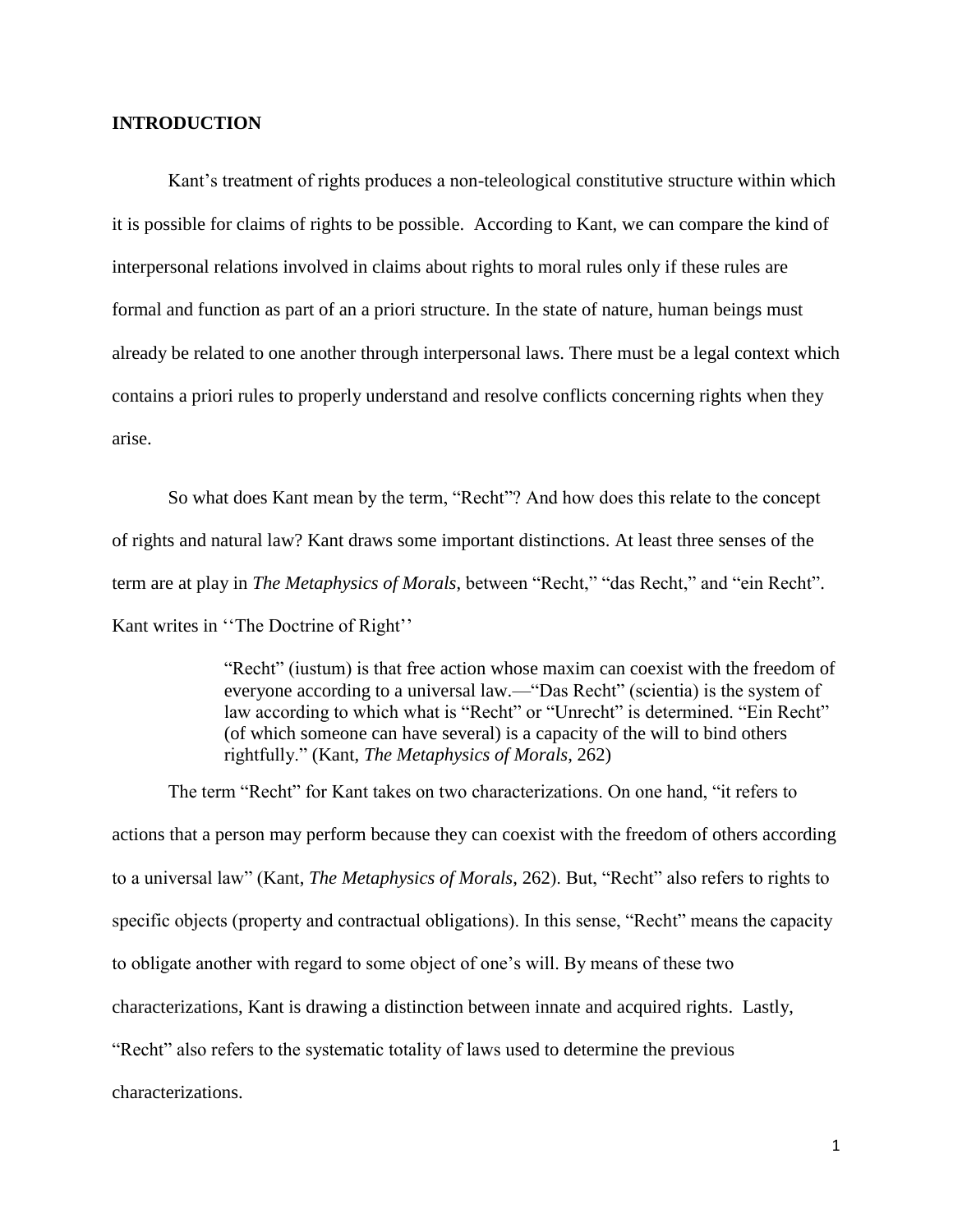The central feature found within the concept of a right is the capacity to obligate others. This essentially means that all rights are correlative to duties which persons can be compelled to perform. Within, *The Metaphysics of Morals*, Kant speaks to the association of "Recht" with the obligation and title to coerce:

> "The possessor of [a moral right] is conceived as having a moral justification for limiting the freedom of another...simply because in the circumstances a certain distribution of human freedom will be maintained if he by his choice is allowed to determine how that other shall act" (Kant, *The Metaphysics of Morals*, 237).

For instance, in the case of murder, everyone has a claim-right that no one can be murdered. Murder is considered as not only a crime against a particular individual but against the whole community. Kant regards rights as including the title to coerce, which means that when a person exercises a power to obligate another, he may also through rightful means use force to ensure fulfillment of the obligation (Kant, *The Metaphysics of Morals*, 232). The very title to coerce allows individuals to control an area of life (freedom) such that he is able to live as an individual responsible only to himself. And further, due to the title to coerce, one person need not depend on the arbitrary will (conscience of another) for the performance of a duty.

A fundamental feature of right for Kant, as shown above, is that rights are correlative to coercible duties. Kant's conception of right refers to a corresponding obligation. Thus, the bearer of the right can rightfully (through relevant legal means) compel performance of the correlative duty. In the "Doctrine of Rights," Kant writes:

"We know our freedom ...from which all moral laws and therefore, also, all rights as well as duties proceed ...only through the moral imperative which is a proposition commanding duties" (Kant, *The Metaphysics of Morals*, 231)

Kant maintains that a person has a right to something if, and only if, someone else has a corresponding moral duty, which would be right for others to compel him to perform. In order to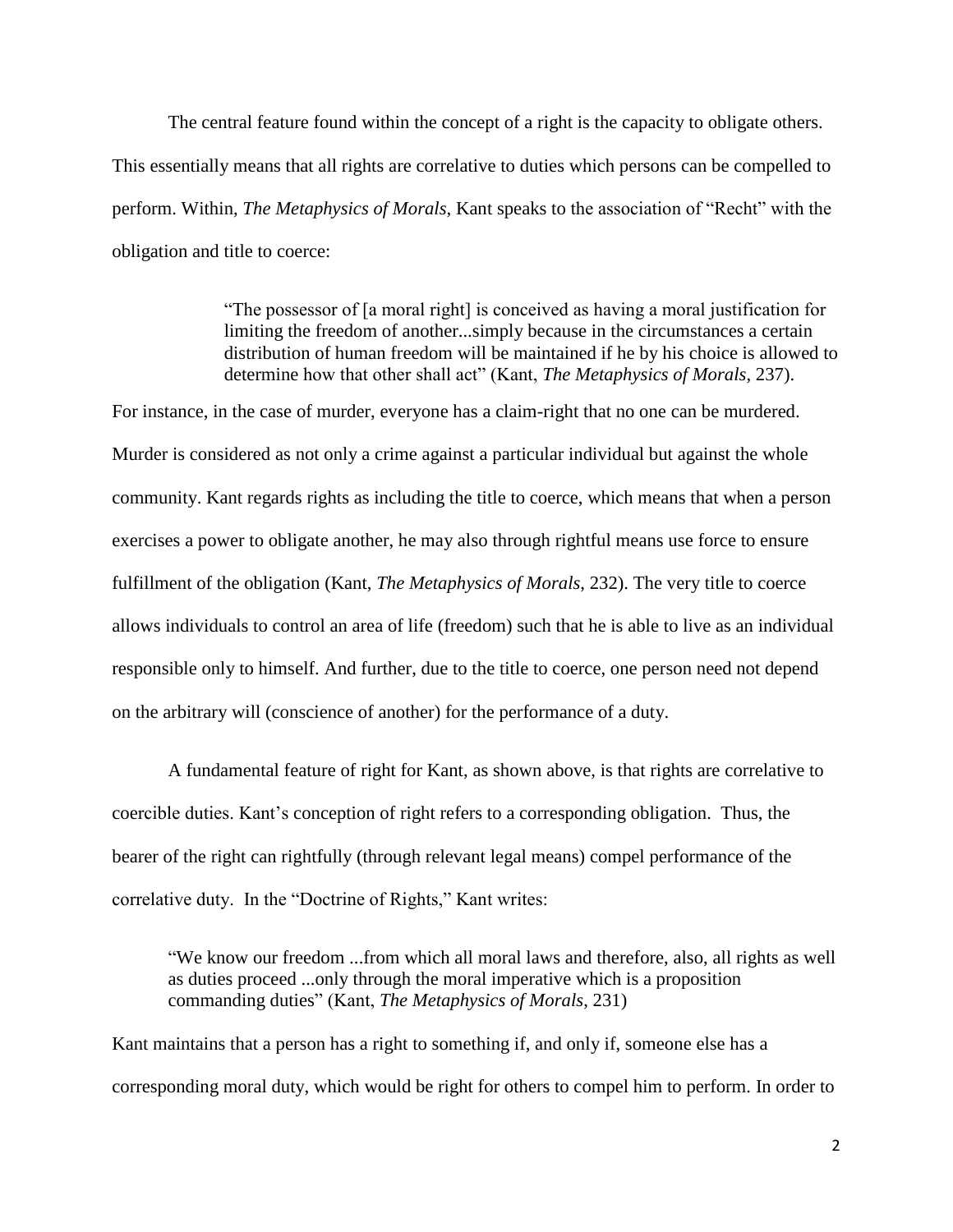determine which rights a person has, it is necessary to determine such duties. Kant establishes what rights persons have by the criterion for right actions (categorical imperative). The categorical imperative determines the rightness of acts by whether you could let everyone do the same. The categorical imperative states, "Act only according to that maxim whereby you can at the same time will that it should become a universal law" (Kant, *The Metaphysics of Morals*, 230). The other formulations of the categorical imperative include, "Act in such a way that you treat humanity, whether in your own person or in any other person, always at the same time as an end, never merely as a means" and "All maxims as proceeding from our own [hypothetical] making of law ought to harmonise with a possible kingdom of ends" (Kant, *The Metaphysics of Morals*, 230). Each individual agent regards itself as determining, by its decision to act in a certain way that everyone will always act according to the same general rule in the future. Kant maintained that this expression of moral law provides a concrete, practical method for evaluating human actions of distinct varieties. Using the criterion of rightness of actions, we determine those wrong actions which it would be right to coerce others to refrain from engaging. From this, we further deduce those duties to which rights correspond. In order to determine duties corresponding to rights, Kant provides a test which may also be used to rights. The test goes as follows: "A person has a right to something if and only if, his having it or doing it is a condition under which the will of one person can be united together with the will of another in accordance with a universal law of freedom" (Kant, *The Metaphysics of Morals*, 230). Kant's aim is not only to provide an analysis of what a theory of right ought to look like, but also provide an account of why it is morally right for persons to relate to one another through rights. The categorical imperative allows persons to determine the rightness of actions, allowing the realization of the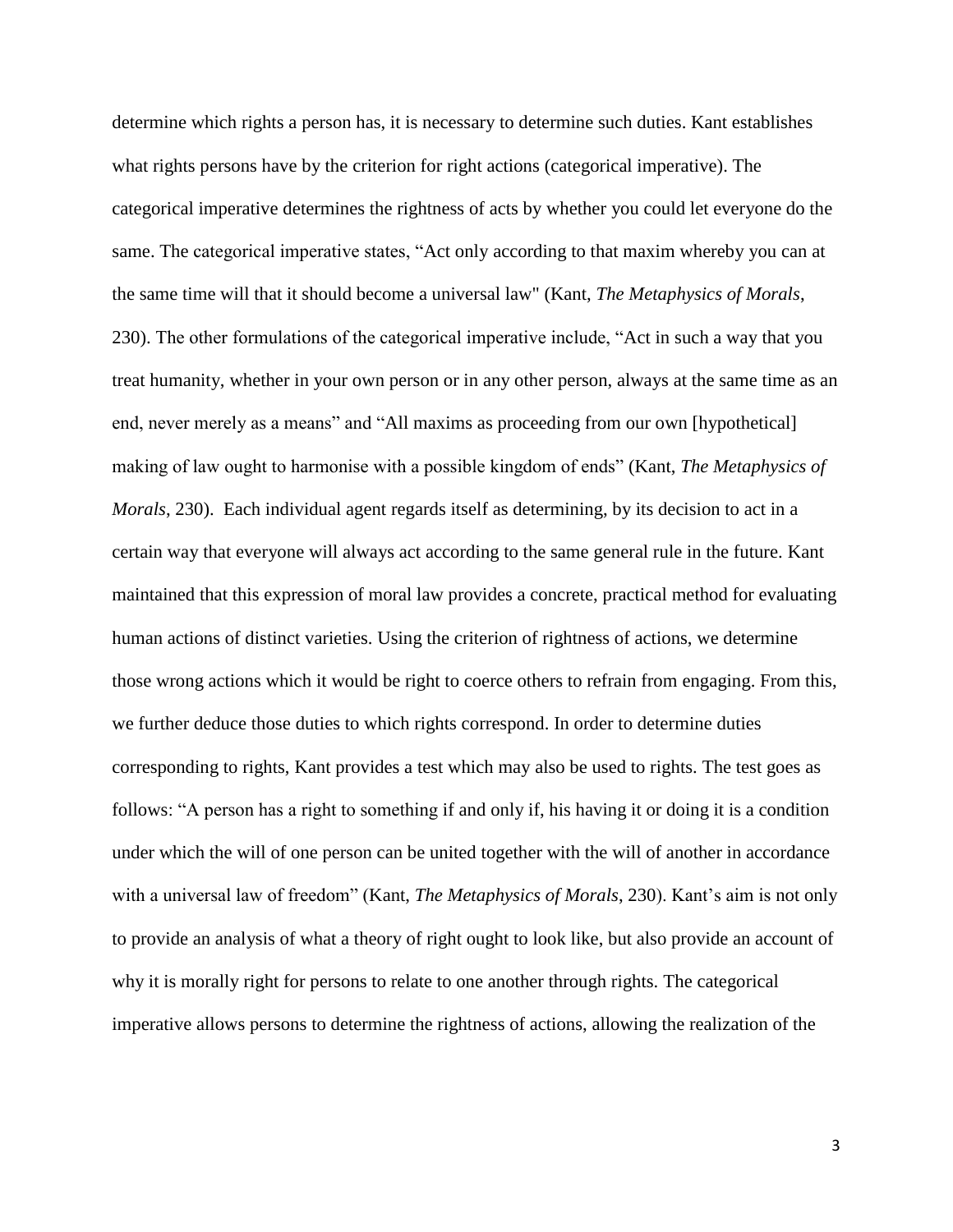notion of rights for all persons. For the purposes of this thesis, the first formulation of the categorical imperative will be consistently applied throughout the discussion.

Within the present thesis, I attempt to determine if the Kantian ethical position provides an adequate theory of rights. For a theory of rights to be considered adequate, it needs to establish a core set of individual rights (movement, speech, pursuit of happiness). It must also permit discussion on the matters of distributive justice (how benefits are to be rightfully distributed within the limits set by personal rights) and lastly, shows how political organization and political obligation are justified. To do this, I will show why there must be rights at all, and present the analytic structure and consequences of this position. Then, I will show how Kant develops his system of rights on the foundation of a person, where the person takes on dual roles: one, as person in relation to others, and, two, as giver of law for the collective whole. Subsequently, I will discuss how Kant develops his system of innate, constitutional and international rights. I believe that the Kantian treatment of rights is capable of providing a foundation for a theory of personal rights, property, political obligation, and the rights of nations. Finally, I will present an attempt by a contemporary thinker; John Rawls to develop his system of rights in relation to questions of international justice and on this basis compare Kant and Rawls. In doing so, I will show that the Kantian notion of right is defensible as a framework for international relations as it is grounded in the unrestricted workings of practical reason and is superior to Rawls' attempt to construct such a framework. With the Rawlsian system, the subjects of justice are merely capable of acting autonomously, rather than being compelled by practical reason to resurrect institutions that realize the freedom of all persons universally, and therefore, lacks moral authority and political potency as the Kantian system.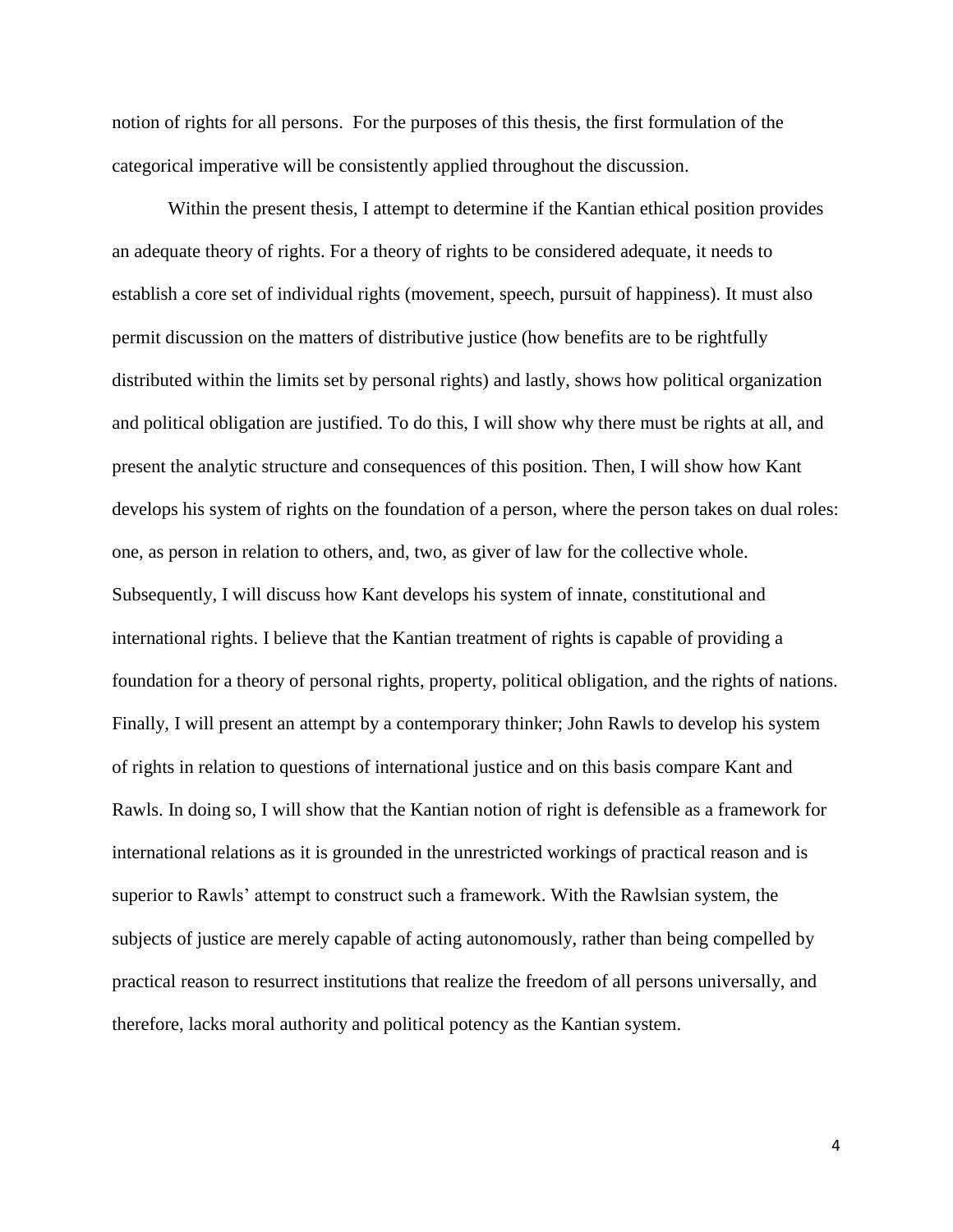More specifically, the thesis is laid out as follows: Chapter One outlines the fundamental building blocks of the Kantian system of rights. To this end, Chapter One addresses the notion of a rightful condition, the role of agreement, the innate right of humanity and lastly, the concept of ends. Chapter Two addresses the relation between happiness, freedom and rights. And it further develops the Kantian system of rights by addressing the idea of representational constitutional government and the idea of a social contract, and its importance within the whole system. Chapter Three discusses how Kant derives his notion of rights of nations on the basis of rightful conditions that are universalizable. The second part of Chapter Three presents Kant's derivation for his account of justice beyond borders from the law of practical reason. Chapter Four examines how the Rawlsian theory of justice is put into practice within international contexts. Within this chapter, the principle of toleration and duty of assistance is addressed, as these form the fundamental part of the Rawlsian framework for international relations. These four chapters together form the important stages in the progression of the argument that Kant's notion of right is defensible as a framework for international relations. The Kantian account possesses a greater degree of moral authority, since it is grounded within the unrestricted workings of practical reason when compared to Rawls' attempt to construct such a framework (with which it seems to have an affinity). Within the Rawlsian framework, the subject of justice as a "public system of rule defining a scheme of activities that lead men to act together so as to produce a greater sum of benefits and assigns to each certain recognized claims to a share in the proceeds" (Rawls, 74). Rawls strives to emulate Kantian form of moral constructivism that dictates moral propositions are right or justified when they are the product of an appropriately designed decision procedure. However, Rawls' account is distinguished from Kant by the central role that such a theory assigns to decision procedure that constitutes procedural interpretation of Kant's ideas regarding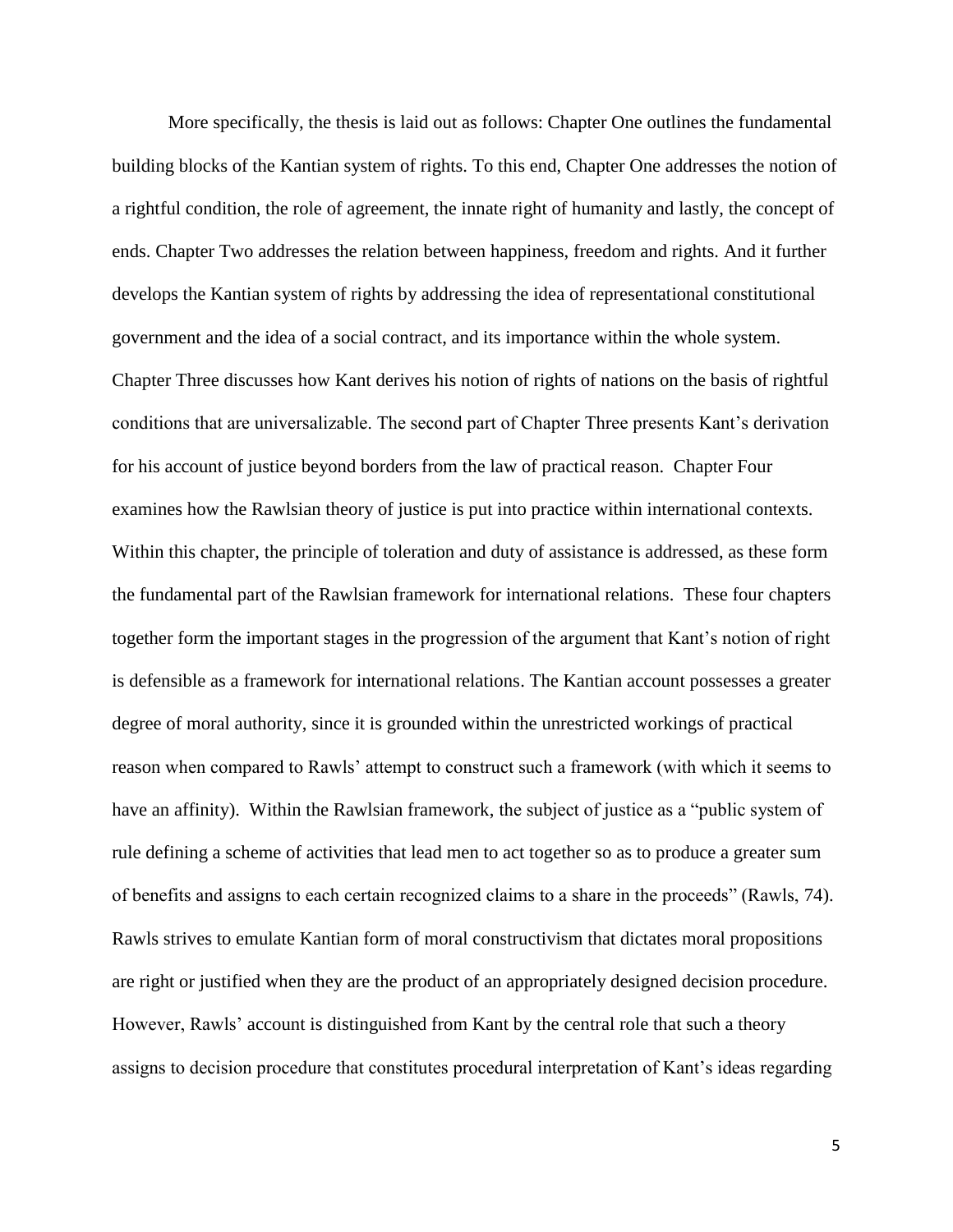moral reasoning and autonomy. Rawls' argues that the role assigned to such a procedure is reflective of Kant's view that the substance of morality is not fixed by any independent existing order or values. But, rather the substance is best understood as constructed by free and equal people under fair conditions. This is in contrast to Kant, where the subject of justice comprises of agents as persons who reason about action and autonomy. This begs many questions about if Rawls can rightfully presuppose that people are capable of acting autonomously. Or, if they are just acting for the sake of autonomy, can this take the form of a universal maxim adoptable by all, or is it merely driven by personal inclinations? It is important to distinguish Kantian constructivism from the substantive accounts of justice that Rawls develops in A Theory of Justice and Political Liberalism, although Rawls's constructivism works from many of the same assumptions that ground his substantive political theory, Kantian constructivism provides an account of the structure of moral reasoning that is independent of both justice as fairness and political liberalism. Rather than providing or supplementing an account of a substantive moral or political conception, Kantian constructivism develops an approach to assessing the reasonableness of moral judgements. This approach can be employed to even evaluate substantive moral conceptions. Therefore, the Kantian approach possesses greater moral authority and political potency to truly be binding universally, and realize the freedoms of all persons.

# **1. KANT'S THEORY OF RIGHTS**

## **A. Giving Laws to Ourselves**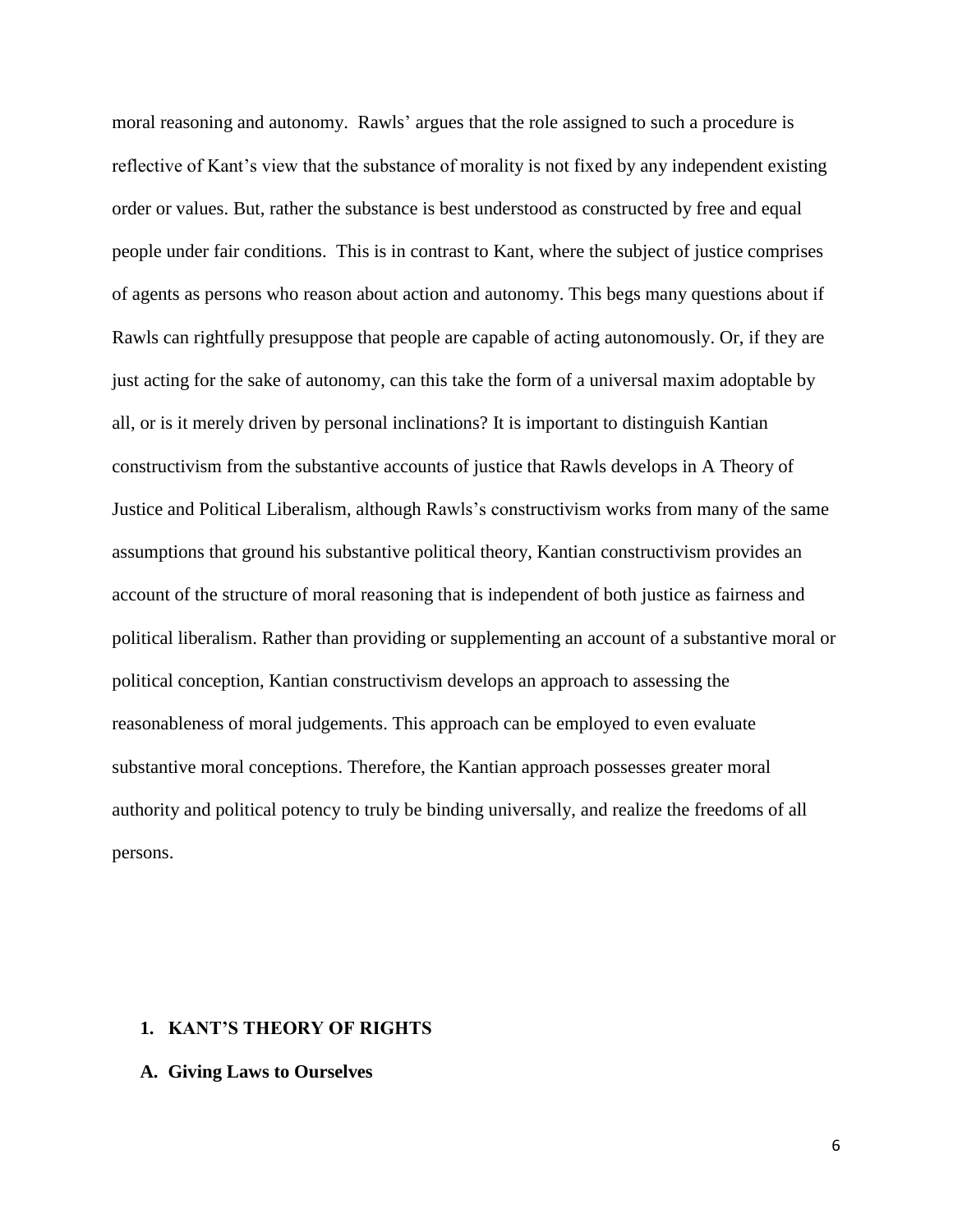People leave the state of nature and proceed with others into what Kant calls the rightful condition simply by being subject to laws. Kant proposed that the state is formed to protect freedom. Kant argued that in a pre-state society, any sufficiently strong person can coerce others into doing whatever the coercer wants. There is no true right to property or freedom or anything else, because there is no one who can protect them. Surely, a person can do exactly as he wants to do, but no one could legitimately defend him against those who oppress him. His rights, therefore, do not exist. The state, however, can enforce a monopoly on coercion, and legitimately protect the oppressed against the oppressors. Thus, Kant argued, the good of society is to preserve freedom.

Within 'The Theory of Right', Kant introduces the idea of a Public Right. Kant defines Public Right as

"the sum total of those laws which require to be made universally public in order to produce a state of right. It is therefore a system of laws for a people, i.e. an aggregate of human beings, or for an aggregate of peoples. Since these individuals or peoples must influence one another, they need to live in a state of right under a unifying will: that is, they require a constitution in order to enjoy their rights" (Kant, 'The Doctrine of Right', 255).

For Kant, the condition in which individual members are related to each other in this way is said to be a civil one. The state comes to be when such a union is created by the common interest of everyone living in a state of right. In essence, Kant conceives of a state as a union of an aggregate of individuals under rightful laws. This brings to life the "idea of the original contract".

The Kantian formulation of the "idea of the original contract: the act by which people forms itself into a state is the original contract. Properly speaking, the original contract is only the idea of this act, in terms of which alone we can think of the legitimacy of the state. In accordance with the original contract, everyone (*omnes et singuli*) within a people gives up his external freedom in order to take it up immediately as a member of the commonwealth, that is, of the people considered as a state (*universi*). And one cannot say: the human being in a state has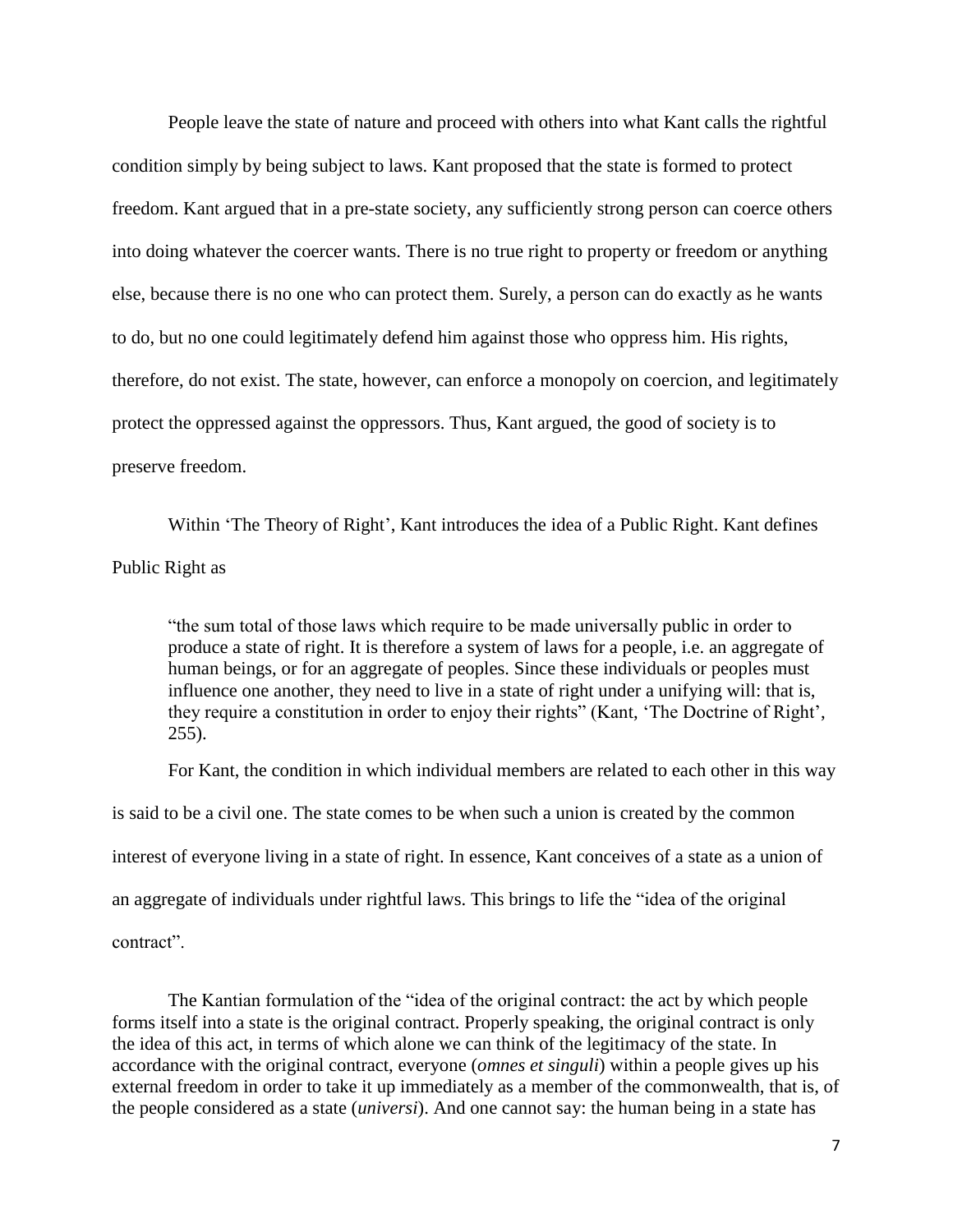sacrificed a part of his innate outer freedom for the sake of an end, but rather, he has relinquished entirely his wild, lawless freedom in order to find his freedom as such undiminished, in a dependence upon laws, that is, in a rightful condition, since this dependence arises from his own lawgiving will" (Kant, Ibid, 199).

The rightful condition for Kant is one where people as a collective body unite to rule themselves. Kant discusses the concept of legislative power that arises with the united will of people within *The Metaphysics of Morals* as follows:

"The legislative power can belong only to the united will of the people. For since all right is supposed to emanate from this power, the laws it gives must be absolutely incapable of doing anyone an injustice. Now if someone makes dispositions for another person, it is always possible that he may thereby do him an injustice, although this is never possible in the case of decisions he makes for himself. Thus only the unanimous and combined will of everyone whereby each decides the same for all and all decide the same for each—in other words, the general united will of the people—can legislate" (Kant, *The Metaphysics of Morals*, 238).

The united will of the people justifies the legislative power as the laws that arise from this power have been agreed upon by all people. The Kantian concept of an ideal case is one where people collectively unite to rule themselves. However, in reality no actual state can hope to be fully congruent with this idea because it is both abstract and normative. It would be difficult to find empirical instances. Kant treats the ideal case as a normative concept that is entirely a priori (knowledge or justification is independent of experience). This means that if a normative requirement fails to apply to what actually happens shows that something has gone wrong in the world. If we take the concept of virtue, the fact that no human being has managed to meet all the requirements of virtue may be grounds for disappointment, not for revising the concept of virtue. The ideal case is regulative. Similarly, Kant attributes to principles of right the same priority over actual conduct as other normative concepts. The fact that people often violate the rights of others does not mean that the concept of rights is in need of revision. The ideal case serves as a standard because it consistently organizes the use of power to guarantee everyone's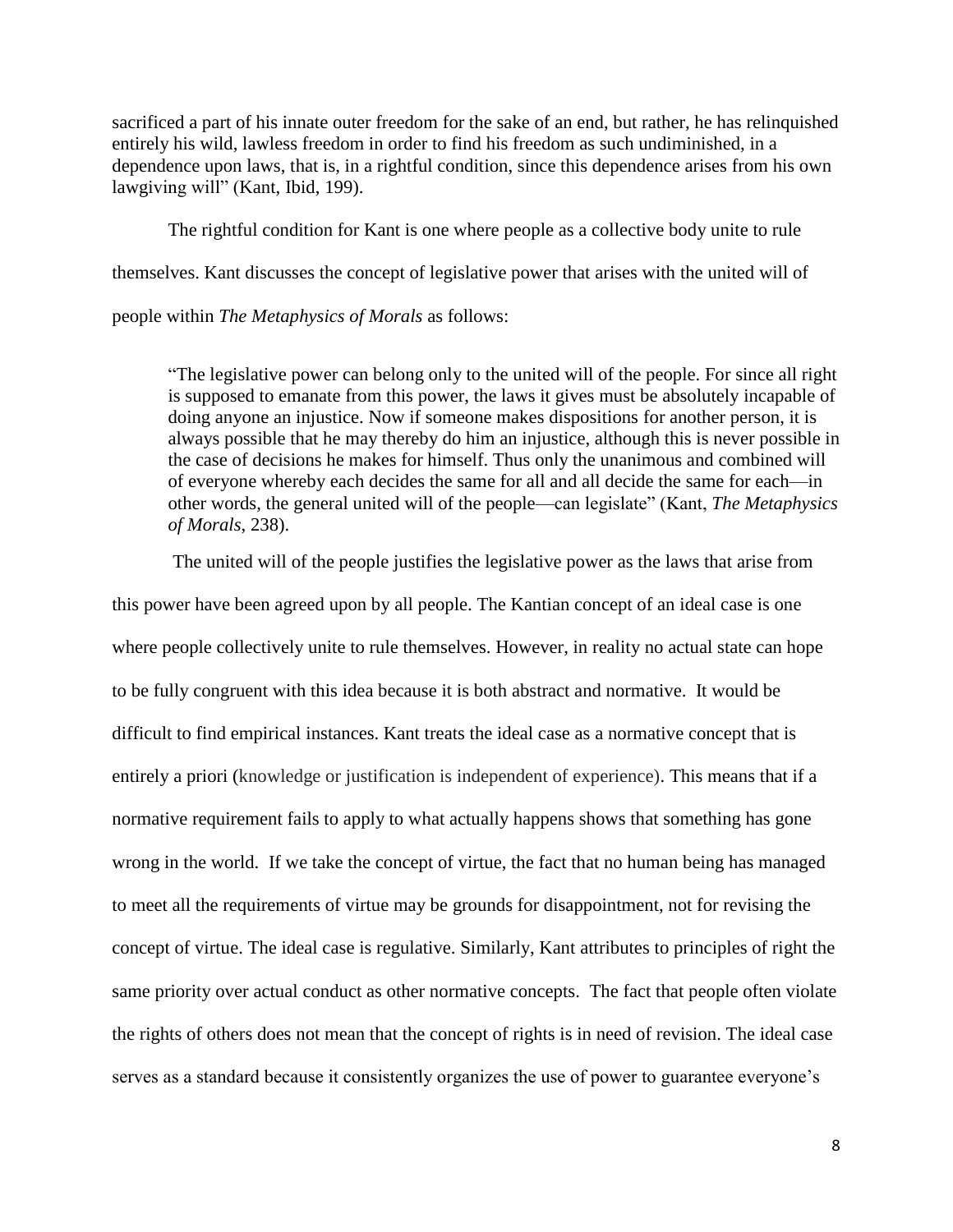freedom under law. In keeping with this, institutions and their officials have a duty of right to act in conformity with every human being's right to freedom.

When members of such a society unite to form a state for the purpose of legislating they are known as citizens. These citizens are entitled to three rightful attributes in *The Metaphysics of Morals*; Kant presents them as follows:

"firstly, lawful freedom to obey no law other than that to which he has given consent; secondly, civil inequality in recognising no-one among the people as superior to himself, unless it be someone whom he is just as morally entitled to bind by law as the other is to bind to him; and thirdly, the attribute of civil independence which allows him to owe his existence and sustenance not to the arbitrary will of anyone else among the people, but purely to his own rights and powers as a member of the commonwealth" (Kant, *Ibid,* 240).

Within the newly formed state, no citizen is obligated to follow any law other than that to which he has freely consented. Further, no man is superior to another such that he possesses the power to coerce arbitrarily another to bind to his will. Every man as a member of the commonwealth is entitled to his own civil independence, and his existence is not due to the arbitrary will of another.

However, if such a state makes laws inconsistent with the idea of original contract it is defective because it creates a condition that is not rightful. There are two ways that laws can be defective from the standpoint of the idea of original contract. First, particular laws can be inconsistent with each person's innate right to independence. Second, the form in which laws are given can be defective. A system may have excellent laws but if it is not self-imposed, then it would still be defective. In the face of these possible defects, the state has a duty to improve itself. The first problem generates a duty to improve itself. And the second problem generates a duty on the part of the state to improve its form of lawgiving. Both these duties are internal duties of the state. The state can only improve its laws by means that are consistent with the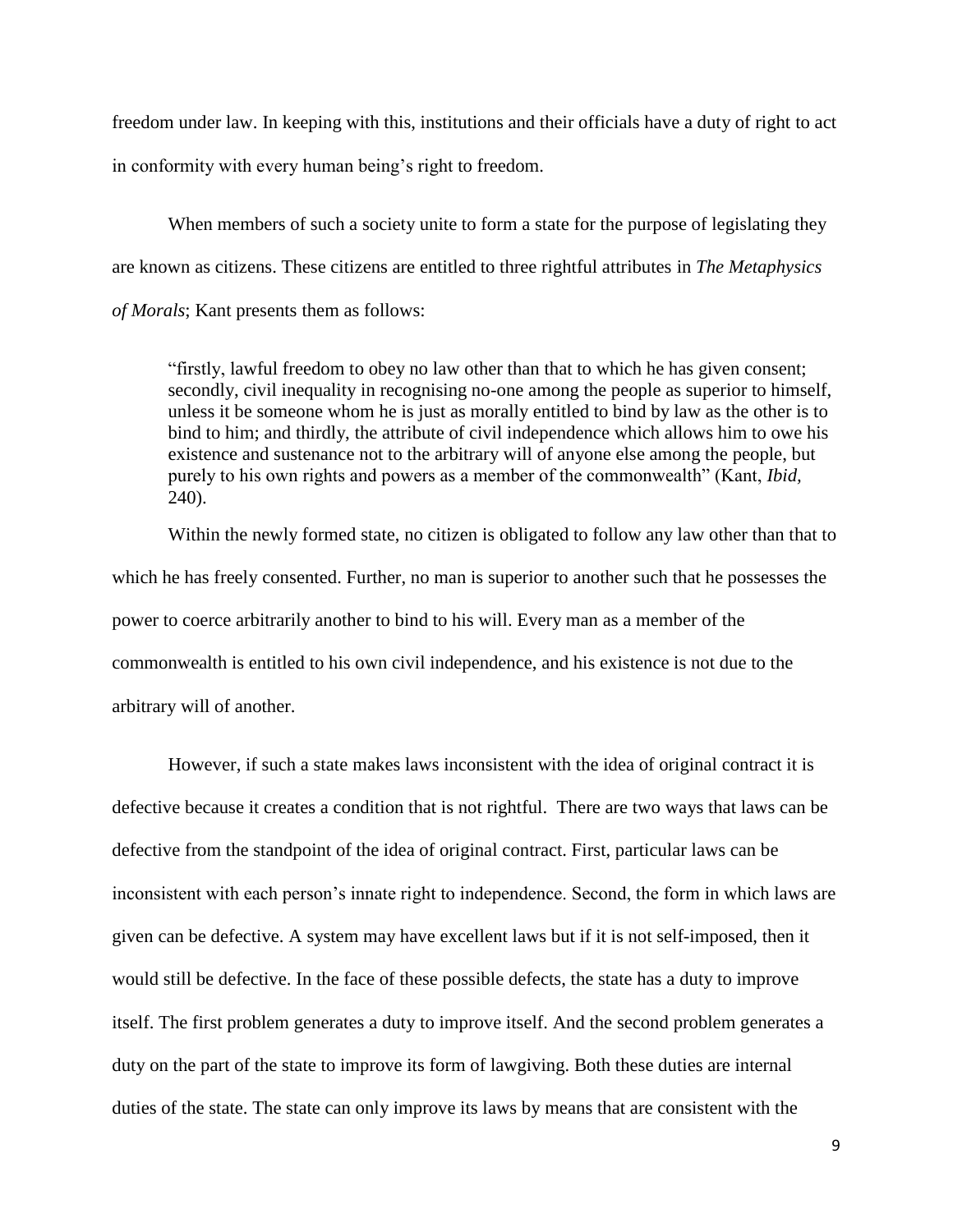universal principle of right. The state may not make laws that people could not impose on itself. Essentially, when one person makes an arrangement for another, the first cannot be entitled to make an arrangement to which the other would not consent.

## **B. The Role of Agreement**

Kant introduces the idea of agreement as it is necessary to explain how political authority can be consistent with the rights of those subject to it. Kant conceives of people as the authors of the laws that bind them, which acts as both a basis to, and limits, state power. The principle that no person can be subject to another person's choice allows each person to be his or her master, that is, to have no other master. By means of this, each person's right generates a basic constraint on the way in which the state may act. The application of rights is unconditional because rights are not tools for securing a certain result. Kant is not attempting to constrain the conduct of others such that it advances certain interests. This sort of application of rights would be considered conditional as it attempts to bring about a certain desired result. But rights are not conditional as "they have their root in the innate right of humanity: freedom of expression, and the presumption of innocence, as well as the more general right not to be subjected to the private purposes of another" (Ripstein, 218). It is the systematic realization of those rights that provides the only morally justifiable basis for the state to make, enforce or apply law.

Consider the following example: "The German Constitutional Court addressed the question whether the constitution could authorize the minister of the interior to order a hijacked plane to be shot down if it was in danger of being used as a missile against a populated area" (Ripstein, 221). The court held that such a law would conflict with the right of passengers on the plane to human dignity. The passengers cannot be used to save other people in the building.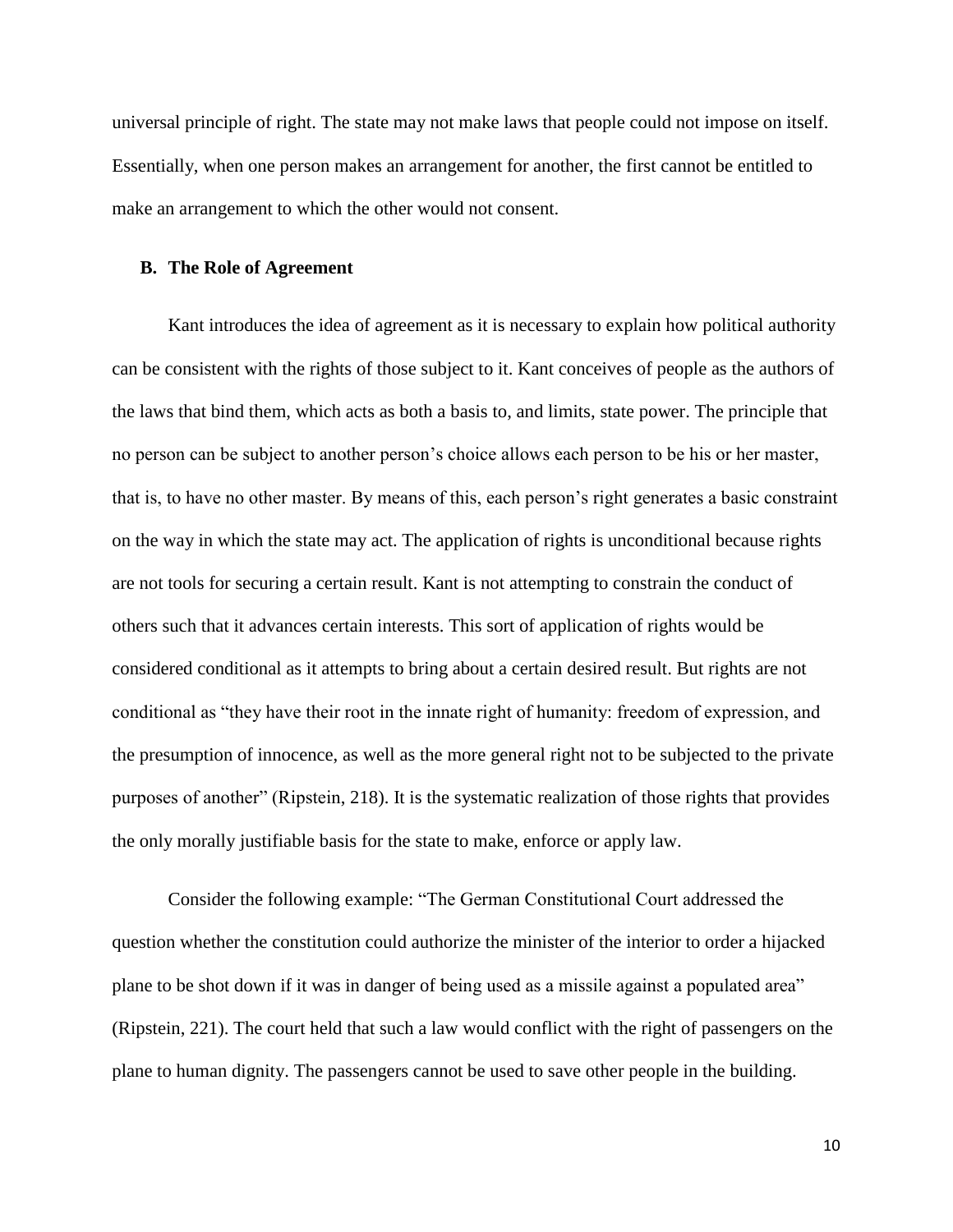Although the court considered the possibility that the people in the plane would consent to being killed in such a circumstance (given that their death was certain), the court decided that the state was not entitled to make such a decision. The mere fact that it would have been sensible for them to consent does not mean they would have consented. Their right to human dignity means that citizens cannot be compelled to go along with the Ministry of the Interior. The state is not allowed to use its citizens in such a manner to prevent a crime from happening. The German Constitutional Court's reasoning sits well with the Kantian thought that the state's obligation to uphold the rightful condition and protect its citizens is unconditional (Ripstein, 222). People can only submit themselves to laws consistent with their innate right of humanity. As a consequence of this, the numbers cannot matter. For instance, if a state cannot order a person to stand in the path of a bullet that endangers an innocent person, it also cannot order a person to stand in a path of a bullet that endangers many people.

# **C. The Innate Right of Humanity**

Kant identifies the innate right of humanity as the right to be your own master. In addition to this, it further implies the right that no other person can be your master. Kant makes the innate right of humanity his basis for any further rights. All other rights that each person has against others are derived from this right. The same right also limits the state's interference exclusively to public purposes (i.e. to preserve a system of equal freedom). This essentially means that the state's power may not be used to subject one private person to the choice of another. All of this requires a system of equal freedom under law to be set in place. The various dimensions of the Kantian conception of self-mastery within a system of equal freedom in accord with universal law will be explored below.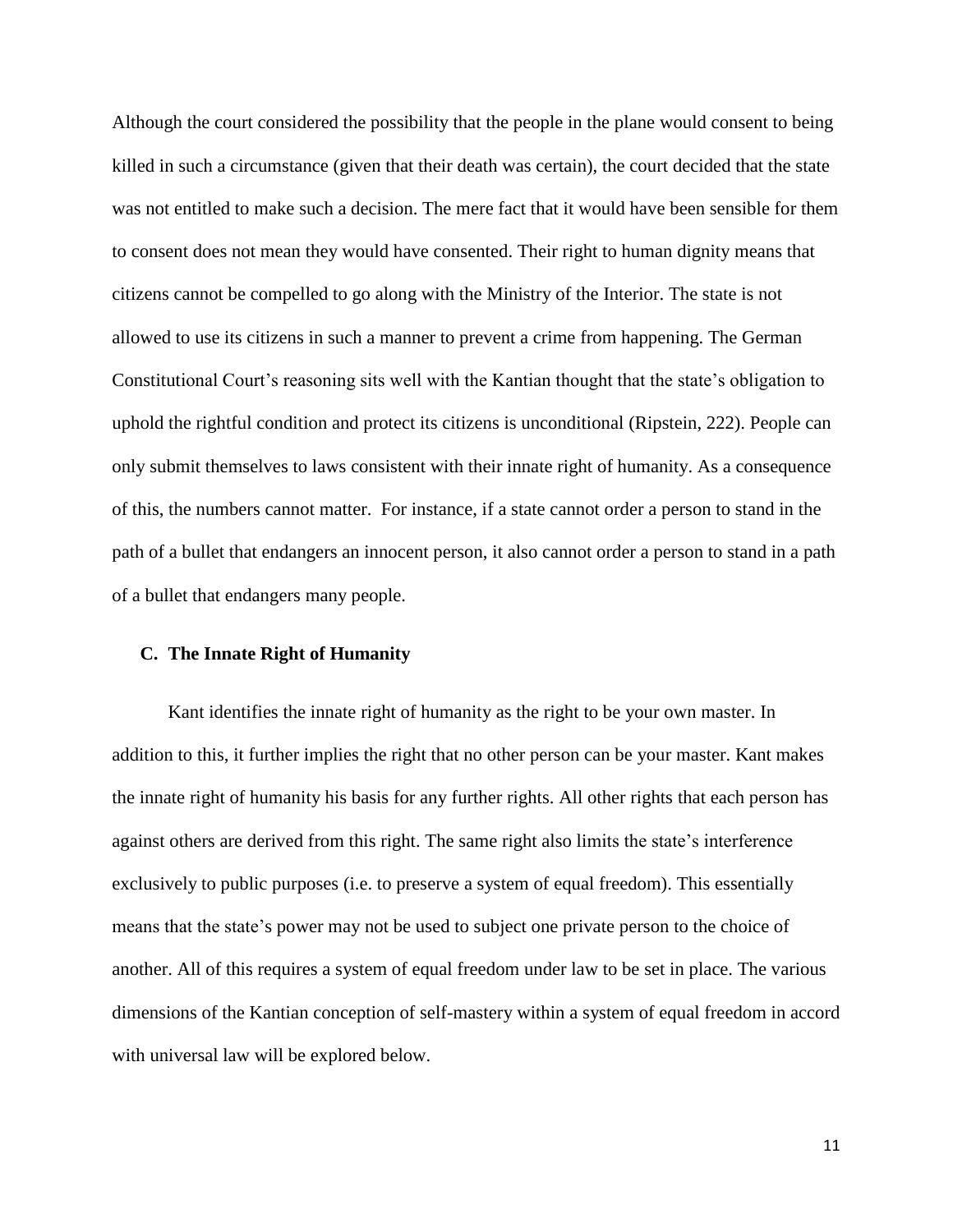For Kant, the system of equal freedom is not a matter of people having equal amounts of some benefit but rather of the respective independence of persons from each other. Within a system of equal freedom, each person is free to use his or her powers to set his or her purposes, and no one is allowed to compel others to use their powers to advance or accommodate any other person's purposes. At the

"level of innate right, your right to freedom protects your purposiveness--your capacity to choose the ends you will use your means to pursue--against the choices of others, but not against your own poor choices of the inadequacy of your means to your aspirations. You remain independent if nobody else gets to tell you what purposes to pursue with your means; each of us is independent if neither of us gets to tell the other what purposes to pursue" (Ripstein, 34).

For Kant, the right to independence finds its basis in the distinctive aspect of your status as a person in relation to other persons. You are entitled to set your own rational purposes and cannot be required to act as an instrument for anyone else's purposes. You are a sovereign not because you get to decide about the things that matter to you but because nobody gets to tell you what purposes to pursue. This holds true even if your choices fail to align with your aspirations. (Kant, 'The Doctrine of Right*'*, 256). This Kantian notion of the right to independence is always an entitlement within a system of reciprocal limits of freedom so as Kant states, "The protection of independence and the prohibition of one person deciding what purposes another will pursue stand in a relation of equivalence, rather than one of a means to an end. As a result, the constraint the system of equal freedom places on conduct is unconditional" (Kant, *Ibid*, 256). This principle of mutual restriction applies unconditionally under law as it is not a means of achieving some other end.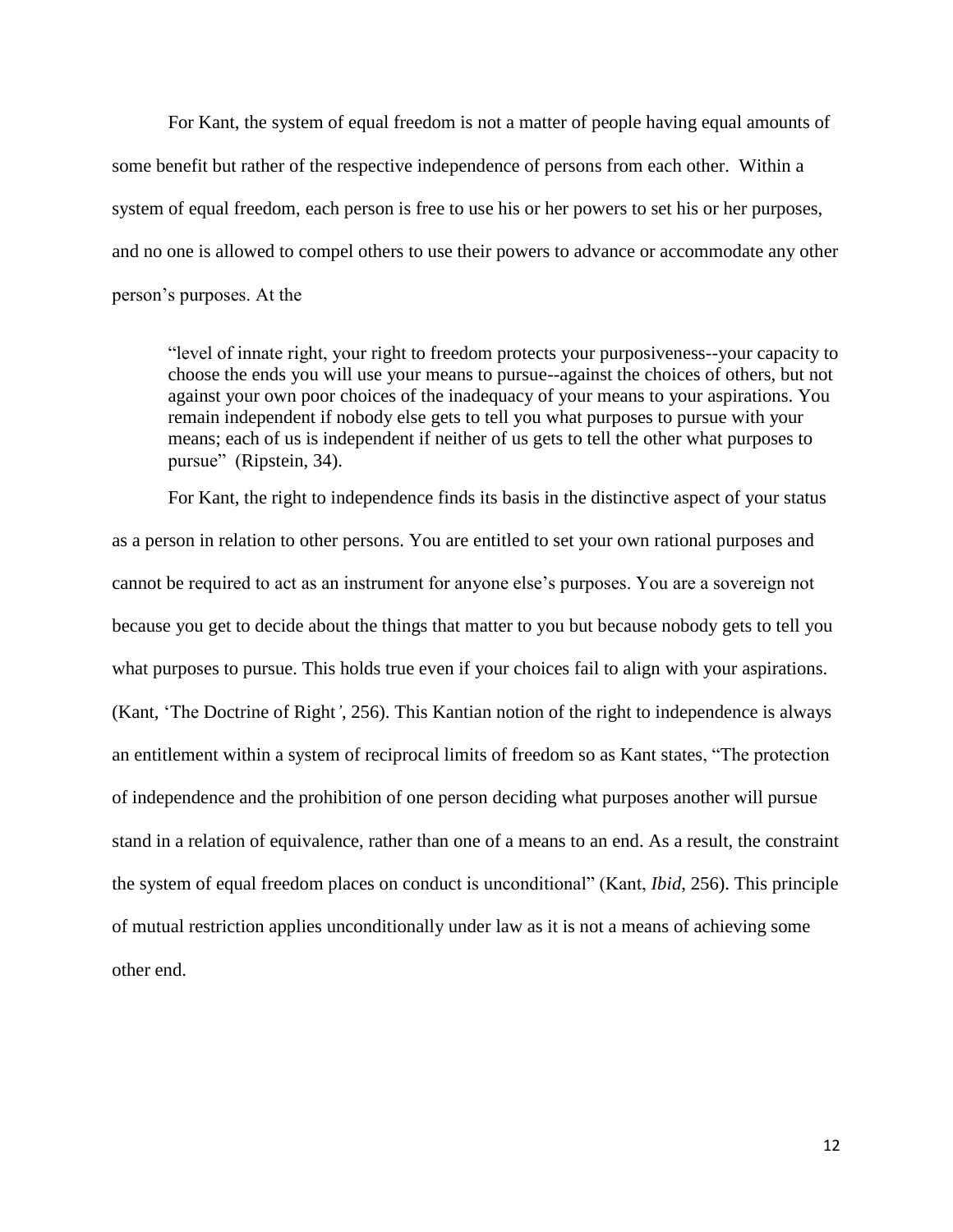The quality of being your own master has its starting point in your right to your own person. This Kant considers as innate; it does not need any affirmative act to establish it. Kant says the following in relation to the only innate right:

> "Freedom (independence from being constrained by another's choice), insofar as it can coexist with the freedom of every other in accordance with a universal law, is the only original right belonging to every human being by virtue of his humanity" (Kant, *The Metaphysics of Morals*, 238).

The universal principle of right demands that each person exercise his or her choices in ways that are consistent with the freedom of all others exercising their choices, by means of their innate right to freedom only restricted by universal law. To determine whether a maxim can be willed to become a universal law for the relation of one person's freedom, to another, it is necessary and sufficient to determine whether, first, if "everyone can perform the action contained in the maxim, and, second, if a person can consistently will the action and will that everyone else performs a similar action, and influence him in the same way that he influences others by that action" (Kant, *Ibid,* 262). However, if the performance of action cannot coexist with everyone's freedom according to a universal law, there is a duty not to perform it. A common example to elucidate a person being used as a mere thing is the slave example. The slave's problem is that he is subject to his master's choice. Only the master gets to decide what to do with the slave. Here, the slave lacks the freedom to set his/her own ends and is merely a means for ends set by someone else. In this scenario, the slave's right to equal freedom, that is, the right of no person to be, the master of another, is negated. When the criterion to determine sufficiency is applied, it is clear that such action cannot coexist with everyone's freedom according to universal law, thus, there is a duty to omit any such action.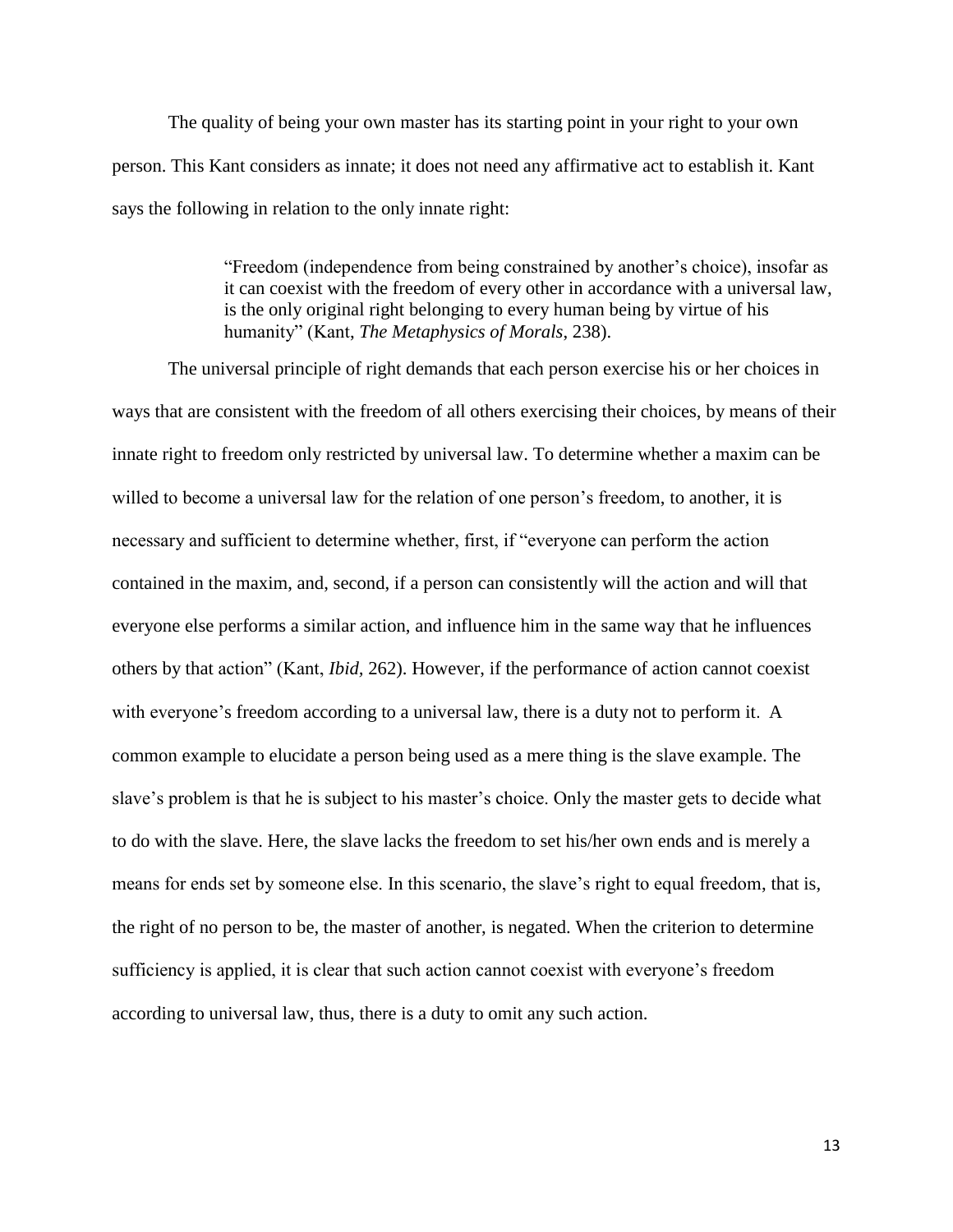The idea of being your own master has an equivalence relation to the idea of equality. It is important to note though that the Kantian idea of equality does not require that people be treated the same way in respect to welfare or resources, only that no person is the master of another (Kant, *The Metaphysics of Morals*, 237). The right to be your own master generates an "internal duty of rightful honor which consists in asserting one's worth as a human being in relation to others, a duty expressed by saying do not make yourself into a mere means for others but be at the same time an end for them" (Kant, *Ibid*, 237). The duty of rightful honor is relational in nature as there are limits on the exercise of a person's freedom that are imposed by the universal principle of right. The right to be your own master also generates what Kant calls an internal duty of rightful honor. Though you are free to enter into binding arrangements (as every person is entitled to set their own purposes), when these arrangements are inconsistent with the humanity of your own person, your duty of rightful honor says no such arrangements can be binding. This also means that no person can enforce a claim of right against you that presupposes that you acted contrary to rightful honor. From the standpoint of a private right, rightful honor prevents persons from entering into arrangements that are inconsistent with humanity in their own person. Taken from the standpoint of public right, rightful honor prevents officials from making arrangements on your behalf. Further, rightful honor provides the link between private right and public right and, in turn, imposes a duty to leave the state of nature, where everyone is subject to the choice of others. By private right, Kant is referring to property rights, and rights in relation to others based on contract and status. For Kant, the innate right to freedom over your own body must be extended to things outside you. This requires a postulate that a free person may take control of an external object in rightful pursuit of an end. The right to a piece of property is basically the right to use it as a means (Kant, *Ibid*, 237). Ownership has a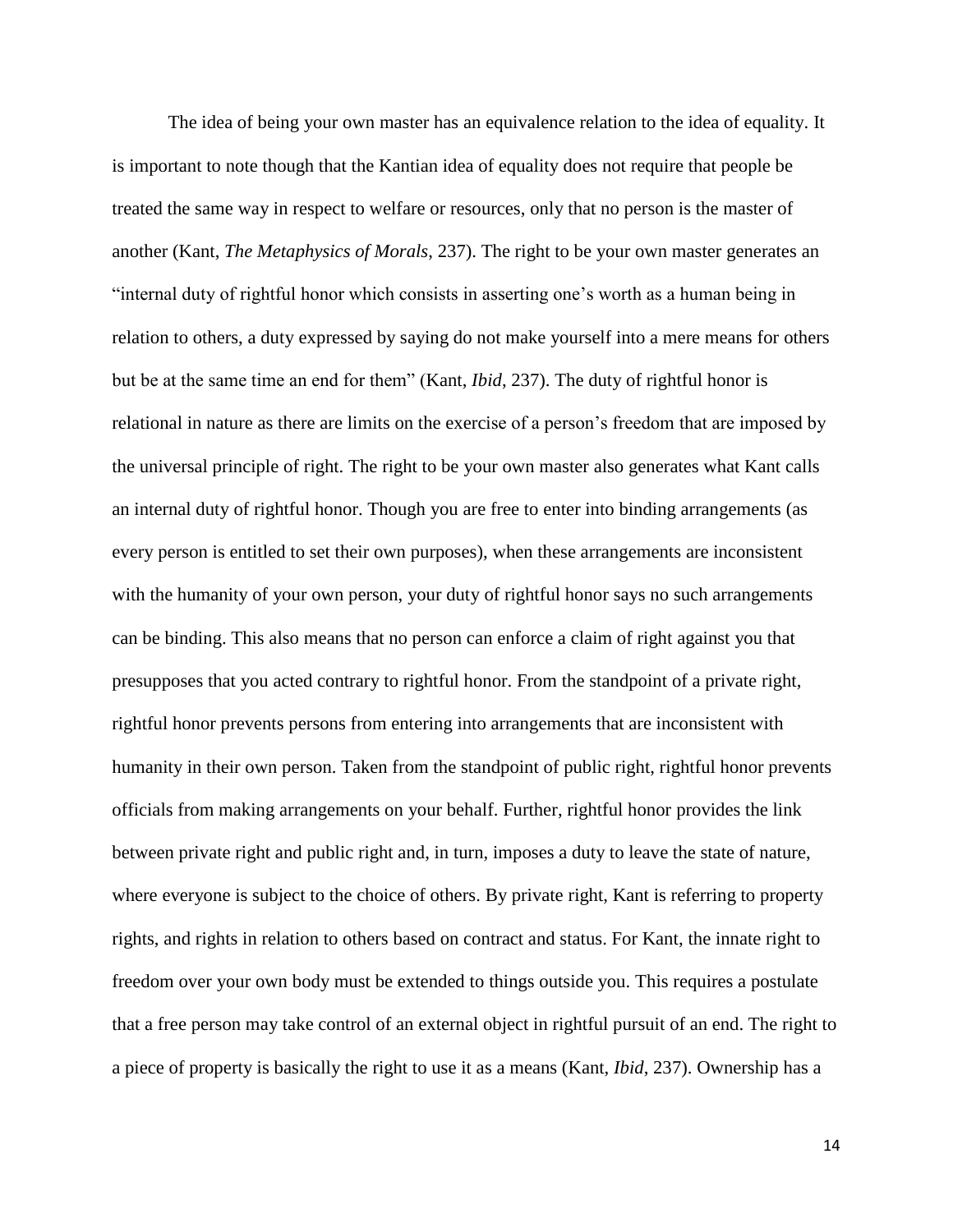"mine or yours" structure, where mine necessarily excludes others from the use of that thing. For Kant, the "mine or yours" structure of the right to things requires a public or omnilateral authorization that cannot be found in a state of nature but becomes possible only in a condition of right or law-governed civil society, involving an authority empowered to act in the name of all. Essentially, a public right refers to those conditions in which public institutions guarantee rights to all (Kant, *Ibid*, 237).

The Kantian account does not aspire to isolate people from the effects of other people's choices. Such an independence from all effects of the actions of others violates Kant's basic idea of equal freedom. For instance, you do me no wrong, if you offer a product similar to mine at a better price, even if that means I lose customers. I still remain independent to do as I see fit. All that a system of equal freedom requires is that no one uses his own person in way that will deprive another of his/hers own personhood. As Kant states concerning ends: "Since no one can have an end without himself making the object of his will his end, then having any end is an act of freedom by the agent, not an effect of nature" (Ibid 237). For Kant, a person has an end in a very different way from which a thing has an end. A thing has an end such that some function is set for it to which it is made to serve as a means. In the case of a person, a person has an end only when he/she sets the end. An end is a person's end when through a conscious act of free choice the person adopts an object as an end. Given that a particular end is a person's end only if it is adopted through free will, it is analytically impossible for anyone to compel another to have an end. I can be compelled by another to actions which are means to an end, but never to have an end. An end is a person's own end if and only if it is chosen by free will. Since it is analytically impossible to compel another to adopt an end, then it is also analytically impossible to compel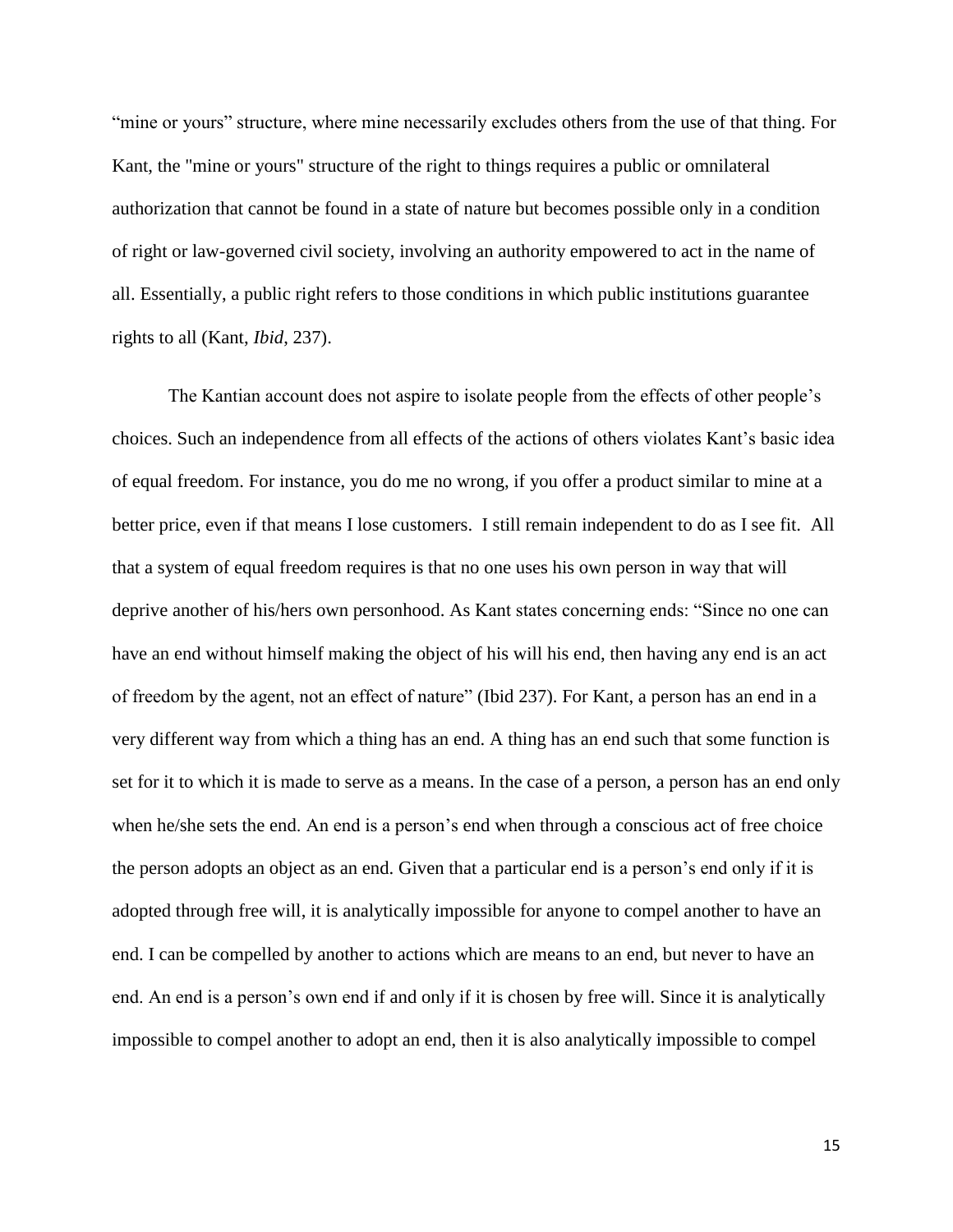another to perform a duty to adopt an end. Hence, the act that a duty requires can only be freely performed.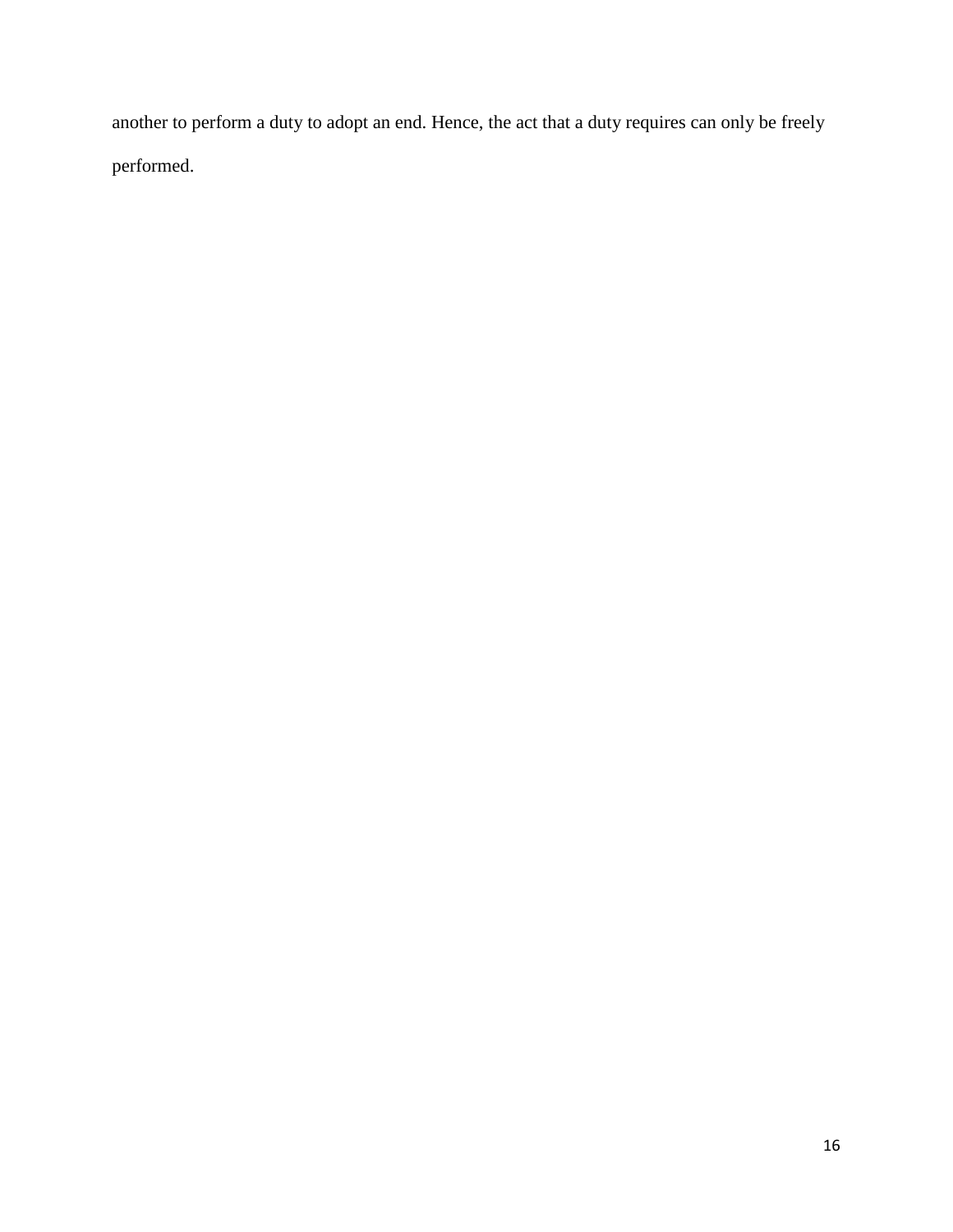## 1. **THE DEVELOPMENT OF KANT'S THEORY**

## **A. The Universal Principle of Rights**

The ultimate aim of the Kantian system is to create a political system where each person can attain their own happiness in their own way. To ensure the existence of such a state of affairs, we must ensure that legal arrangements are in place to best ensure the freedom of all individuals. Within the Kantian political system, to ensure that rights of all individuals are recognized and realized, individuals must submit to laws.

Kant characterizes rights as conditions under which the will of one person can be united with the will of the others in accordance with a universal law of freedom. This principle in no way makes any reference to teleological considerations in the determination of rights. In other words, this is a formal principle. Kant discerns the principle of rights by an analysis of the concept of obligation. In all relations of rights, there are at least two persons involved: the person with the duty and the person with the power to determine that the first be coerced to perform the duty. Both these functions can only be performed by beings to whom actions can be imputed. In this relation, duties and titles are determined by universal laws. Essentially, for Kant, the concept of right is an idea of reason that represents the interrelation of persons in one concept. By means of the fact that persons are rational, the idea of rights comes to life through union of reciprocity and the coercion necessary to implement reciprocity. Kant insists that human beings can only be subject to coercive laws that are confined to governing, not personal morality or private happiness (Kant, 'The Doctrine of Right*'*, 199). For Kant, we are only free in so far as we submit to the laws legally exercised on the basis of public law (that we have agreed to). Laws are often thought to be coercive, but this need not necessarily be the case. An example to illustrate this point would be laws that dictate the speed limit in a given area. For instance, if there is a low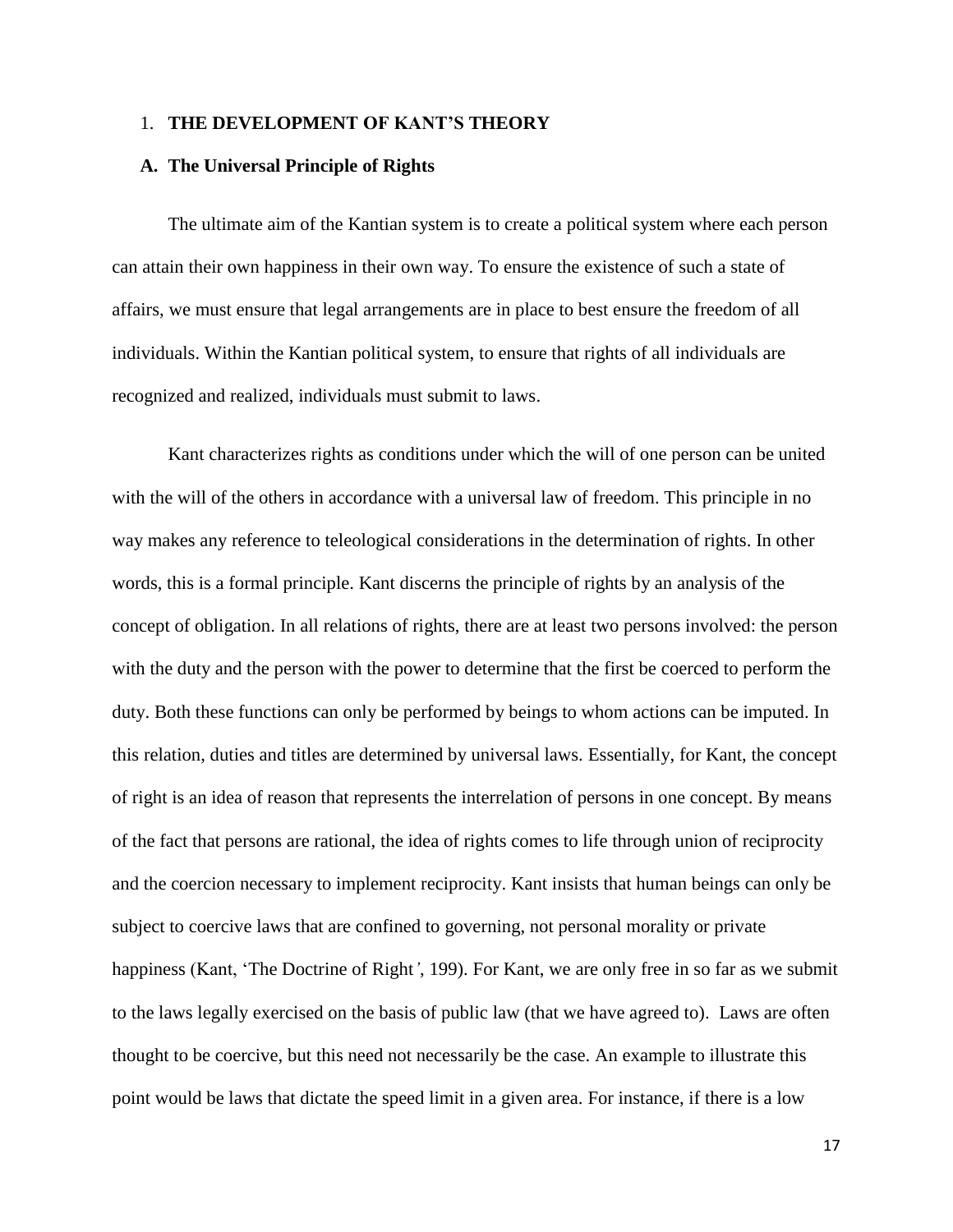speed limit imposed in a certain neighbourhood, this law may be coercive to a given individual only if he wishes to drive at high speeds. However, if he enjoys driving at low speeds, this law may not be coercive in the slightest. In this case, driving at high speeds would be endangering others as a means to your ends, which in this case, would be reckless driving. Thus, such a maxim could never be universalized; therefore, the person has a duty to obey speed limits.

The purpose of the above example was to illustrate the simple point that laws are necessary to maintain order. It is imperative that every fellow legislator respect the rights of his subjects. The legislative power, viewed as rational principle, can only belong to the united will of the people. For Kant, it is only the united will of all the people- in so far as each of them determines the same thing about all, and all determine the same thing about each- that has the power of enacting a public, state and law. Thus the members of a civil society unite for the purpose of legislation, thereby constituting a state, where the members are called its citizens.

Within civil society, the citizens are guaranteed three judicial attributes that inseparably belong to them by right. These include: first, constitutional freedom, which is the right of every citizen to have to obey no other law than that to which he has given consent; second, civil equality, which is the right of the citizen to recognize no one as superior among people in relation to himself; and finally, political independence, the right to owe his existence and continuance in society not to the arbitrary will of another, but to his own rights and powers as a member of the commonwealth, which cannot be represented by any other than himself (Kant, 'The Doctrine of Right', 199). In uniting and obeying the laws jointly agreed upon, citizens recognize that this best secures their individual interests. Only if every self-legislator has this understanding, can freedom and security be extended to all. If every individual understands that it is in their best interests to be bound by the law, rather than taking the law in their own hands,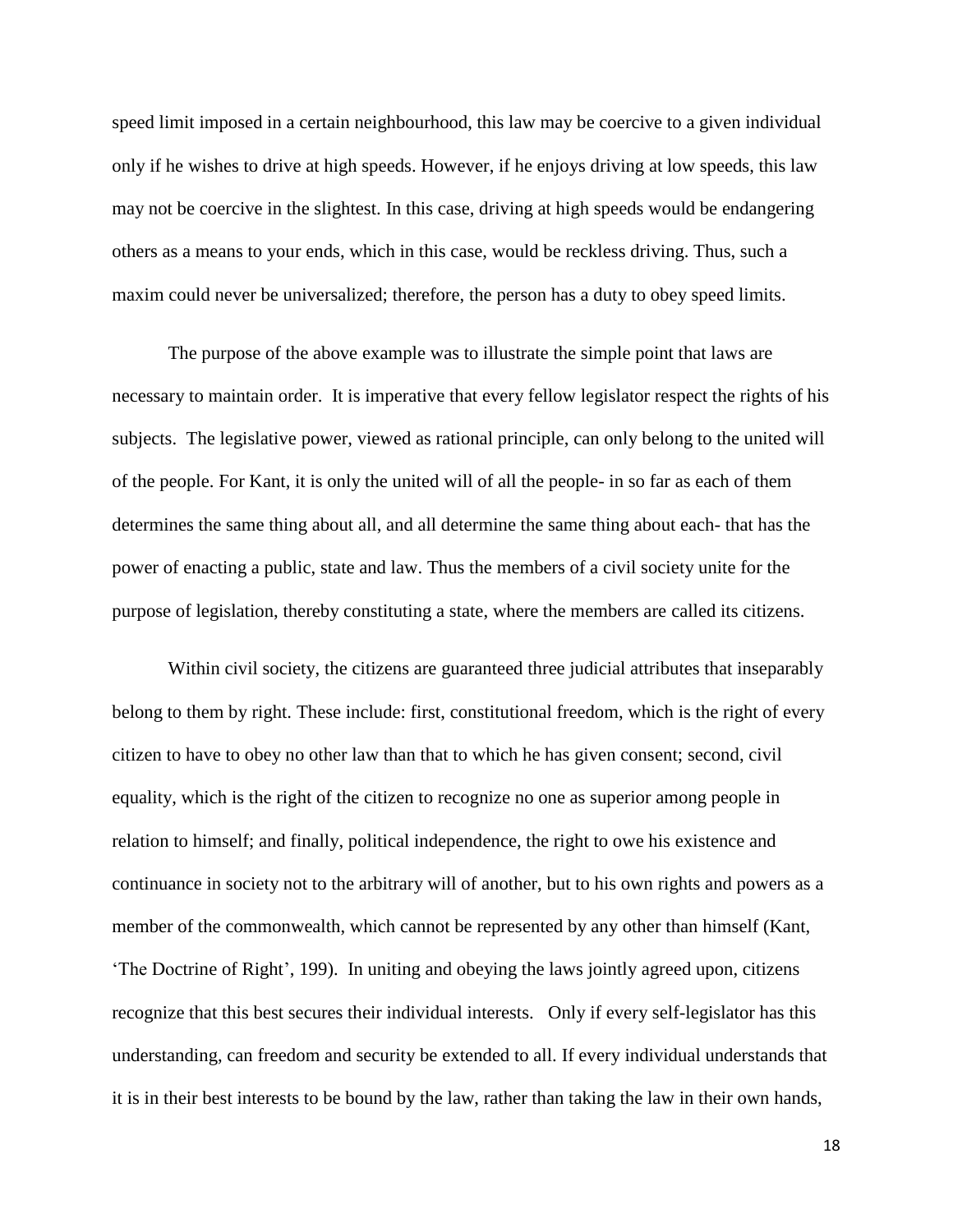then this prevents large scale violence and promotes general security. Within the Kantian system, the laws are in place to better promote the interests and uphold the rights of all free (independent) individuals.

Given that freedom is one of the core principles within the Kantian political philosophy of "Right", we must ensure that all men are considered equal in front of the law. The law must be representative of the views of various individuals within a civil society; this requires that each citizen must have the right to participate in the government. Every individual must freely voice his opinion on various matters concerning their state of affairs in a civil society. In a state of nature, the war of all against all prevails, but in a state where men live under law it is different. As Kant states, "Men are free, equal and self-dependent. This statement is derived from the idea of freedom. For if all individuals are free, they must necessarily be equally so; for the freedom of all individuals is absolute and can only universally and equally restricted by law" (Kant, *'*Perpetual Peace*',* 25). For Kant, in a properly organized state, individuals find security and justice. Like Hobbes, Kant believes that in the state of nature, individuals find themselves in a state of war of all against all. So, this gives rise, as Reiss writes,

"To a will that binds everyone equally…i.e. a collective universal will that alone can give security to each and all. Consequently, everyone has to restrict his freedom so as to make possible the establishment of such a supreme power and to avoid collisions with the freedom of others. Kant, following the tradition of his age uses the social contract to explain the existence of a state governing a people by a system of civil law. For Kant, however, the social contract must not be considered a historical fact. On this point, he [Kant] is quite unambiguous. Any such conception would be fraught with peril; for it is likely to encourage disobedience of, or even active rebellion against, the prevailing law. The social contract must therefore be seen as a practical Idea of reason. It is a practical Idea of reason in so far as it can be applied to the world of practical affairs or to experience, i.e. the state which ought to be established in accordance with the principles of right. The social contract is thus a criterion for political judgment, but it should not lead us to go into historical reasons for the purpose of drawing practical conclusions" (Reiss, 28).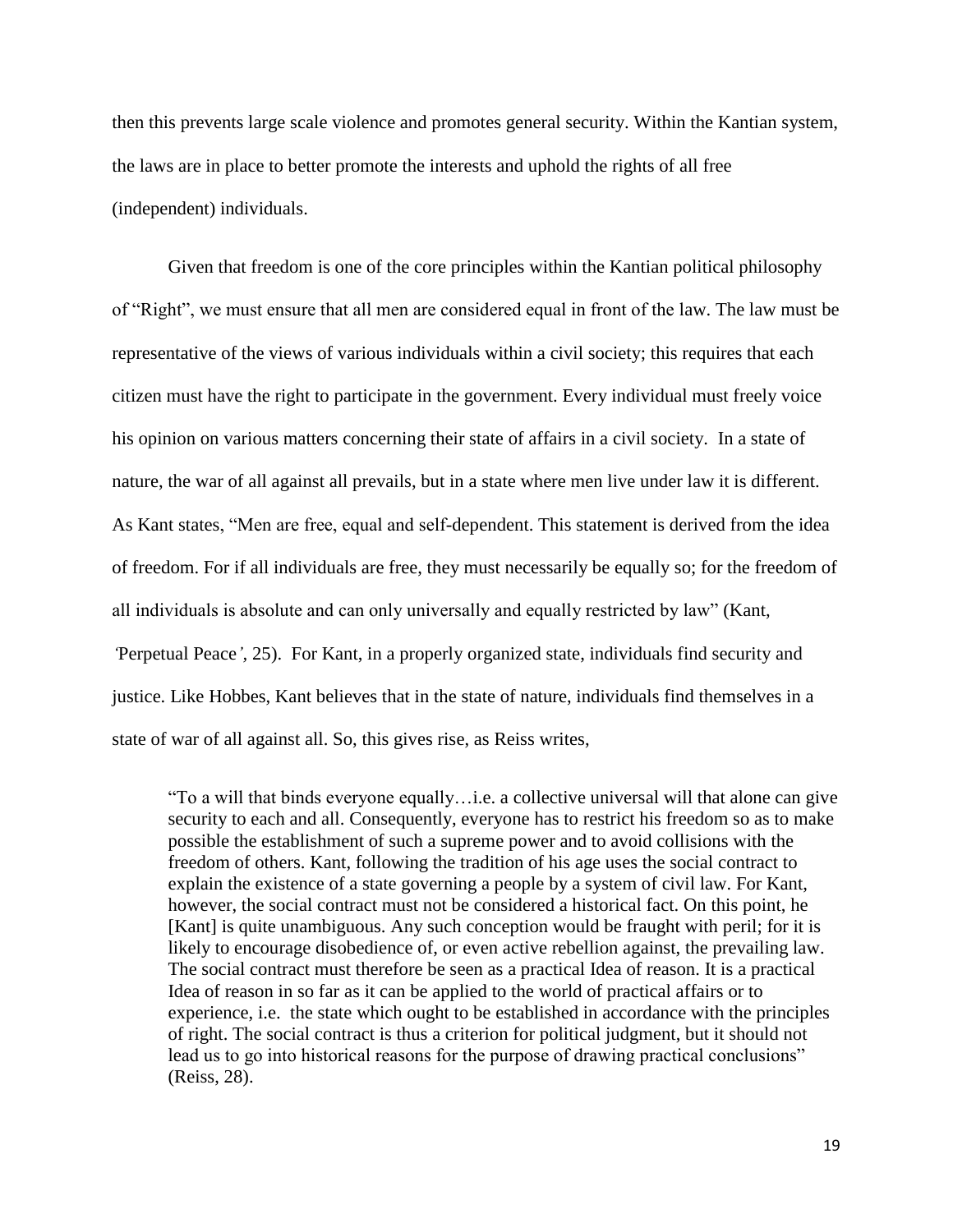For Kant, to realize our individual freedoms, the ultimate end we should strive for, is to establish a civil constitution. The Idea of the social contract brings to light the necessity of a civil constitution. As Reiss presents Kant's view on the intricate connection between the need for the social contract and civil constitution, "the Idea of the social contract also implies the necessity of a civil constitution. While it is necessary and obligatory, as he believes, to establish a civil constitution, it is also the greatest practical problem for mankind to attain this end; for only in a civil society, universally administering right according to law, can freedom exist" (Reiss 28). By means of our ability to reason, we recognize that freedom can best be realized within a social contract that governs people by a system of civil law.

# **B. Rights and 'The Idea of a Representational Constitutional Government'**

Kant's political contribution to the notion of right needs to be understood in relation to his idea of a representative constitutional government, a fundamental aspect of his account of rights. As Thomas Mertens presents Kantian conception of a republican constitution:

"a political society ought to be conceptualized as a social contract, because moral reason obliges every legislator to frame his laws in such a way that they could be the result of the united will of a whole nation. Every subject of a political community must be regarded as an autonomous co-legislator whose consent is required in order to legitimize the laws of the nation. Such a republican constitution is, according to Kant, at the same time the most important condition for a lasting peace. In such a constitution the decision whether or not to declare war requires the consent of the citizens. And since war is contrary to their self-interest, the citizens will hesitate to embark on such an enterprise" (Mertens, 673).

Kant wanted to provide a philosophical vindication of representative constitutional government, "a vindication which would guarantee respect for the political rights of all citizens" (Kant, 'Perpetual Peace', 4). Presumably, all citizens would encompass men, women and in turn any lifestyles they would choose for themselves freely, so long as it did not undermine others'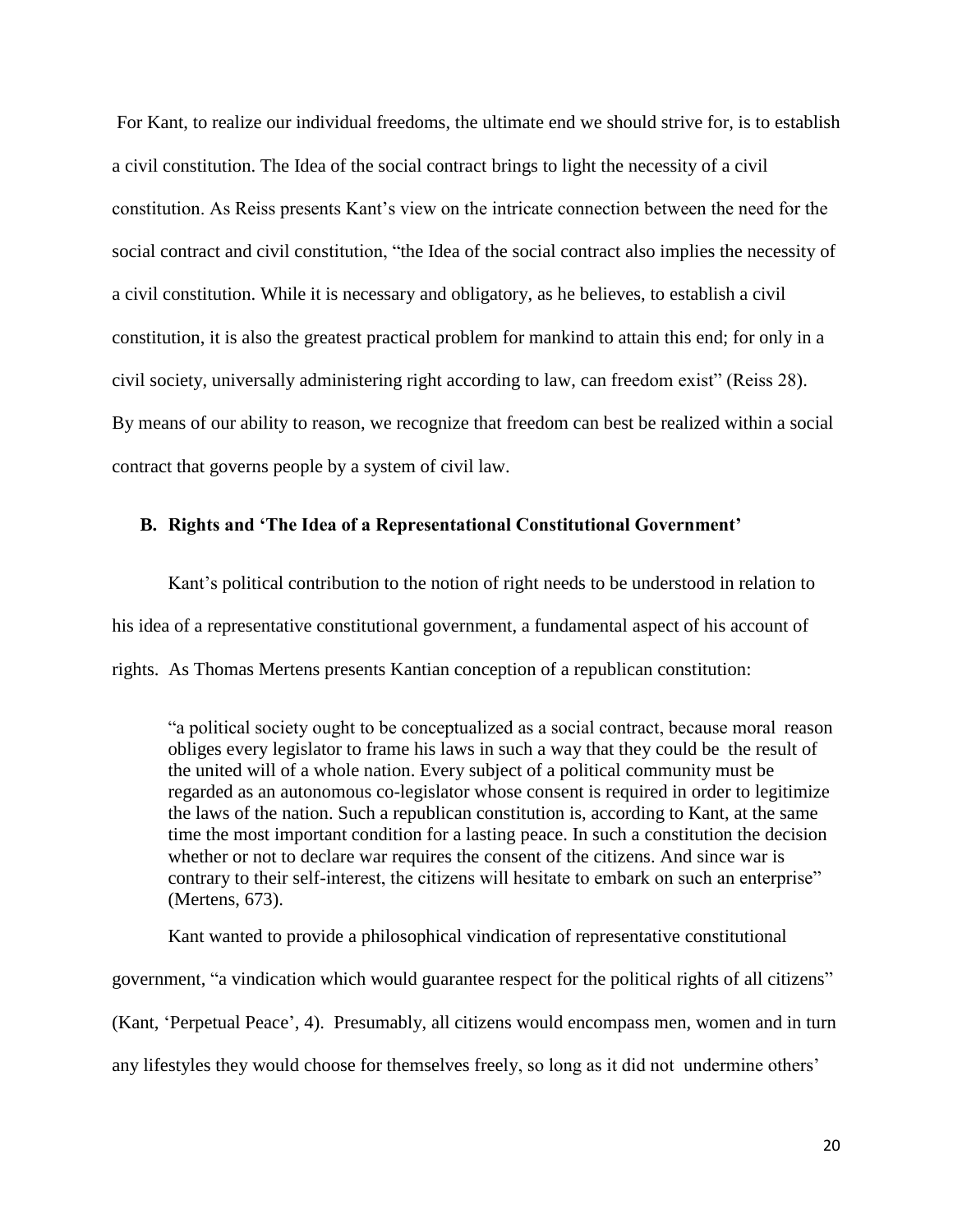freedoms. Kant's aim in providing a foundation for a representative constitutional government was to secure conditions of freedom where the idea of a right is realized.

To fully appreciate the origins of a secular natural order where rights of the individuals take centre stage, it is necessary to read Kant's political thoughts within the context of the eighteenth century. During this time, the French and American revolutions were influenced by the various ideas of the Enlightenment. This revolutionary period was characteristic of a growth of self-awareness of the power of man's mind to subject himself and the world to rational analysis. The significance of the revolution to Kant's political thought becomes apparent through the following passage by Reiss,

"If it is correct to infer this link between Kant's philosophy and the ideas of the two major eighteenth-century revolutions, the significance of Kant's political thoughts becomes clear; for the American and French revolutions constituted an open break with the political past. An appeal was made to a secular natural order and to the political rights of individuals for the purpose of initiating large-scale political action. The revolutions, of course, arose from political social and economic situations in America and France, but the beliefs of the revolutionaries were not intended as a smoke-screen designed to mislead the public. They depended on a political philosophy in which a belief in the right of the individual would be guaranteed" (Reiss 4).

During the time of the French and American revolutions, the political problem that Kant and other prominent philosophers concerned themselves with was how to turn a state of war into a state of order and peace. Kant's primary concern was how to go about safeguarding an individual's status as a rational independent being within the bounds of a civil state. To bring about this peaceful world order where an individual's status as a rational independent being can be safeguarded, Kant recognized the need to establish principles that can meet the demands of justice. Any coherent political order, for Kant, had to be based on maxims that can be formulated into universal laws; only these could hope to meet the demands of justice and realize a just and lasting order. According to the criterion that maxims must meet in order to hold as universal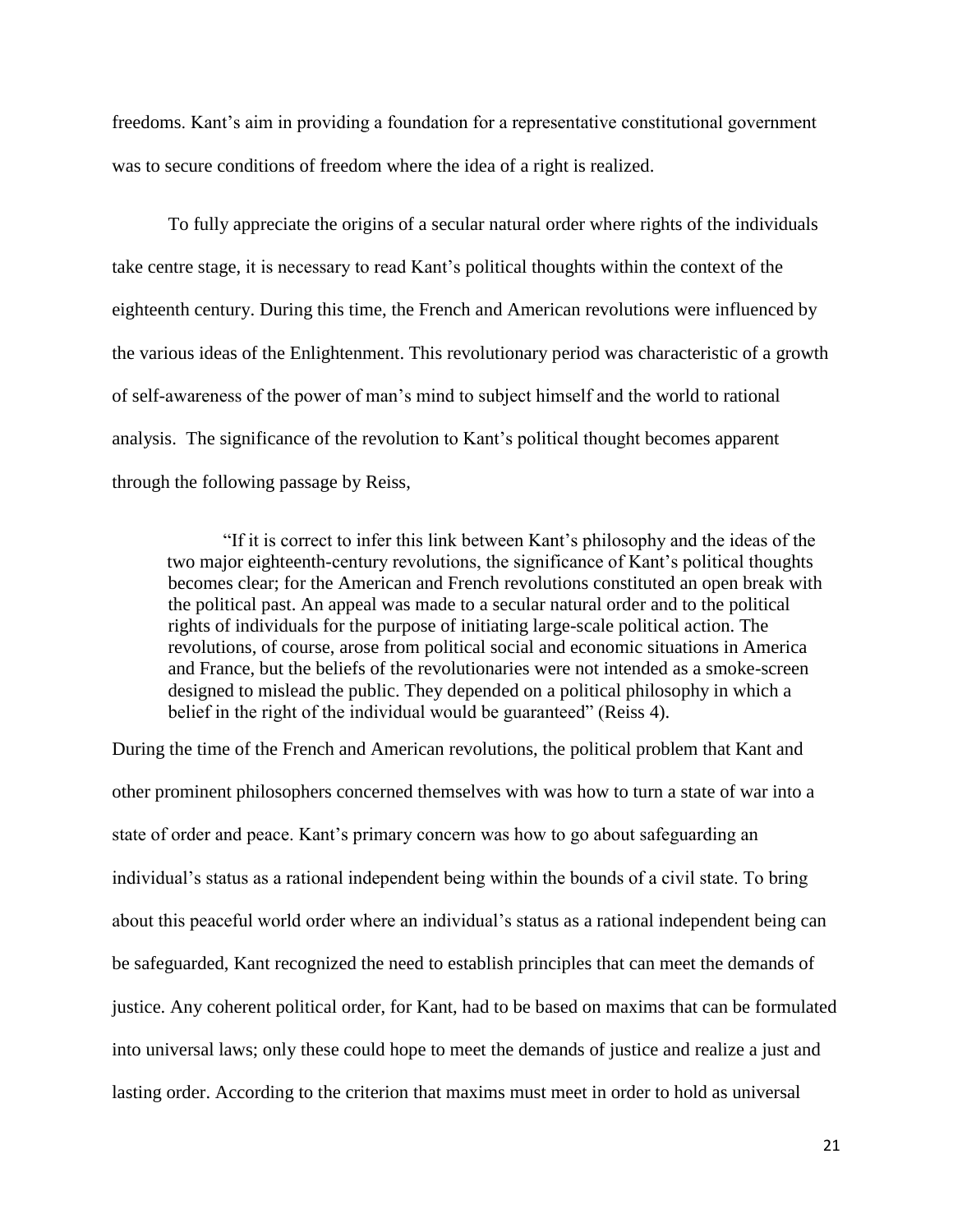laws, it is necessary and sufficient to determine whether, first, if "everyone can perform the action contained in the maxim, and, second, if a person can consistently will the action and will that everyone else performs a similar action, and influence him in the same way that he influences others by that action" (Kant, *The Metaphysics of Morals, 230*).

For Kant, "Right is to be found only in the external relations which are the proper business of politics" (Kant, 'Perpetual Peace', 21). External relations arise because we have possessions, 'an external mine and thine' as Kant refers to it (Kant, *Ibid,* 21). These relations must be placed under rules. Just like Hobbes, for Kant, politics belongs to the sphere of human experience, where man' will can be coerced by another will (all actions are ultimately reduced to will). When coercion is exercised according to a universal principle, it is law. And legality is the decisive principle within the domain of politics. In turn, any moral decision of the inner man must find its outward expression in legality (through actions that conform with law). However, we can never fully be certain about another person's inner life; this is not the task of politics or that of legislation (to influence in any way another person's thought). Every individual is free to indulge in their own thoughts, and further, by means of this freedom, is able to desire various things in the world. This subsequently gives rise to the hypothetical right to acquire anything in the world of nature. All individuals have the right to acquire possessions and expressing their freedom could lead to collisions between them. In order to avoid such collisions between freedoms, the freedom of each individual has to be regulated in a universally binding manner such that the pursuit of their respective ends does not interfere with the freedom of others. By means of his theory of rights, Kant is attempting to reconcile the free action of one individual with the freedom of others. In accordance with this idea, Kant formulates the universal law: "Every action which by itself or by its maxim enables freedom of each individual's will to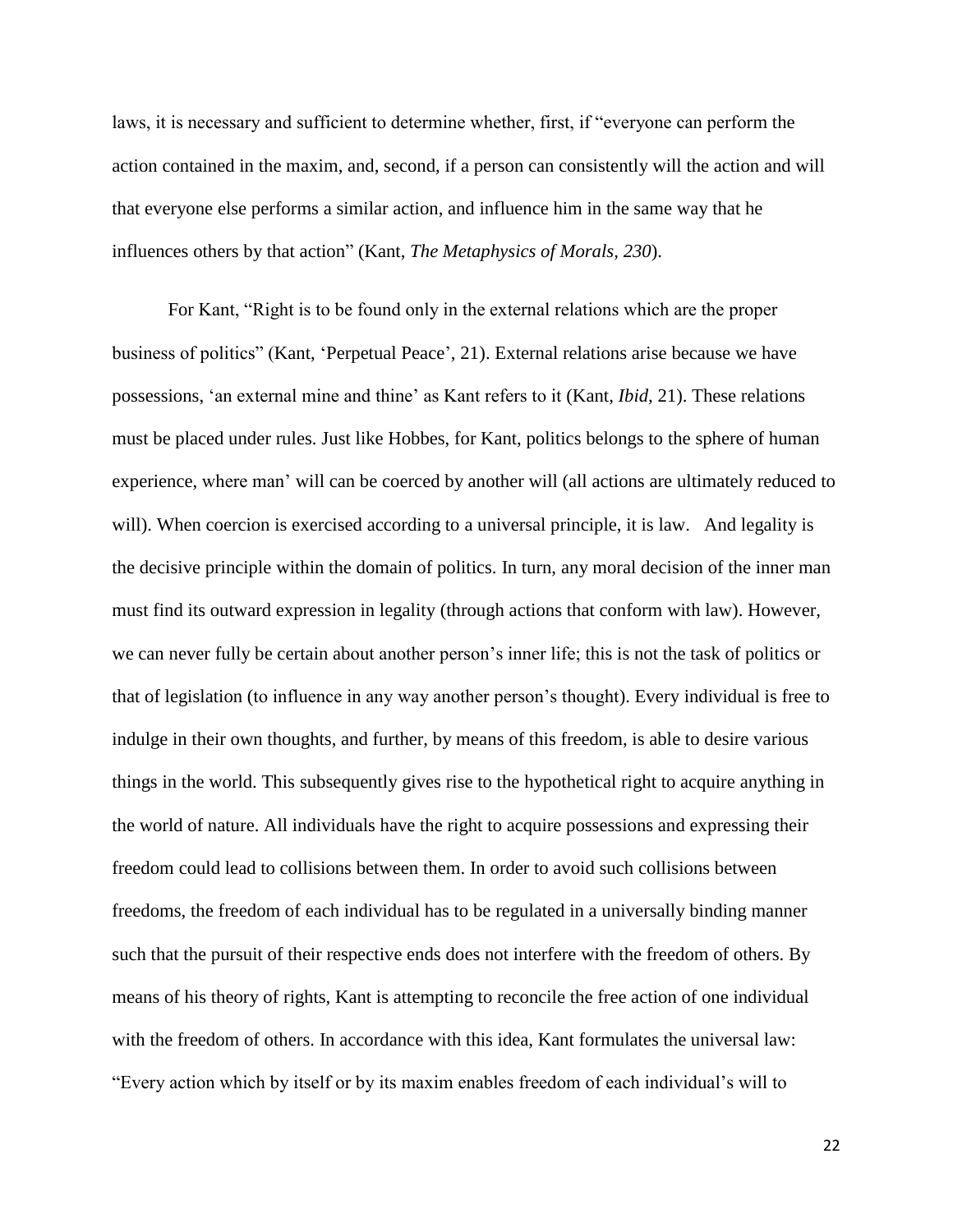coexist with the freedom of everyone else in accordance with a universal law is right" (Kant, 'Perpetual Peace', 23).

## C. **The State and Constitutional Rights**

Within a civil society, rights are negative in nature. Here, right is a restriction of each individual's freedom so that it harmonizes with the freedom of everyone else. As Kant puts it,

"All rights consist solely in the restriction of the freedom of others, with the qualification that their freedom can co-exist with my freedom within the terms of the general law; and public right in a commonwealth is simply a state of affairs regulated by a real legislation which conforms to this principle and is backed up by power, and under which a whole people live as subjects in a lawful state. This is what we call a civil state, and it is characterized by equality in the effects and counter-effects of freely willed actions which limit one another in accordance with the general law of freedom" (Kant, *Ibid*, 76).

By limiting one and another, and willingly accepting restrictions imposed on us, we

realize our equality within a civil state. Under such a civil state, the birthright of each individual is absolutely equal, in so far as the individual only submits to those coercive laws such that his freedom harmonizes with that of others. In a commonwealth such as this, no member can have a hereditary privilege against his fellow subjects (Kant, *Ibid*, 76). Putting this in terms of rights, his fellow subjects have no advantage over him. As a member of the commonwealth, every citizen is a co-legislator. But to be a self-legislator requires freedom, equality and unity of the will of all members. In order for this unity to come about, all members must freely and independently unite and form the will of the people. This united will of the people is called the "original contract". However, an entire group of people cannot be expected to reach unanimity; one can only hope for a majority of vote. A fundamental part of the contract that must be accepted is that majority decisions must be accepted.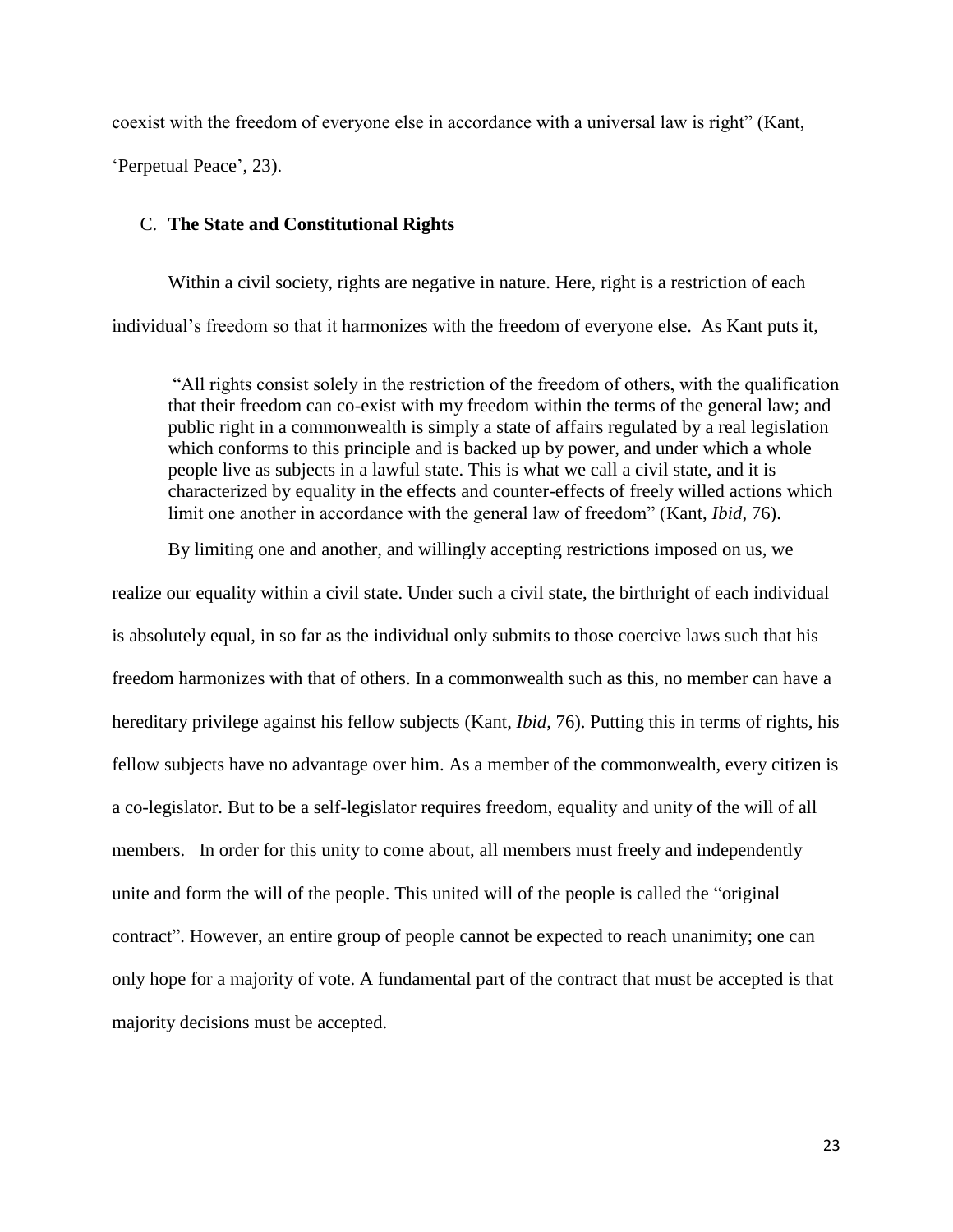For a civil state to be considered lawful, it needs to be based on a priori principles. For Kant, right is the restriction of each individual's freedom such that it harmonises with the freedom of everyone else (such that it is possible within the terms of a general law). And it is the public right which is the distinctive quality of external laws that makes this harmony possible. A civil constitution is constituted of free men who are subject to coercive laws, while they retain their freedom within the general union with their fellows. The civil constitution is the requirement of pure reason, which legislates a priori (knowledge or justification is independent of experience), regardless of empirical needs. Thus the civil state is a product of pure rational principle whose justification is not dependent on experience. Such a civil state is based on the following a priori principles:

- 1. "The freedom of every member of a society as a human being;
- 2. The equality of each with all the others as a subject;
- 3. The independence of each member of a commonwealth as a citizen" (Kant, Ibid, 74).

These principles represent pure practical reason and, only in accordance with these can a lawful civil state be established. Within *The Critique of Practical Reason*, Kant presents freedom as only one of all the ideas of speculative reason of which we know the possibility a priori (without, however, understanding it), because it is the condition of the moral law which we know. Kant's moral theory is deontological in nature; moral worth is an intrinsic feature of human actions, determined by formal rules of conduct. So, moral obligation rests solely on duty, without requiring any reference to practical consequences that dutiful actions may have.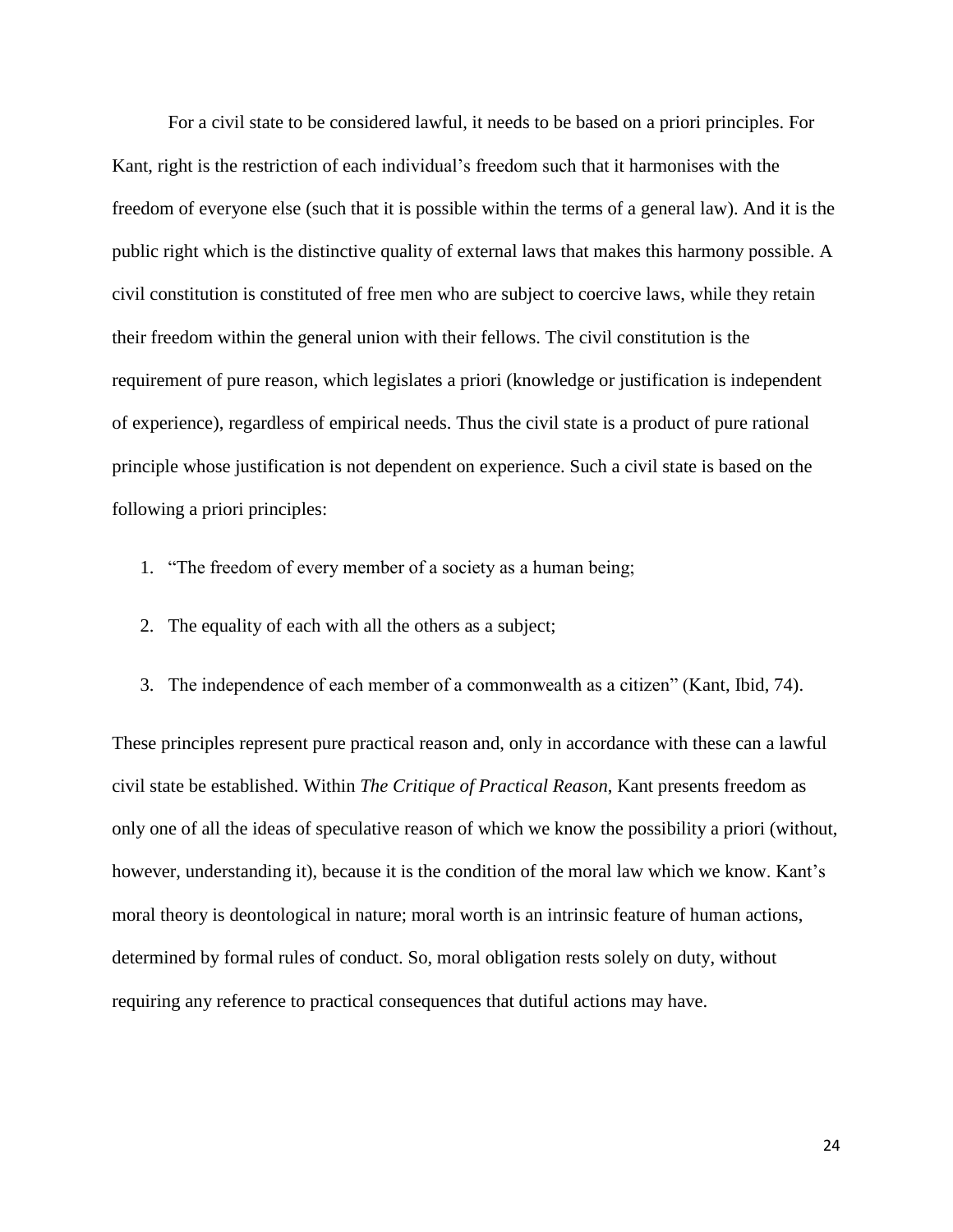The principles arrived upon for the civil state has moral worth as they are determined by formal rules. More specifically, the first principle can be expressed as follows, "No-one can compel me to be happy in accordance with his conception of the welfare of others, for each may seek happiness in whatever way he sees fit, so long as he does not infringe upon the freedom of everyone else within the workable general law- i.e. he must accord to others the same right he enjoys himself" (Kant, *Ibid*, 74). The freedom of every member in a society as a human being is realized in a patriotic government, not a paternal one. In a paternal government, every member of society is treated as an immature child who is unable to distinguish between what is truly useful or harmful to them; they are obliged, therefore, to follow passively and rely on the judgment of the head of the state.

Although an individual recognizes the need to comply with laws, he is often misled within a civil society by his self-seeking animal inclinations, and often exempts himself from the law. This raises the need for a master within a civil society, who will force man to obey a universally valid will under which everyone can be free. In contrast to a paternal government, where despotism prevails, a patriotic state is one where everyone in the state regards the "commonwealth as a maternal womb from which he himself sprang and which he must leave to his descendents as a treasured pledge" (Kant, *Ibid*, 74). Under such a system, each member is responsible to protect the rights of the commonwealth by means of the laws of the general will, rather than submitting it to his personal use at his own absolute pleasure (realizing freedom as a condition of moral law). Every member of the commonwealth is entitled to the right of freedom so long as each is capable of possessing rights. Kant says the following about a patriotic attitude: "Each regards himself as authorised to protect the rights of the commonwealth by laws of the general will, but not to submit it to his personal use at his own absolute pleasure. This right of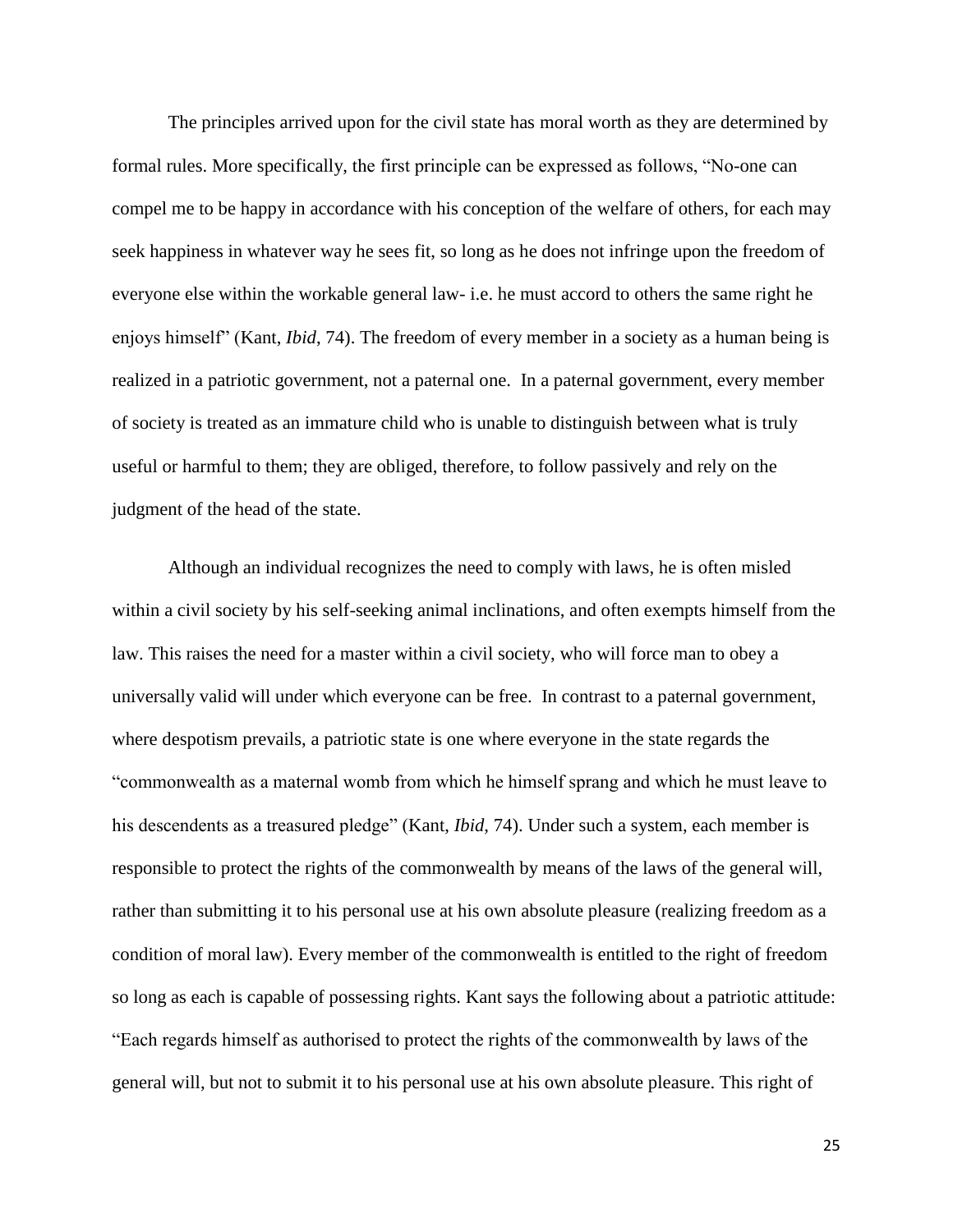freedom belongs to each member of the commonwealth as a human being, in so far as each is a being capable of possessing rights" (Kant, *Ibid*, 74).

The second principle is the equality of each with all others as subjects. The uniform equality of subjects within the state is perfectly consistent with inequality in attributes and possession, whether they are mental or physical. In spite of any mental or physical differences, all subjects within the state are considered equal in front of the law. The equality of the members with all others in a civil state is not based on equality of possessions or physical or mental equality with respect to others. That is, no one can coerce another by any means other "than through the public law and its executor, the head of the state, while everyone else can resist others in the same way and to the same degree" (Kant, *Ibid*, 75). Since all members within the state are equal, no individual can coerce another through any means other than the proper channels of law when necessary. In addition, no member of a civil society can renounce all his rights by means of a contract such that he only has duties, not rights. The very act of making a social contract only works under the assumption that I have certain rights.

When individuals willingly become part of the social contract they consent to the idea of equality of all men within the state. Every individual within a state is entitled to reach any degree of rank through his talent, industry and good fortune and his fellow subjects may not stand in the way. Given that all individuals are considered equal as subject before law, "no fellow subject may stand in his way by hereditary prerogatives or privileges of rank and thereby hold him and his descendants back indefinitely" (Kant, *Ibid*, 75). Individuals willingly enter into a civil constitution by means of a social contract as reason prescribes one to do so in an attempt to secure principles of equality, security and justice while escaping distress and violence.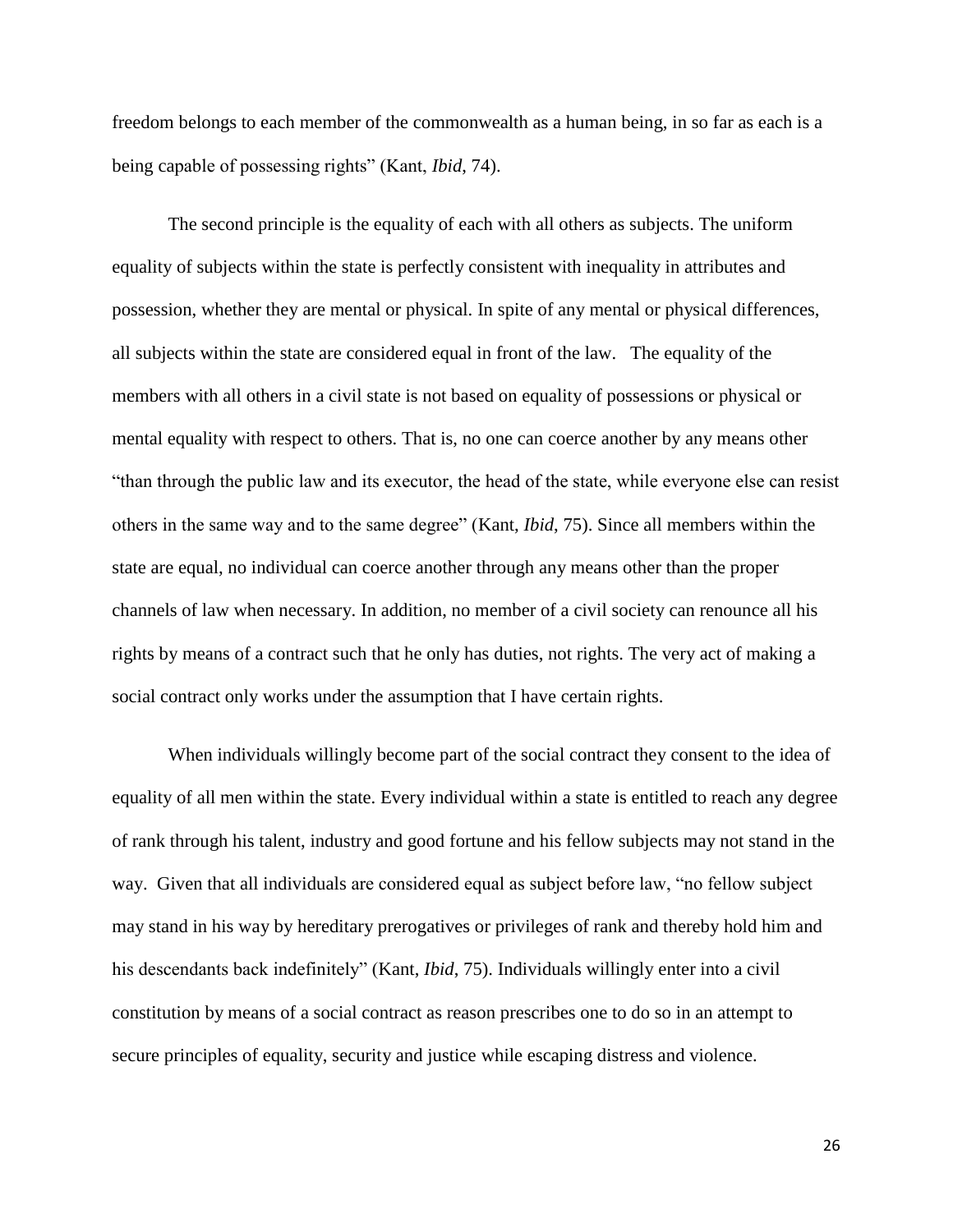To conclude this chapter, Kant's treatment of the state is aimed at developing the claim that interpersonal human relations must be accomplished by law, and this can only be governed within a political community. Within this constitution, Kant preserves the innate right to freedom, as this forms the basis of the preconstitutional rights which supply laws for any rightful constitution. Here, the idea of social contract supplies the idea of a general will uniting individuals. Such a rightful constitution possesses all the fundamental elements to be extended across boundaries such that they provide a comprehensive doctrine of rights, allowing all individuals to escape states of distress and violence.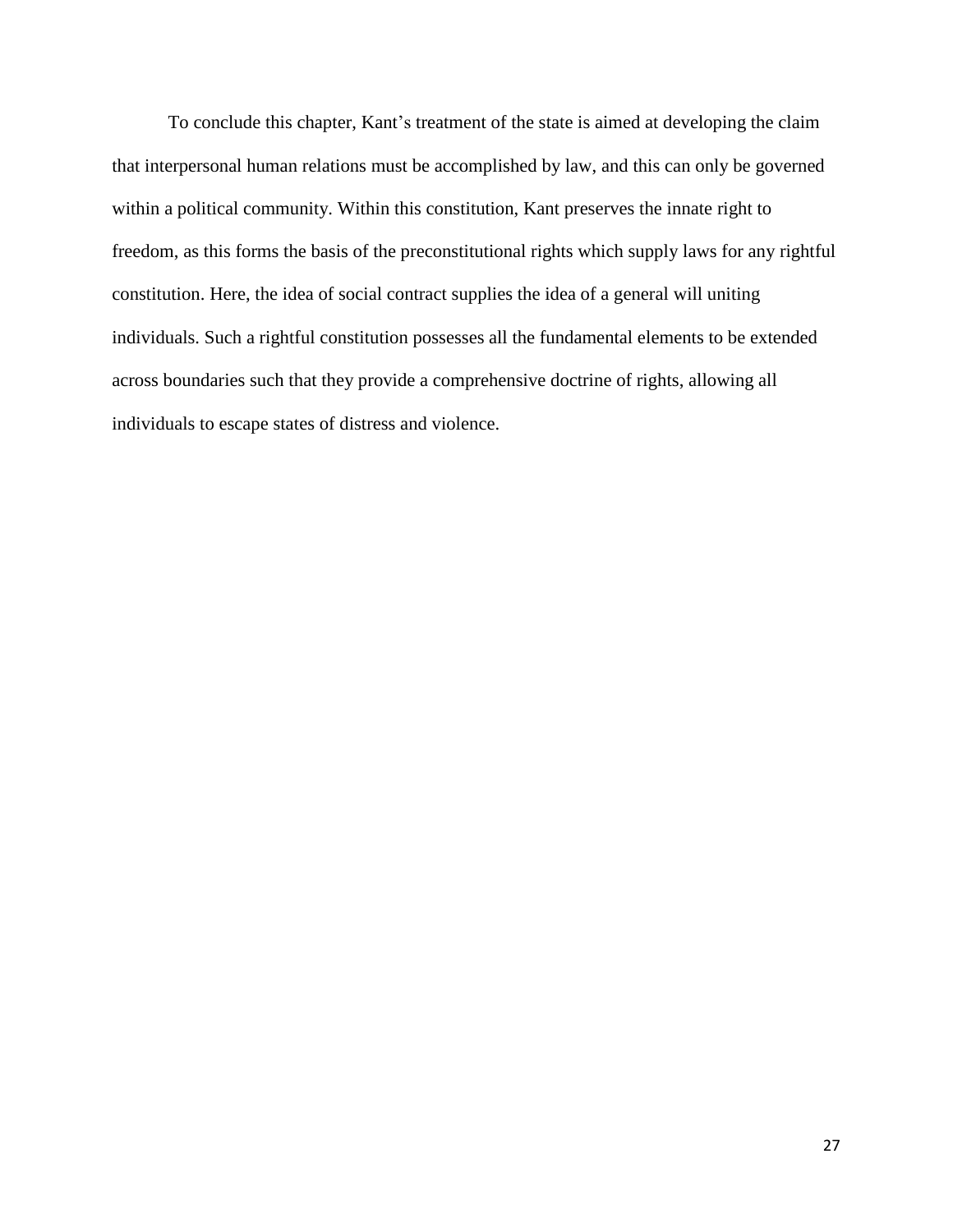# 2. **KANT'S THEORY AND PRACTICE**

## **A. Kant and the Right of Nations**

Kant recognizes that proper institutions must be in place to give rise to the rightful condition. In recognition of this, the Kantian project puts forth philosophical principles on which a just and lasting order could be established. Within ''The Doctrine of Right'', Kant remarks, "irresistible veto: there is no war either between human beings or between states" (Kant, 'The Doctrine of Right', 354). For Kant, the contrast between right and violence is equivalent to peace and war. Further, Kant treats the case of human beings and states as parallel. Much like human beings organize themselves within a civil state bound by laws, states too should organize within a republic to avoid violence among neighboring states.

Kant opens his discussion of states with the claim that they are naturally in a "nonrightful condition" (Kant, *Ibid*, 354). The state of non-rightful condition is a condition of war where each can only do what seems good and right to it. According to Kant, to remain in such a condition is to commit a wrong in the highest degree. Much like individuals, nations should exit from the original state of nature and organize themselves in accordance with the idea of the original contract. From this it might mistakenly be assumed that Kant is in favor of some sort of a transnational superstate. However, within ''The Doctrine of Right'*'*, Kant explicitly argues that world state would extend too far over vast regimes, and governing it would be impossible. Kant's reasoning for rejecting a superstate goes back to the idea of the rightful condition. Kant favors a pacific league or a permanent congress of states as opposed to a world state (Kant, *Ibid*, 354). A permanent congress of states can be renounced by its members, and republican states do not go to war with each other. The only time a state is entitled to use defensive force is when it is faced with an aggressor. The use of defensive force must be subjected to objective standards: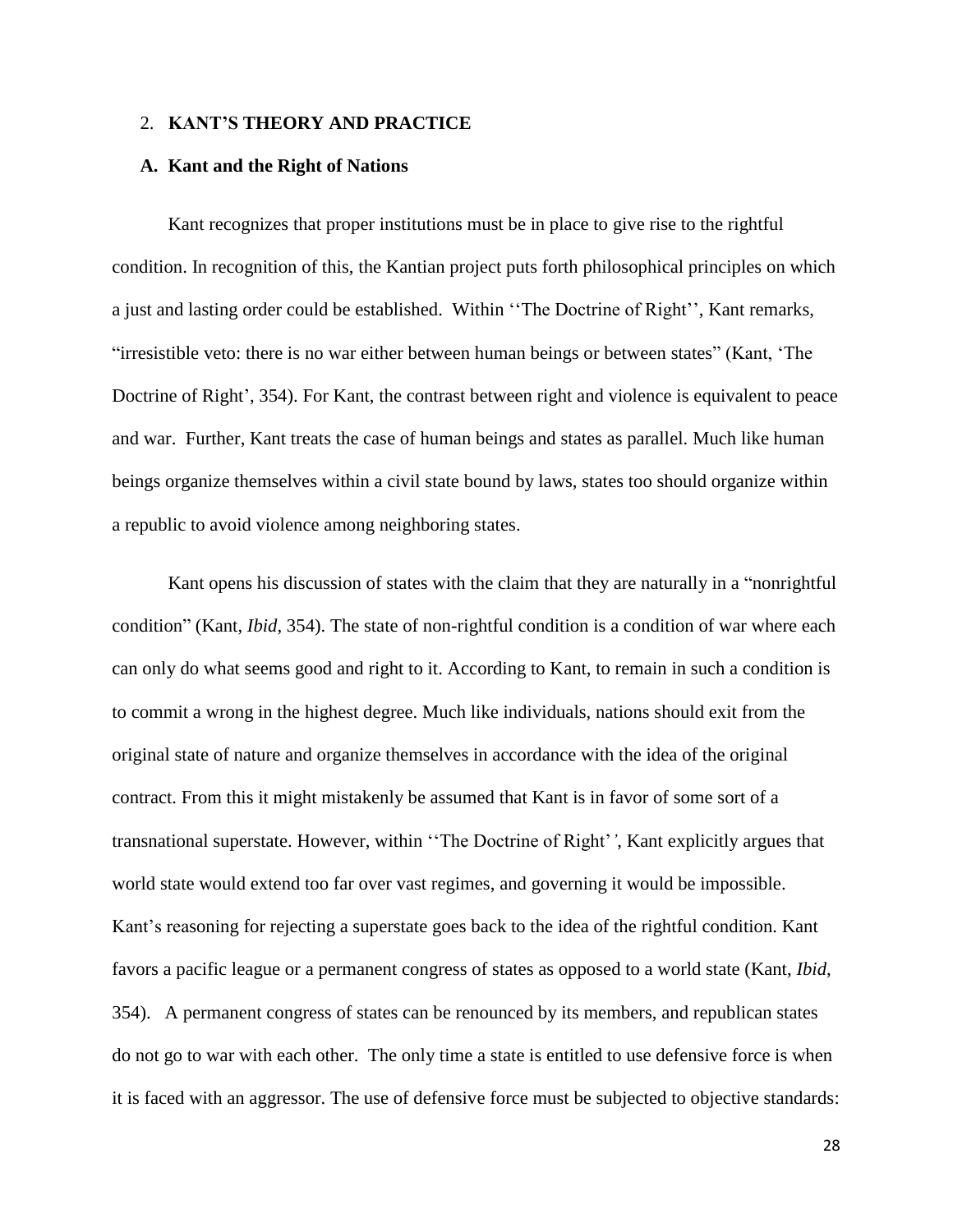can such force be reasonably used by all parties in a dispute when necessary? No state has the right to engage in acts of aggression against one another. Each state only has the right to defend itself. That being said, in 'Perpetual Peace', Kant recognizes that war sometimes does arise between nations. In such a scenario, there must be some sort of a court system that extends over the congress of states to resolve conflicts when they arise.

The distinctive nature of the state is an important piece within the Kantian System of Rights. Though Kant draws parallels between the state and private persons, there are also some crucial differences to note. The first difference is that states do not have external objects of choice. Individuals can form a desire to acquire things, and then pursue those things bound by universalizable principles. However, states do not have the ability to do so. Further, the state does not acquire its territory; rather, its territory is just a spatial manifestation of the state (Kant in Ripstein, 228). Much like a person, a state is always in possession of its body. Anyone who enters a state without authorization is committing a wrong. This is analogous to battery in persons. Each state's right against other states is purely defensive; this right is essential for the state to continue to be in the rightful condition, where it is the master of its own territory. The public nature of the state restricts the purposes for which it can act while sustaining its own character within the rightful condition. Unlike a person, a state is not allowed to set and pursue its own private ends but rather it can only pursue public ones. Due to this restriction, the state could never have grounds for going to war except in the case of its own self defense (Kant, 'The Doctrine of Right', 346). When faced with indeterminacy of the right to self-defence, Kant calls for a solution somewhat analogous to a civil condition. The permanent congress of states should establish a procedure in keeping with the ideals of public right for deciding disputes in a civil way. This includes using lawsuits to resolve disputes about boundaries rather than the way of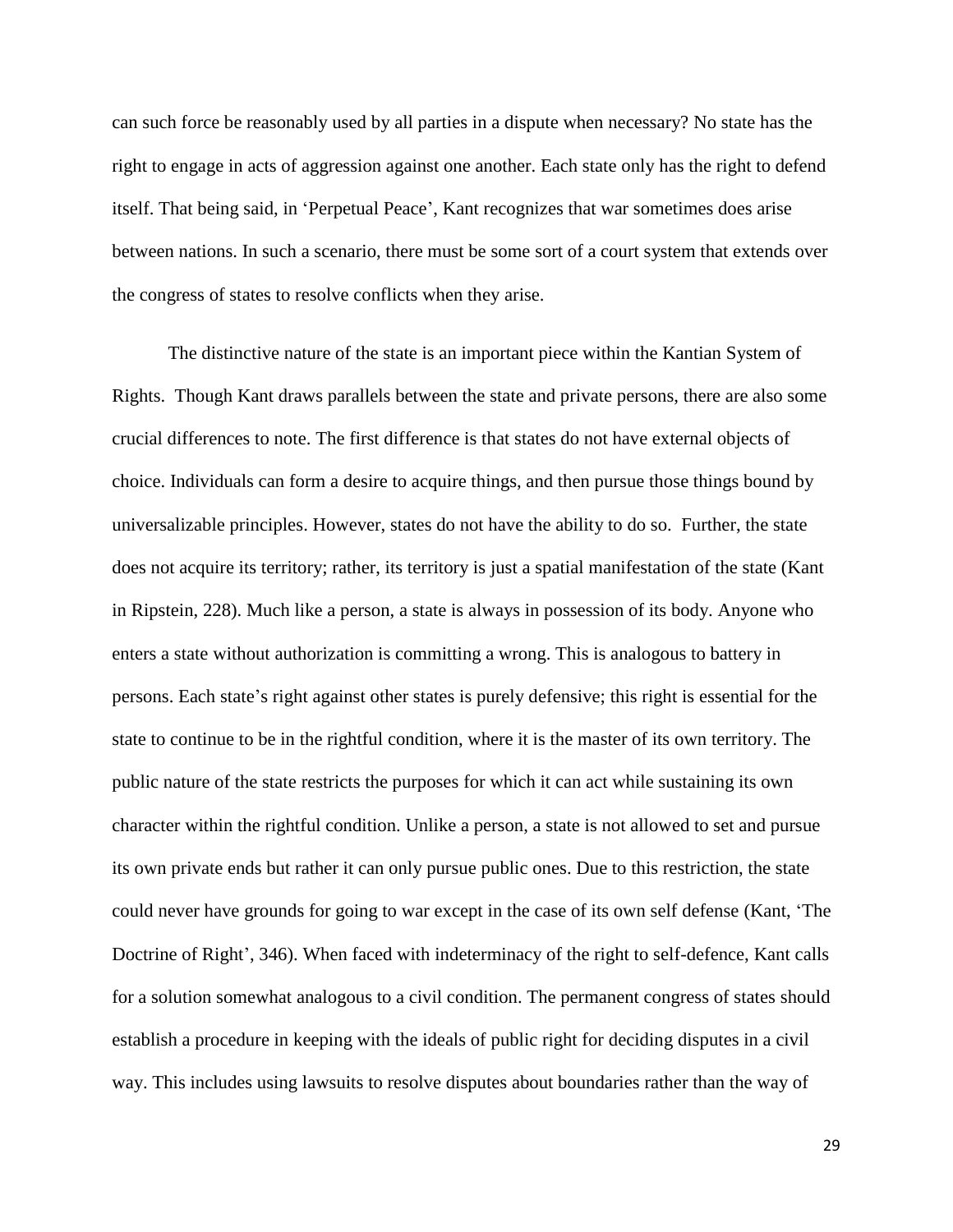savages, namely by war. When states are in a rightful condition, the plurality of states are able to realize the condition of public right.

Within *[Groundwork of the Metaphysic of Morals](http://en.wikipedia.org/wiki/Groundwork_of_the_Metaphysic_of_Morals)*: "The task of establishing a universal and permanent peaceful life is not only a part of the theory of law within the framework of pure reason, but per se an absolute and ultimate goal. To achieve this goal, a state must become the community of a large number of people, living provided with legislative guarantees of their property rights secured by a common constitution. The supremacy of this constitution… must be derived a priori from the considerations for achievement of the absolute ideal in the most just and fair organization of people's life under the aegis of public law" (Kant, *The Metaphysics of Morals*, 55). Kant argues that moral-practical reason within us utters this irresistible veto: "There shall be no war" (Kant, 'The Doctrine of Right', 354). The use of force by any state to compel another is to engage in war. Clearly, such a use of force violates the rights of nations, thus elimination of war becomes the task of international law. Ultimately, Kant is striving to put forth conditions for perpetual peace. For Kant, peace simply means the end of all hostilities. In this case, essentially to realize conditions of perpetual peace, there needs to be an end to all hostilities. The only way perpetual peace becomes possible is if states relate to one another through laws that determine rights. If states conform to the principles of right, then continued coexistence will result in a state of peace. Thus, perpetual peace only becomes achievable through conformity to international law. The only reasonable solution to achieving peace is through the states' universal adherence to law. It is not enough to secure peace internally within the states. It is further necessary that conditions of peace are secured externally, to ensure potential conflicts don't arise with neighbours. Further, Kant suggests that if in any relation of persons, a principle circumscribing external freedom through laws is missing; the structure will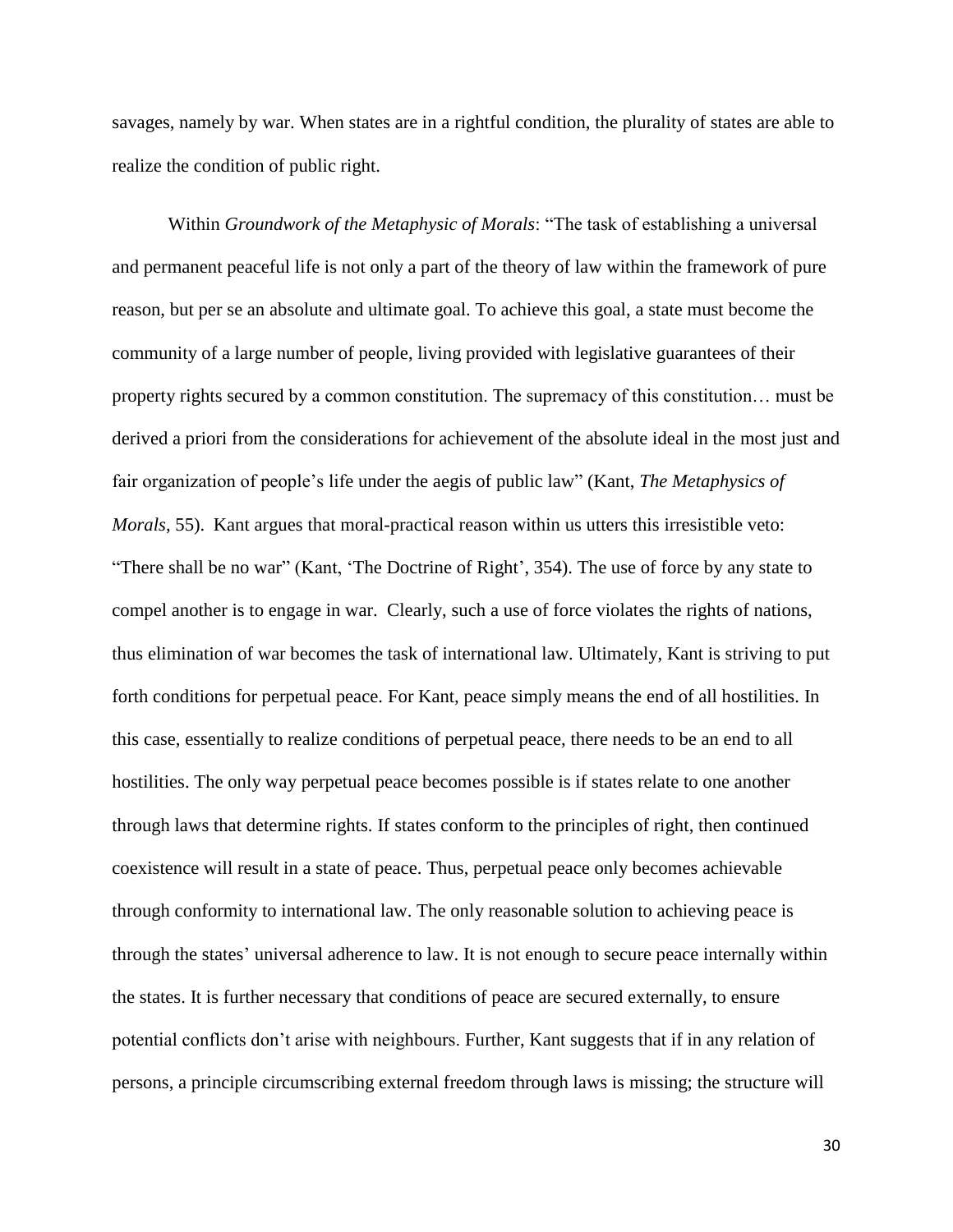unavoidably collapse (Kant, *'*The Doctrine of Right*'*, 354). And the cause of this collapse will be war that the conflict produces. Given that moral and practical reason dictates that war must be avoided, we have a moral obligation to achieve peace, which can only be achieved by submitting to a civil condition where conflicts are resolved by means of laws rather than brute arbitrary force. Kant calls for all states to submit to a general will which includes the appropriate political institutions in place to determine, enforce and apply laws.

In the interest of avoiding war, all states must voluntarily submit to the rule of law within the federation of republics to resolve disputes. Kant claims that republicanism must replace despotism within individual states. Any state remaining despotic will always in principle be in a state of war. The first definitive structure for realizing conditions of peace is ensuring that the civil constitution of each state shall be republican. Within a republic, there are significant practical difficulties involved in declaring war. In times of war, it is the people who suffer the most due to the costs associated with war and rebuilding after the war: with this knowledge, people would be extremely cautious when consenting to war. However, in a state run by a despot, people would not be consulted even though they would be most affected. The despot does not stand to suffer much personally even if his side loses, thus he has less prudential reasons to avoid war. Rather, within a republic (where the general will rules), people can trust the authorities to adhere to law when it comes to international relations. Furthermore, Kant is contends that there can be no rule of law and no peace unless states can be trusted to commit themselves to law without there being an international executive force to ensure obedience to laws through force (Kant, *Ibid*, 355). The only way states can be trusted to commit to the laws is if their internal constitution is republican in nature. So, if every state willingly agrees to become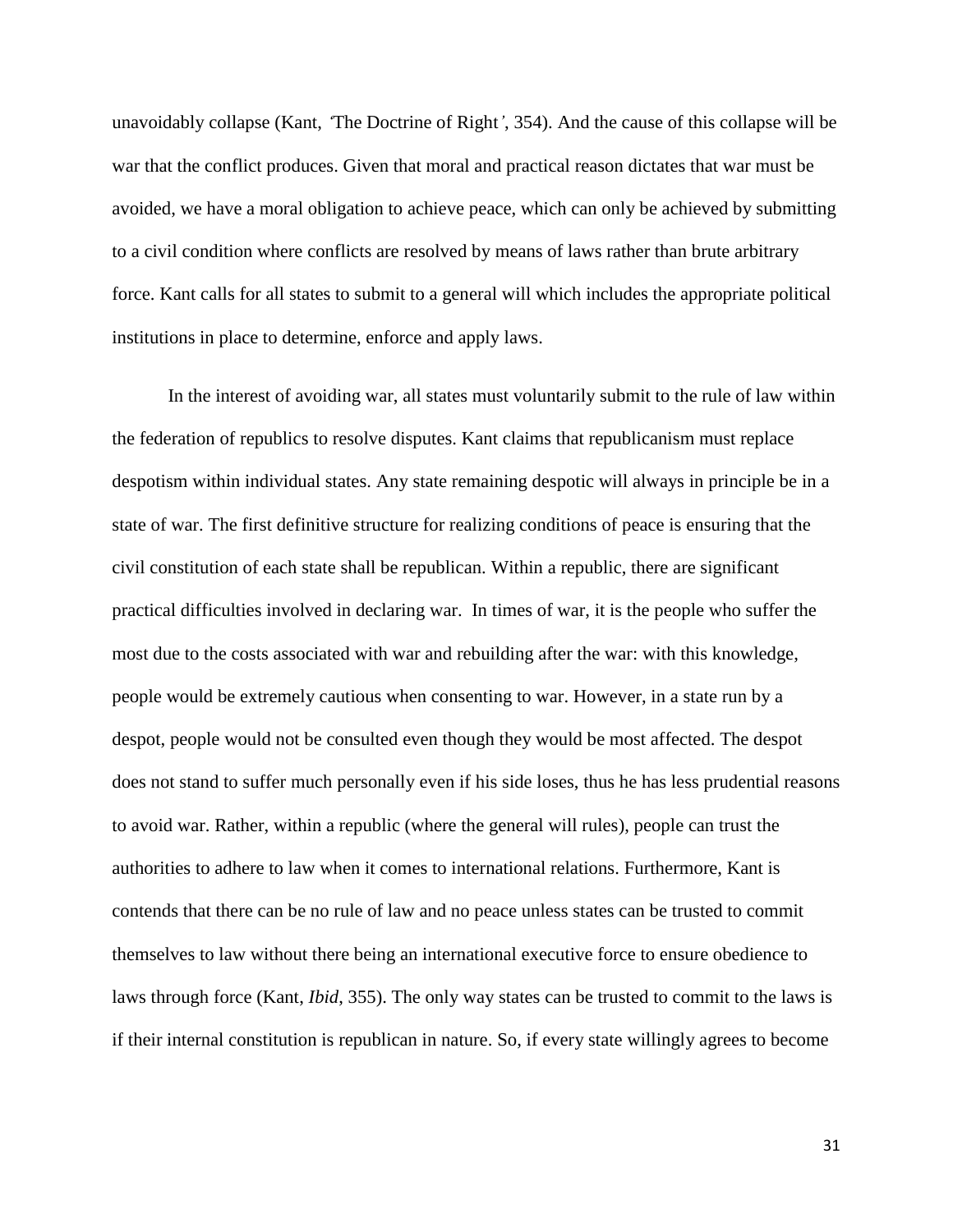part of a world federation in an attempt to avoid war, this would put us in a better position to secure perpetual peace.

#### **B. Kant, Reason and Justice Beyond Borders**

Kant begins his discussion for justice with the requirement that reasoned thought and action must adhere to principles that could be fully public. Within his essay from *What Does it Mean to Orient Oneself in Thinking*, Kant argues that nothing could deserve to be called reason if it were wholly without structure and discipline. For Kant, the minimal condition for any discourse to count as reasoned is that it be communicable, and that it is followable by all whom it is intended to reach. Kant's favoured image of public reason is scholarly communication with the world at large. For Kant, in the absence of a structure there will be no communication and prior to in turn, no reasoning. Reasons are those sorts of things that we can give to others, refuse or receive from others. Kant asks the following question, "how much and how correctly would we think if we did not think as it were in community with others to whom we communicate our thoughts, and who communicate theirs with us?" (Kant in O'Neill, 48). According to Onora O'Neill's interpretation of Kant, the standards of reason cannot be found in solitary thinking, but, rather, for Kant, those who seek to reason must structure their thought and speech in ways others can follow. Within solitary thinking, ideas are not subjected to public reason and so are not open to refutation by others. Kant rejects the idea that reasons could be devised by the arbitrary fiat of individual reasoners (O' Neill, 54). Kant often fiercely chastises those who think reason could be without any structure. Furthermore, unstructured reason will not lead to liberation of thought but rather to a disaster.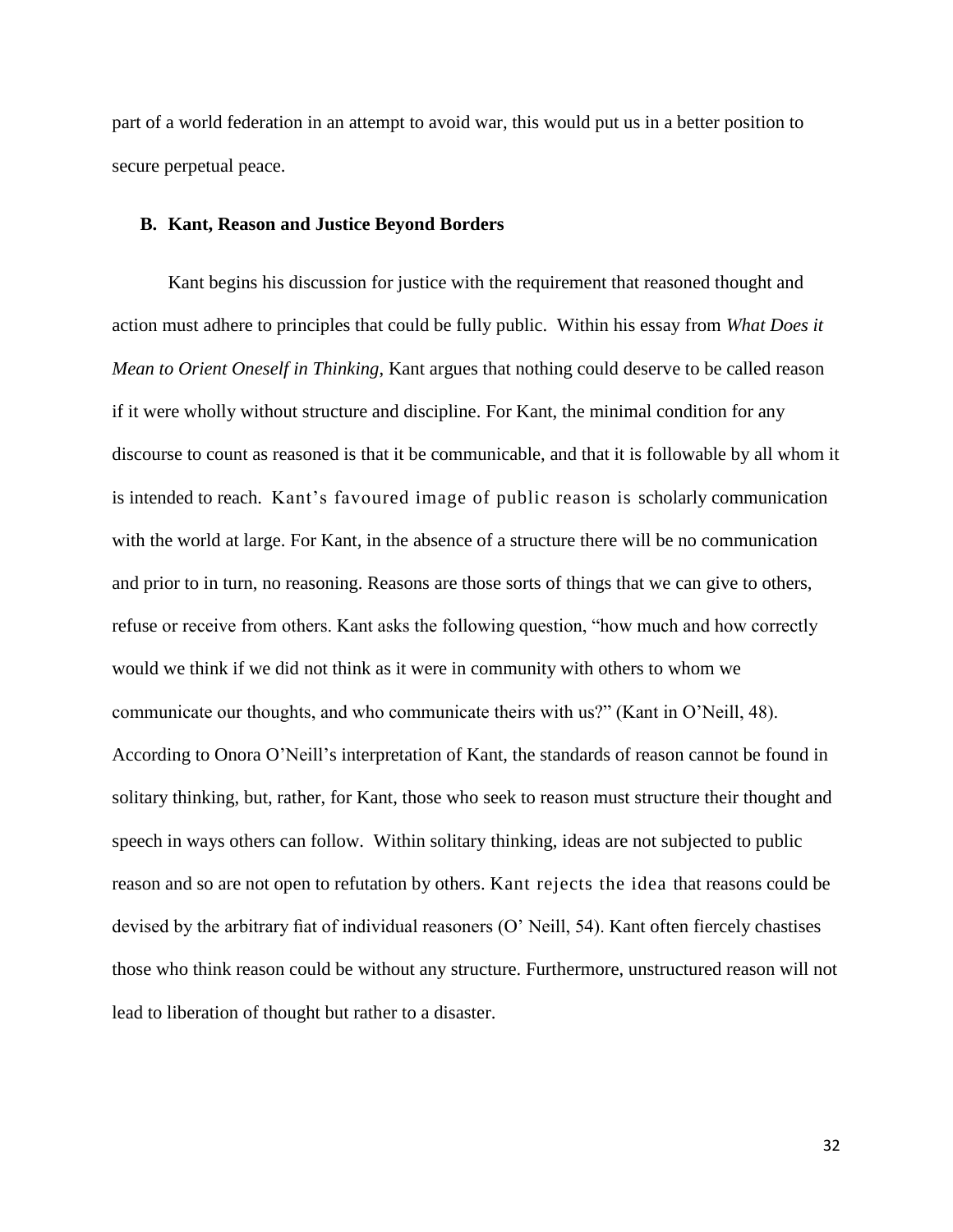Given that "lawless thinking ends not in freedom of thinking or communication but gibberish and isolation, even in superstition and cognitive disorientation, whose political consequences include vulnerability to tyrants and demagogues, then any activity in human life that can count as reasoned must be structured" (O'Neill, 55). It is imperative that public reason possess structure: this allows us to determine which claims to accept and which to reject. However, this begs the question: What forms the structure of public reason? Kant answers in a straightforward manner: "Freedom in thinking signifies the subjection of reason to no laws except those, which it gives itself; and its opposite is the maxim of a lawless use of reason" (Kant, *The Metaphysics of Morals*, 145). Thus, public uses of reason must have law like structure rather than lawless structure. Reason has this structure when we give it to others, receive or refuse to receive from others (O'Neill, 54). However, for Kant, one cannot derive their law like structure from external sources; instead, must be freely chosen. The discipline of reason is that of self-legislation or autonomy. By means of this, Kant, identifies practical reasoning with autonomy. The contemporary understanding of autonomy identifies it with mere freedom and independence rather than reason. More specifically, autonomy is considered on an individual basis, and it is generally associated with the capacity to be one's own person (for instance, choosing how to live one's life based on their own reasons and not of the product of external forces). This could mean choosing to go to medical school out of your own free volition. Kant views

"autonomy or self-legislation as emphasizing not some (rather amazing sort of) self that does the legislating, but rather legislation that is not borrowed from unvindicated sources, that is not derivative, that is both freely chosen and has the form of law. Non-derivative 'legislation' cannot require us to adopt the actual laws or rules of some institution or authority; it can therefore only require that any principle we use to structure thought or action be law-like, that it have the form of law" (O' Neill, 56).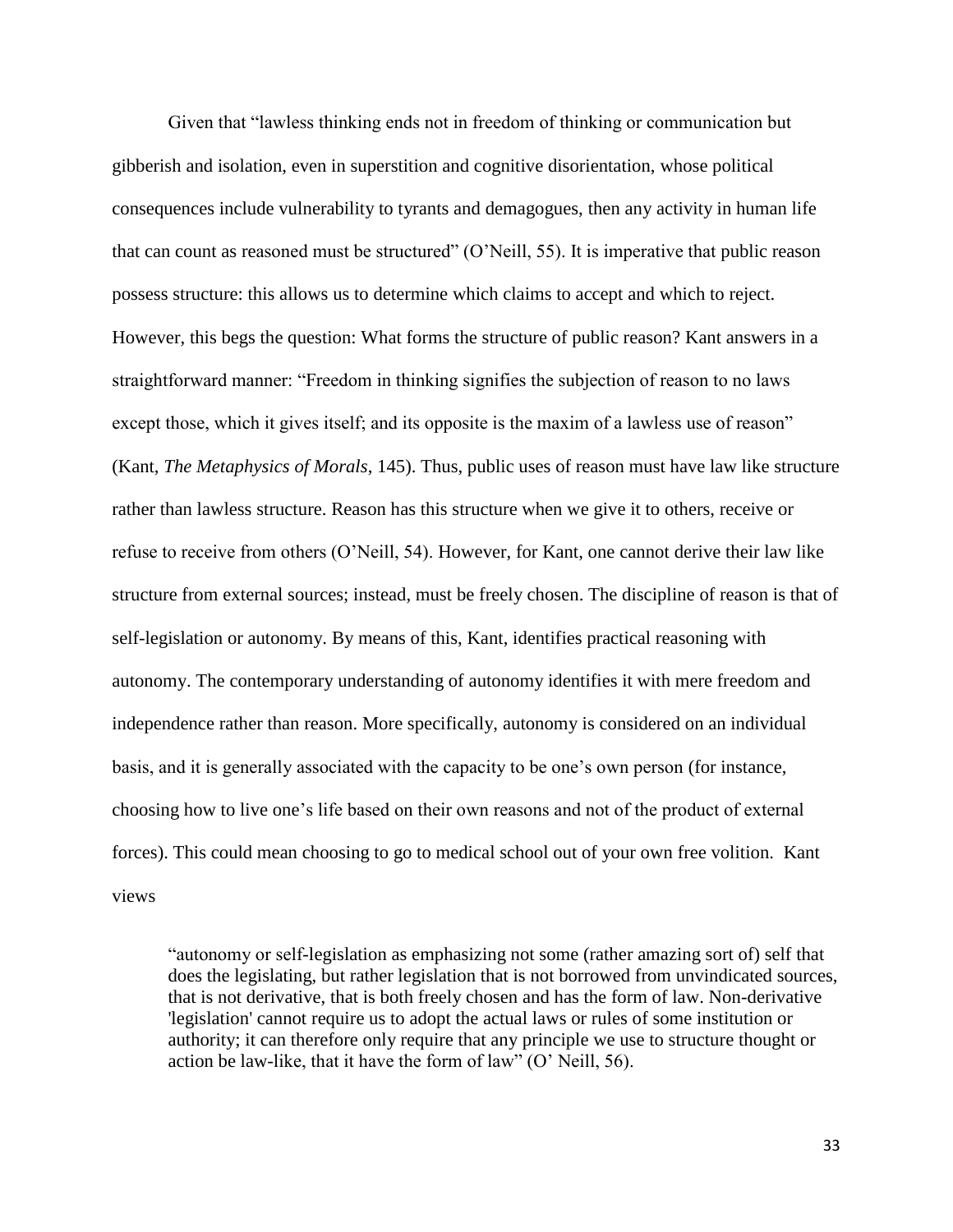Kant identifies reasoning with the practice of adopting principles of thinking and acting that have the form of law, which can be adopted by all: "To make use of one's own reason means no more than to ask oneself, whenever one is supposed to assume something, whether one could find it feasible to make the ground or the rule on which one assumes it into a universal principle for the use of reason" (Kant, Ibid, 56).

The only principles that can form laws are those that are chosen freely, only those can hope to meet the demands of Kantian autonomy, such that they are universalizable, and shows a commitment to Kantian notions of public reason (based on his conception of practical reason). Rather than presuming that something is reasonable because it is liked or even accepted, Kant puts forth "modal conditions" that all discourse (pertaining to justice) must meet in order to be fully public, thus, fully reasoned. Modal conditions are necessary inseparable properties all discourse must meet. It is public reason that makes it feasible to think from the standpoint of everyone else (the maxim of enlarged thought). This allows persons to see one's own initial judgment from the standpoint of others, listening to what all others judge and communicate. Kantian faith in communication (public reason or publicity) allows rational persons to mutually agree upon a set of rules and principles that are universalizable (Kant, Ibid, 56). Once publicity is acknowledged, individuals can progress towards the ideal state, such as a republicanism or world government. An adequate application of Kant's project perpetual peace aims to indiscriminately facilitate the access of individuals, political groups, and state to the public sphere. It is important to note that the Kantian notion of justice is not grounded in the concept of the state. Any approach of justice that is grounded in the concept of a state shows blatant disregard for the moral standing of others. By others, Kant is referring to those on the far side of borders who are affected by our economic and foreign policies. This Kantian idea can be derived from his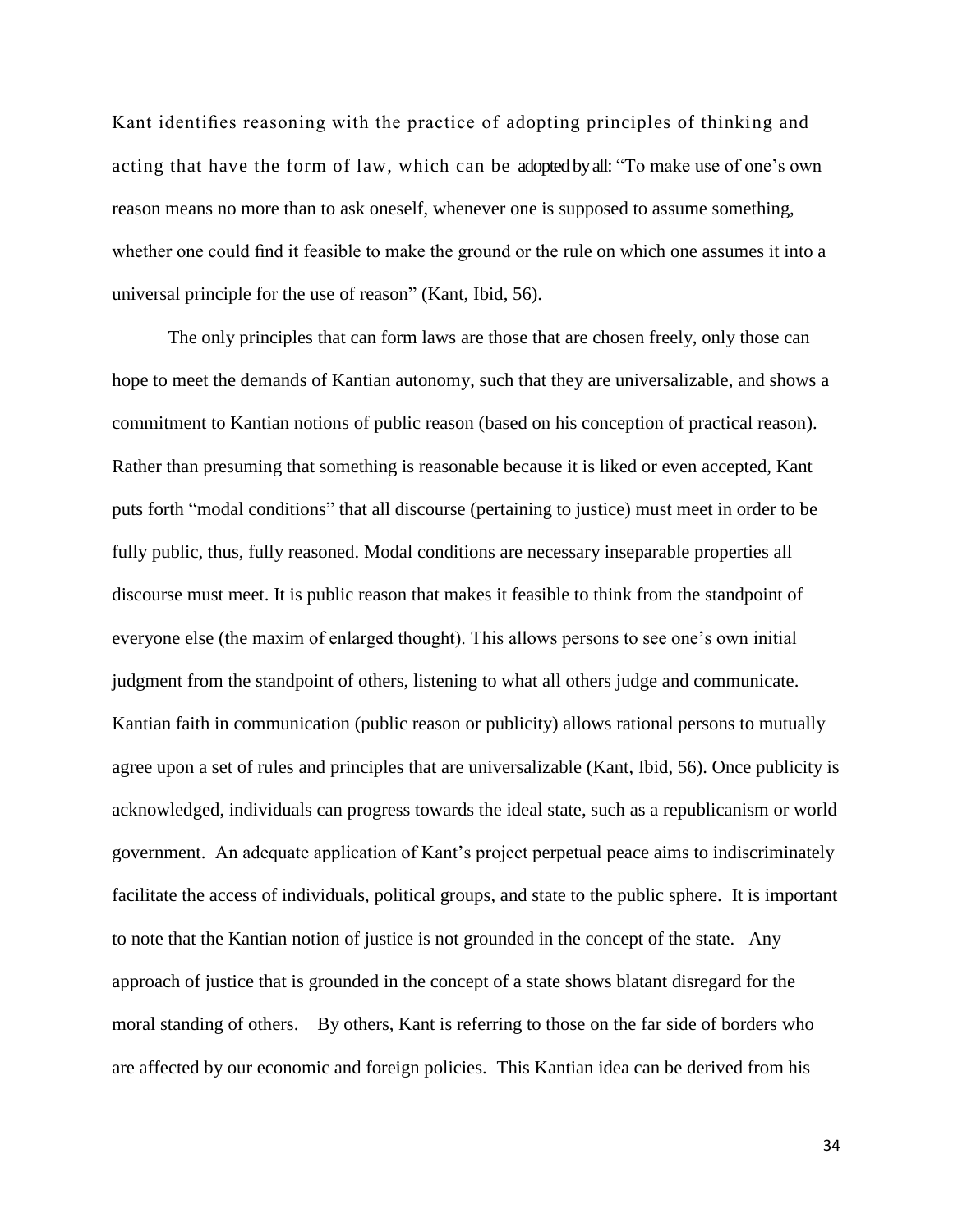humanity principle, which states that humanity either in ourselves or others should not be treated as a means but as an end. Since war is in direct violation of such a principle, human actions are subjected to the moral law, including the maxim that there shall be no war in political practice. However, this can only be put into political practice if there is a system of representation of the general will as in the case of republics. This will result in a republican pacifism across states boundaries. Within, *The Metaphysics of Morals*, Kant argues that republican constitution is created in such a way that it avoids war by its very nature. Ultimately, Kant is envisioning a world where cosmopolitan just principles are realistically institutionalized. And this does not call for a world without borders. It calls for a world where further institutional structures that support international justice across states can be instantiated. This is necessary for cosmopolitan justice to be realized in the fullest sense (Kant, *The Metaphysics of Morals*, 145). In such a world, justice within republican states would be complimented by structures that support international justice and the idea of cosmopolitan right. The notion of just republican states, international justice and cosmopolitan right are grounded in principles that can be universalized and adopted by all. In order to realize universal principles of justice, these laws must be instituted through a plurality of bounded republican states that are linked by their joint commitment to international justice and cosmopolitan right. For Kant, republican states are not ideally just. However, this is a compromise we have to make in order to secure freedom in real world conditions. Further, this also means that boundaries are not invariably just; the inclusion and exclusions they secure may be unjust actions towards outsiders. In recognition of the fact that the construction of boundaries is somewhat arbitrary, the Kantian notion of justice does not preclude the possibility of other institutions beyond the state to institutionalize justice (Kant, *The Metaphysics of Morals*, 145).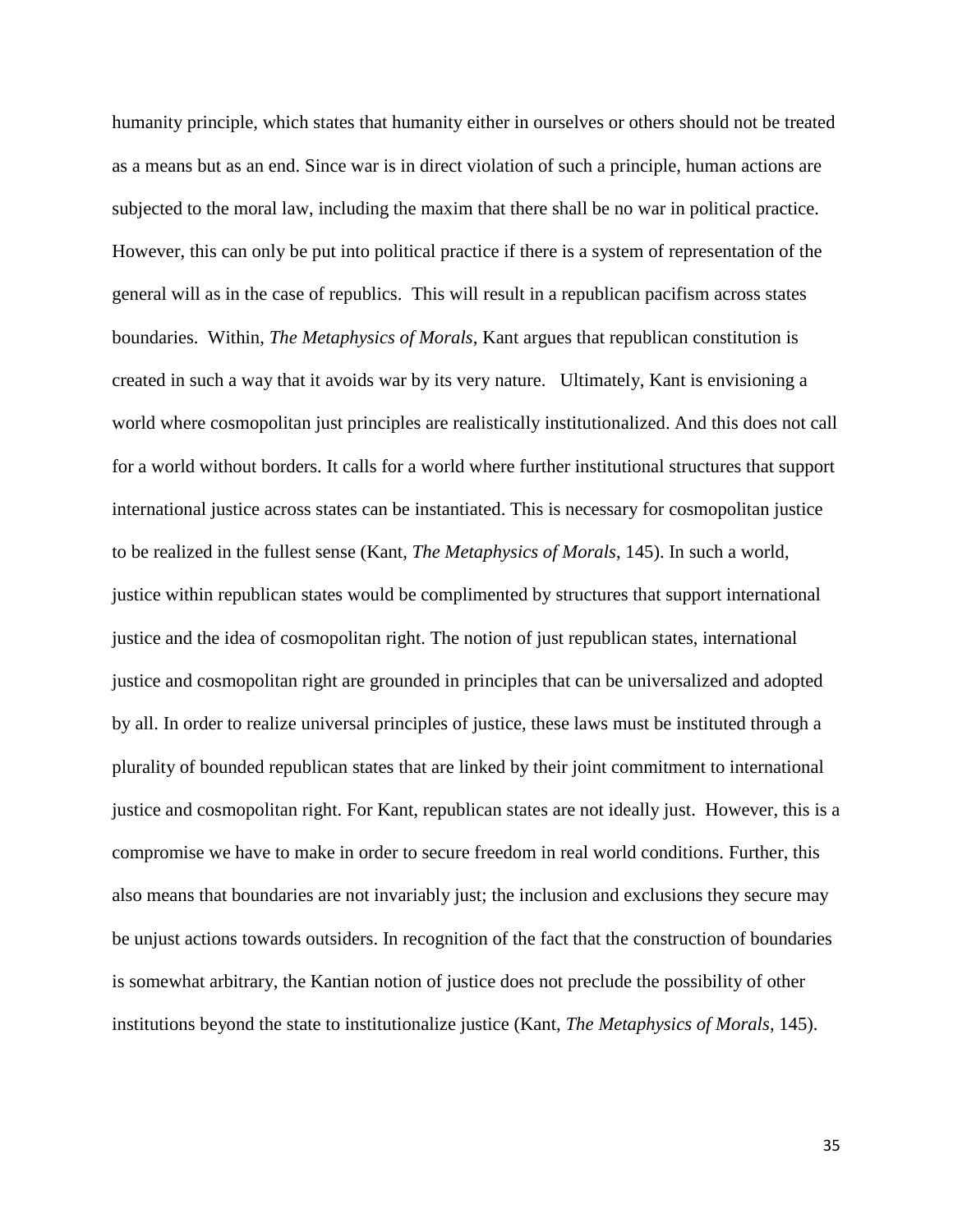Within the Kantian picture, states are the primary vehicles of justice; however, some of the other institutions that may contribute to justice include churches and non-governmental organizations, where states are weak. Kant recognizes that sometimes these institutions could contribute to injustices as well. However, he envisions a state of affairs where new institutions arise to better secure justice between and within states such that Universal Principle of Justice is better realized.

To conclude this chapter, much like individuals, for Kant, states need to move into the rightful condition as moral practical reason dictates the irresistible veto, "There shall be no war" (Kant, *'*The Doctrine of Right', 354). Thus, Kant is attempting to put forth necessary conditions to realize perpetual peace, which essentially means an end to all hostilities. And the only reasonable solution is for states to make sure their international constitution is republican in nature and conforms to international law (such that all states universally adhere to law). For Kant, the only principles that can form law are those that can meet the demands of autonomy, show a commitment to public reason and are universalizable. To extend justice beyond borders, all discourse pertaining to justice must meet be fully public. Thus, the Kantian account of justice beyond borders is grounded in the working of pure practical reasons such that principles of justice can publicly be reasoned giving rise to universalizable international laws. In the following chapters, a critical examination of how Kant's theory holds moral authority and political potency compared to other contemporary accounts, such as that of Rawls, will be seen below.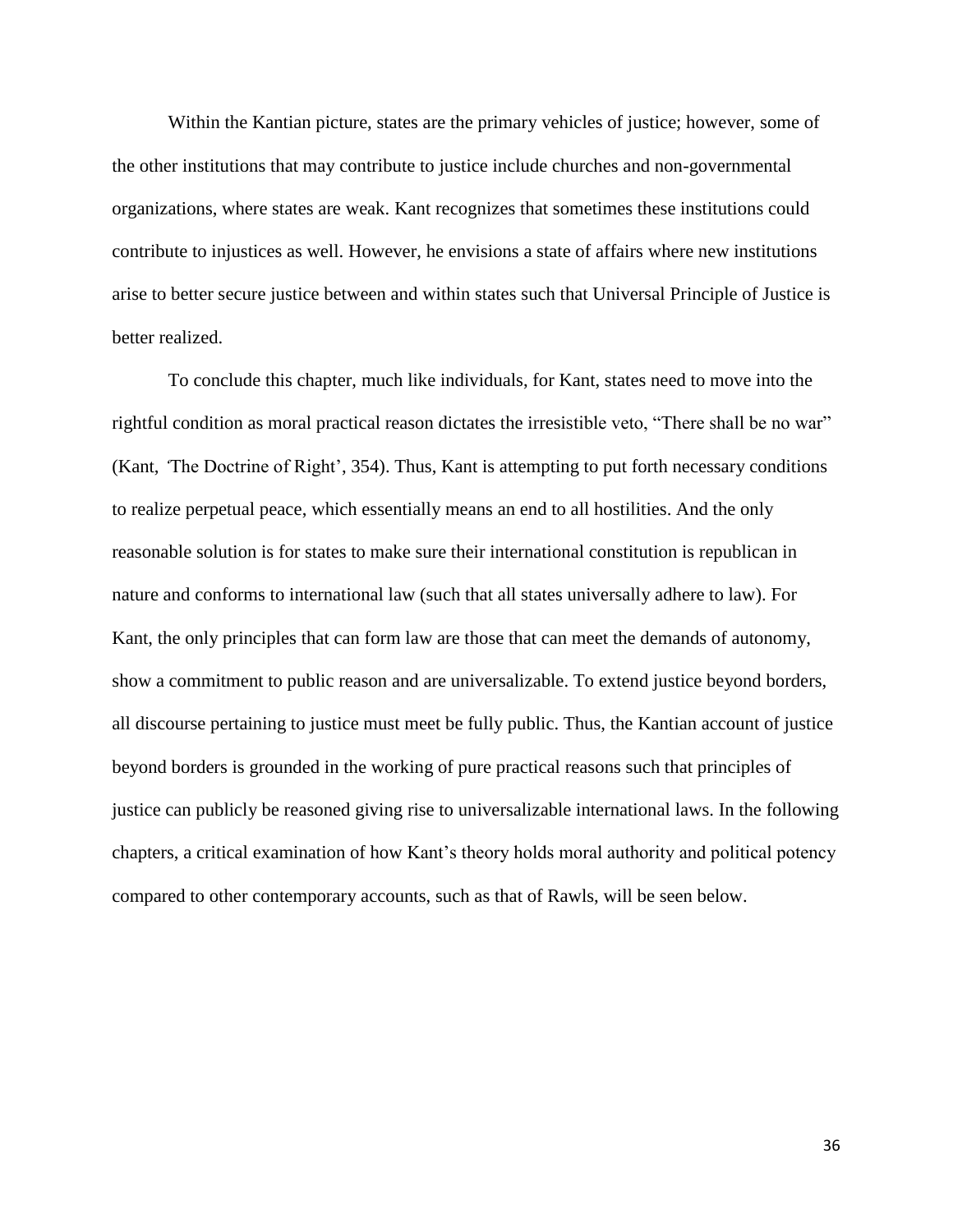## **3. RAWL'S THEORY OF JUSTICE**

## **A. A Reconstruction of A Theory of Justice**

Within the following chapter, the Rawlsian theory of justice will be examined. However, prior to a more detailed examination of Rawls' theory of justice, it is important to note the similar aspirations and differences between the Kantian and Rawlsian theory of justice.

Kant's theory of justice was significantly influenced by the ideas of the French and American revolutions. The revolutions marked a break with the political past, where Christian theology still played a key part in shaping revolutionary thinking in the West. An appeal was now made for a secular order and the political rights of the individual took centre stage, which initiated large scale political action. Within Kantian theory we get the seemingly-paradoxical space between the claim, on the one hand, that individuals have a duty to achieve their own self-legislational autonomy and, on the other hand, that the state is absolutely sovereign. This is vital to Kantian practice of democracy: that a democratic polity ought self-consciously to contain and continually to re-instantiate the duality between political authority and the civic culture.

Traditionally liberalism is conceived as a theory about the state and about the people's relation to the state. The function of the state is to have an essential internal institutional structure, which enables it to carry out the people's will, in whatever way this is conceived. This prevents it from becoming tyrannical. Within the liberal system, the people are thought to have duties (that are legally binding) toward the state and possess rights of non-interference secured against it. In this way, the liberal theory sets limits and duties for its citizens.

Kant, by contrast, has only the most minimal theories of the state and of the relation between populace and state. Kant does not prescribe specific institutional arrangements that any state ought to reflect in order to be regarded as legitimate. For Kant, the state by virtue of its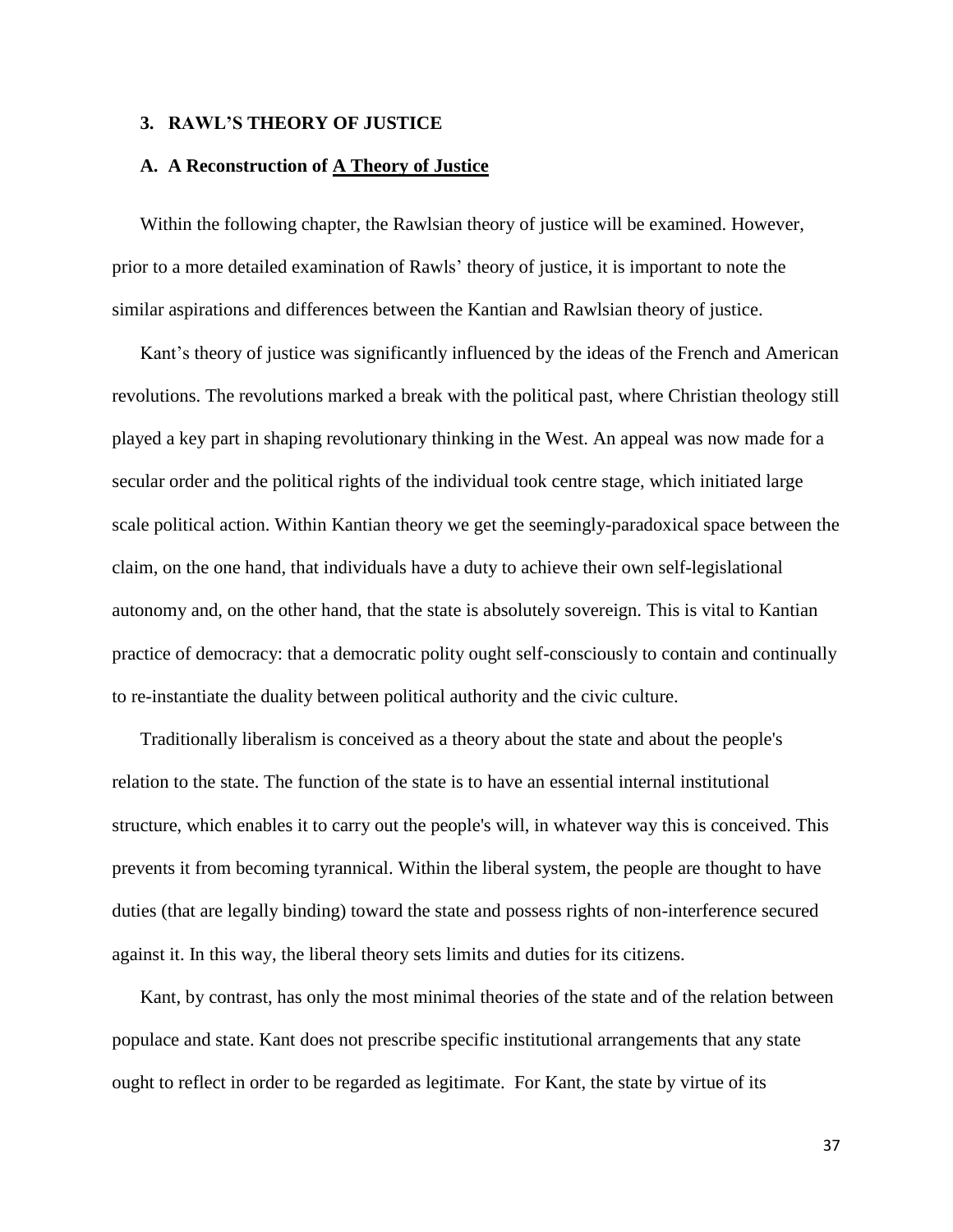existence is legitimate and deserving of respect. Unlike the liberal conception, people have no prior or natural rights against the state. The Kantian theory begins with the state. Within *The Metaphysics of Morals*, Kant makes is clear that only by being absorbed into the polity subject to legal authority that one's natural rights become fully determinate. Ultimately, natural rights are discovered a priori by means of practical reason in its political employment, only determinate in the rightful condition. Practical reason dictates the transition to a civic constitution, where rights can be determinate. Thus, it is in the interest of the subjects of form a civic constitution as this is as much as in avoiding violence as making private right determinate under the formal dictate of the universal law of right (Kant, *'*The Doctrine of Right', 352)

In light of the French and American revolutions, the Kantian project concerned itself with the problems of human freedom. Further, Kant attempted to provide philosophical principles on which a just and lasting internal order and world peace could be based. Much like Kant, the Rawlsian project attempts to bring the world closer to conditions of perpetual peace.Further Rawls' *The Law of Peoples* attempts to sketch out a response to the problems of illiberal societies, pluralism and toleration that were becoming increasingly prevalent in the twentieth century. Rawls' principle of equal basic liberties aims to generalize the principle of religious toleration. And the Rawlsian theory of justice is in part a response to the problem of political legitimacy despite religious conflict. Here the Rawlsian theory of justice will be critically examined, illuminating its shortcomings: it relies on abstract hypothetical conditions rather than with unlike; the Kantian system, which builds around the prior state of the nature and is grounded in the unrestricted workings of practical reason.

The Rawlsian theory aims to develop principles that can be used to assess the basic structure of society, more specifically, the way in which the major social institutions distribute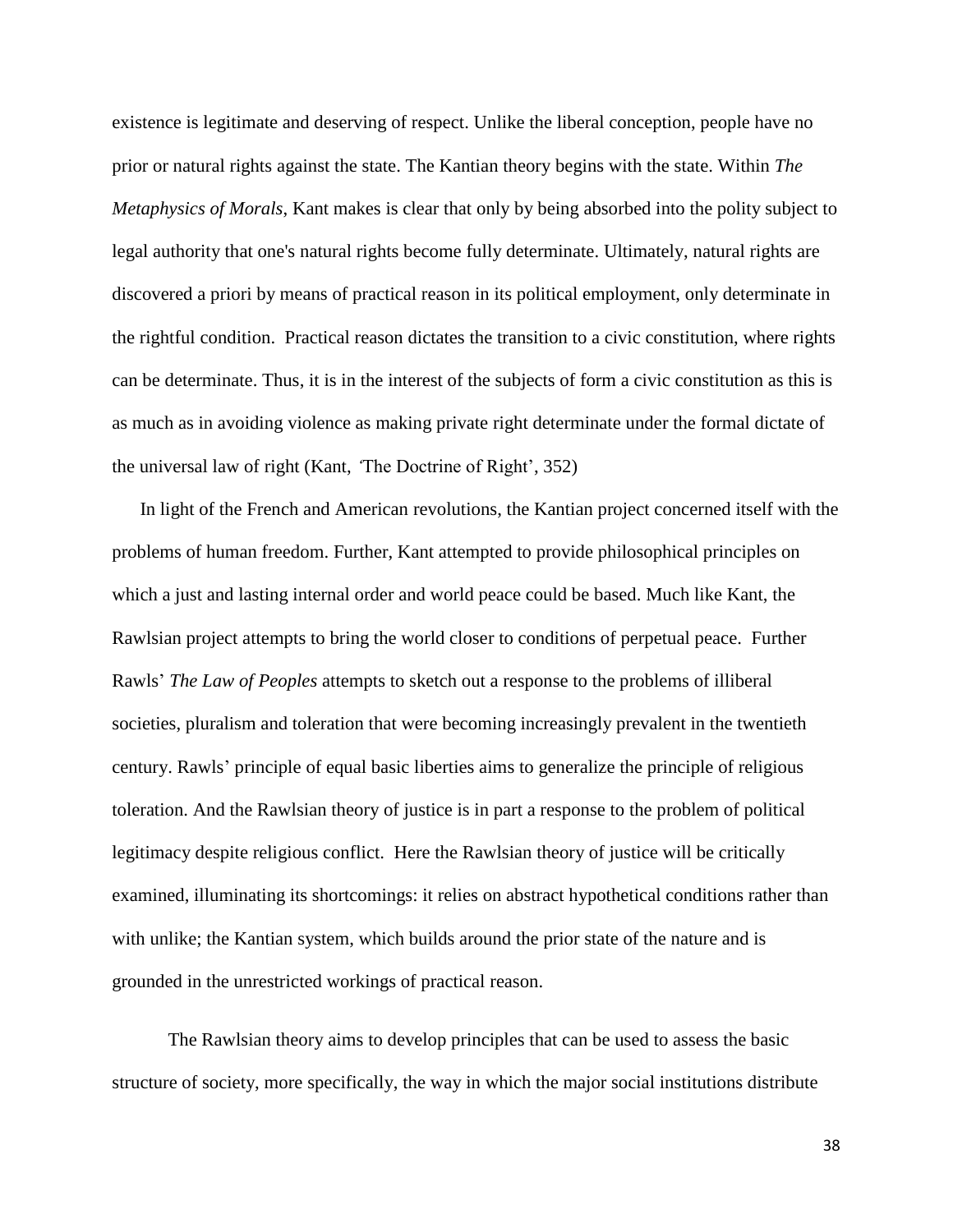fundamental rights and duties (Rawls, *A Theory of Justice*, 7). Rawls is concerned with instantiating the appropriate institutions that align with his theory of justice, as these institutions profoundly affect man from the very beginning. The initial structure that man is born into consists of various social positions. The social position that man is born into affects their social expectations of their life that remains to be determined. Such expectations are also determined in part by their economic and political circumstances. Rawls elaborates:

"In this way the institutions of society favor certain starting places over others. These are especially deep inequalities. Not only are they pervasive, but they affect men's initial chances in life….It is these inequalities, presumably inevitable in the basic structure of any society, to which principles of social justice must in the first instance apply" (Rawls, *A Theory of Justice*, 7).

In recognition of the fact that these inequalities are somewhat arbitrary, Rawls attempts to construct just principles that all people within a society can jointly agree on. To this end, Rawls conceives of the idea of the "original position". The original position is an imaginary meeting where, "those who engage in social cooperation choose together, in one joint act, the principles which are to assign basic rights and duties and to determine the division of social benefit" (Rawls, *A Theory of Justice*, 11). For Rawls, such a meeting and the people who choose are merely hypothetical. These people are making their choices not in a primitive state of nature but rather in a carefully designed hypothetical situation. By means of such a situation, Rawls is trying to set up a fair procedure so that any principles agreed upon will be just. Further, Rawls is of the view that when the hypothetical contractees begin to reason within appropriate constraints, then the principles they select will be justifiable principles of justice. The most important constraint concerns knowledge available to the hypothetical contractees. They are aware that they are choosing principles for a society where they must live together in conditions of moderate scarcity. They also realize that though they may have somewhat similar needs and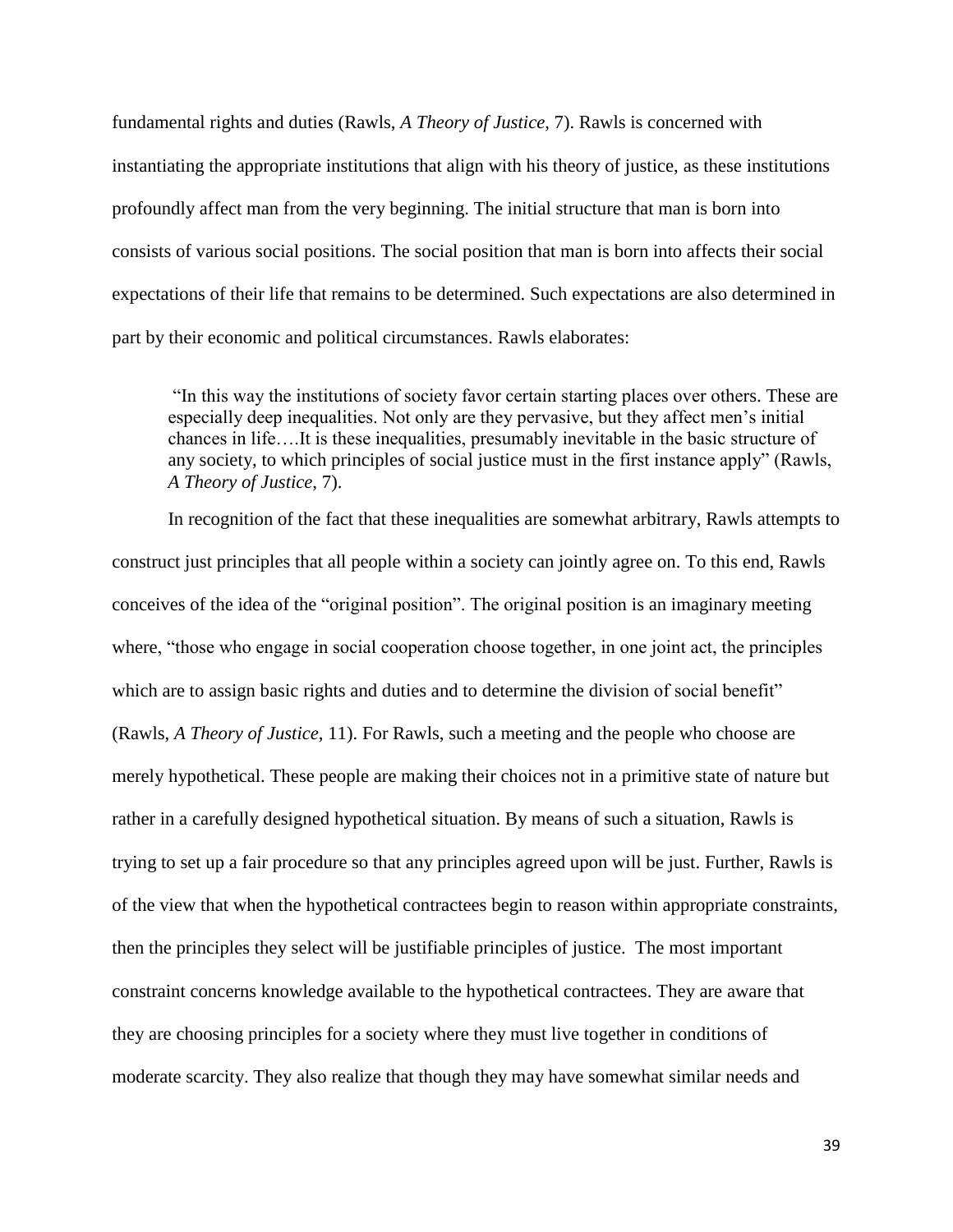interests, each of them has their own rational life plan. This means that they each have different ends and purposes, which could result in conflicting claims in regard to the natural and social resources available. In addition, Rawls is willing to permit his "contractees access to certain general laws and facts about human society: they understand political affairs and the principles of economic theory; they know the basis of social organization and the laws of human psychology" (Rawls, *A Theory of Justice*, 137). However, in regard to themselves, the hypothetical contractees know virtually nothing. When choosing the principles of justice, Rawls requires that the hypothetical contractees choose from behind the "veil of ignorance". Behind the veil of ignorance, no one is allowed any information about his natural talents, abilities, tastes and preferences, position in society, or particulars about his own rational life plan. The veil of ignorance ensures that hypothetical contractees make an objective and impartial choice by depriving the choosers of information that can be considered arbitrary from a moral point of view. Since none of the contractees know how the various principles will affect their situation, they will have to evaluate solely based on general considerations. This begs the question, if people know nothing about their plans and desires; on what basis can they make any choices at all? Rawls answers this question by introducing the idea of primary social goods. For Rawls, primary goods are those resources that every rational man is presumed to need and want. As Rawls suggests "with more of these goods men can generally be assured of greater success in carrying out their intentions and in advancing their ends, whatever these ends may be" (Rawls, *A Theory of Justice*, 92). These primary social goods consist of rights, liberties, opportunities, wealth, income and self-respect (person's sense of value). Of these primary social goods, Rawls considers self-respect to be the most important, without it, he believes our plans will seem worthless.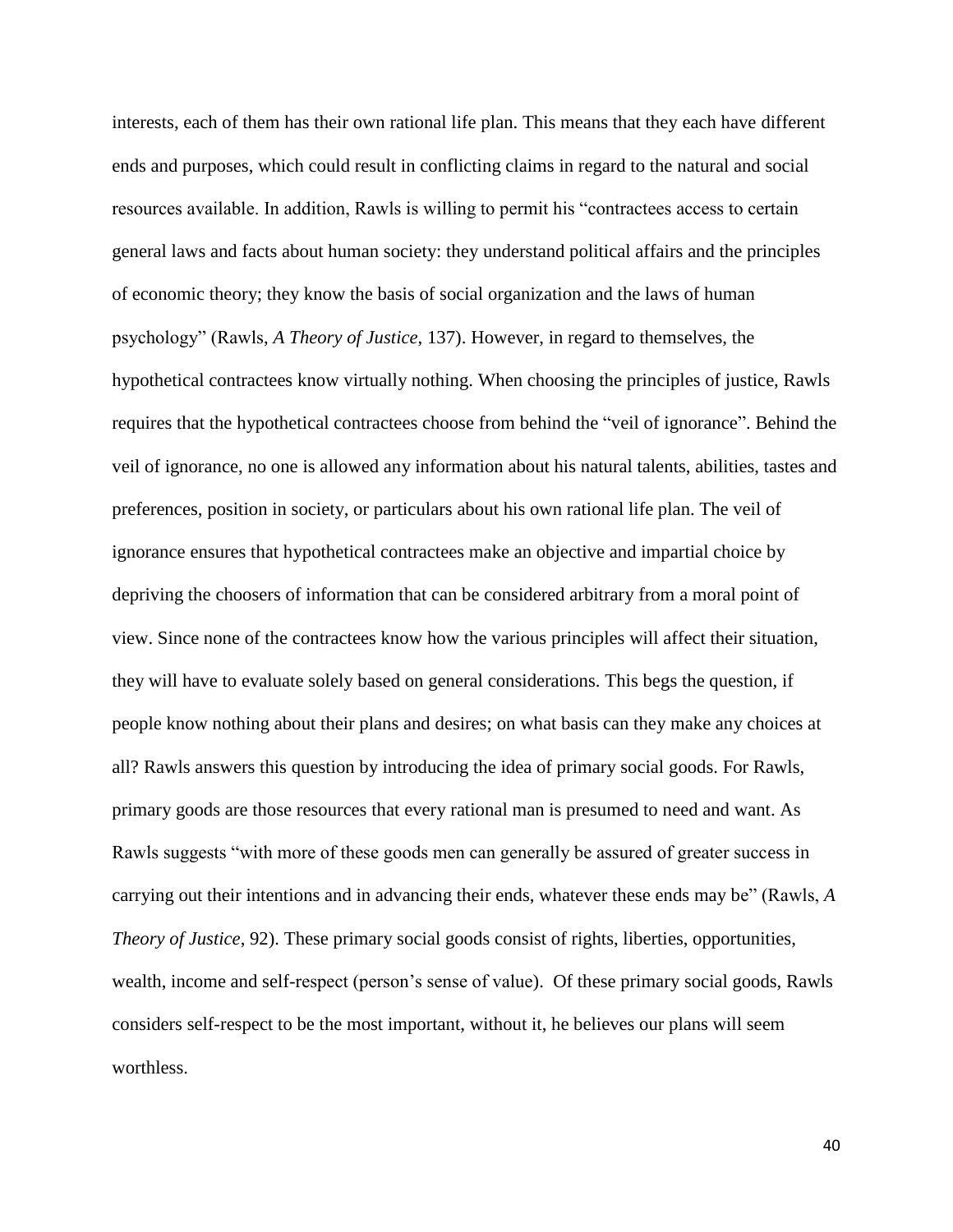The contractees are mutually disinterested when they meet each other. Each contractee strives to maximize the bundles of primary social goods for himself. The goal is to choose principles that give rise to a stable society based on reasonable principles. To arrive upon these reasonable principles, Rawls constructs a formal model of rationally self-interested individuals engaged in a bargaining game (Rawls, *A Theory of Justice*, 93). This bargaining game is a nonzero sum game, where the aim is for players to arrive at unanimous agreement on a set of principles that will henceforth serve as the criteria for evaluating institutions and practices. The game will consist of a series of proposals made by each player for consideration by the rest, and the play terminates when there is unanimous agreement on a single set of principles. Within the game, the players are assumed to be rationally self-interested. However, they are also assumed to operate under an additional constraint, where once agreement has been reached upon a set of principles chosen on the basis of a calculation of self-interest, those principles will be abided by in all future cases, even when it is not in one's own self-interest to do so. Rawls speaks to this in "Justice as Fairness": "having a morality is analogous to having made a firm commitment in advance; for one must acknowledge the principles of morality even when to one's disadvantage" (Rawls, 'Justice as Fairness', 164). Suppose an unequal distribution results, in that case, Rawls finds this scenario acceptable so long as the redistribution of that surplus can make everyone better off under a pattern of equality. The Rawlsian system allows for such inequalities as long as it works to everyone's benefit. Within the Rawlsian system, the subject determines the laws as there is no prior institutional context. But to will such a context is to will away what Kant calls lawless freedom. In such cases subjects are acting on their own notions of justice, which essentially, for Kant, is just another way of describing the state of nature.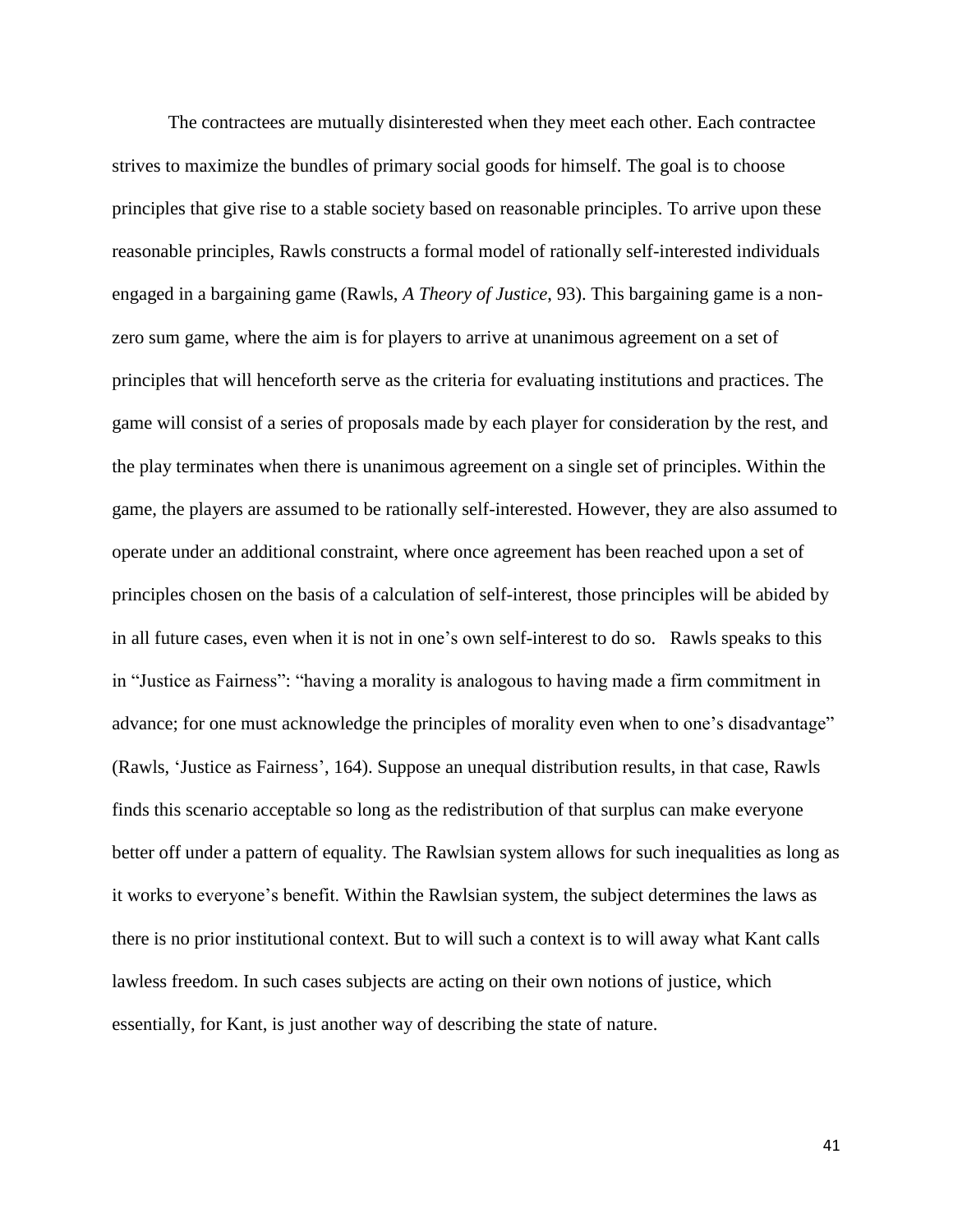In recognition of some of the consequences of his theory, within Justice as fairness, Rawls stresses that no individual should accept any unequal distribution that pushes some roles below the equality baseline in order to raise others above it. This gives rise to Rawls' two principles that all players will agree to:

"First, each person participating in a practice, or affected by it, has an equal right to the most extensive liberty compatible with a like liberty for all. Second, social and economic inequalities are to be arranged so that they are both (a) to the greatest benefit of the least advantaged and (b) attached to positions open to all under conditions of fair equality of opportunity" (Rawls, *A Theory of Justice*, 60).

For Rawls, "social and economic inequalities are arbitrary unless it is reasonable to expect that they will work out for everyone's advantage, and provided the positions and offices to which they attach, or from which they may be gained, are open to all" (Rawls, *A Theory of Justice*, 61). The first principle refers to liberty rather than wealth, or income, or rewards. By means of the first clause, Rawls is suggesting that the output (or earnings) of a practice is to be distributed equally, unless some pattern of unequal distribution can be worked out for everyone's benefit. And the second principle defines what sorts of inequalities are permissible. Rawls appears to present the second principle as grounds on which the presumption (of equal distribution) can be set aside. The basic liberties protected by the first principle are what Rawls calls the liberties of citizenship, which include freedom of speech and assembly, liberty of conscience and freedom of thought, freedom of the person along with prior right to hold property, and freedom from arbitrary arrest and seizure. However, these do not include economic liberties such as freedom to own property in the means of production, freedom of contract, or the right to inherit or to leave one's possessions to persons of one's choice (Rawls, *A Theory of Justice*, 61). Suppose a society adopted these two principles, how would they be applied when a dispute arose? The first principle is assigned priority because Rawls assumes that below a certain level of wealth it is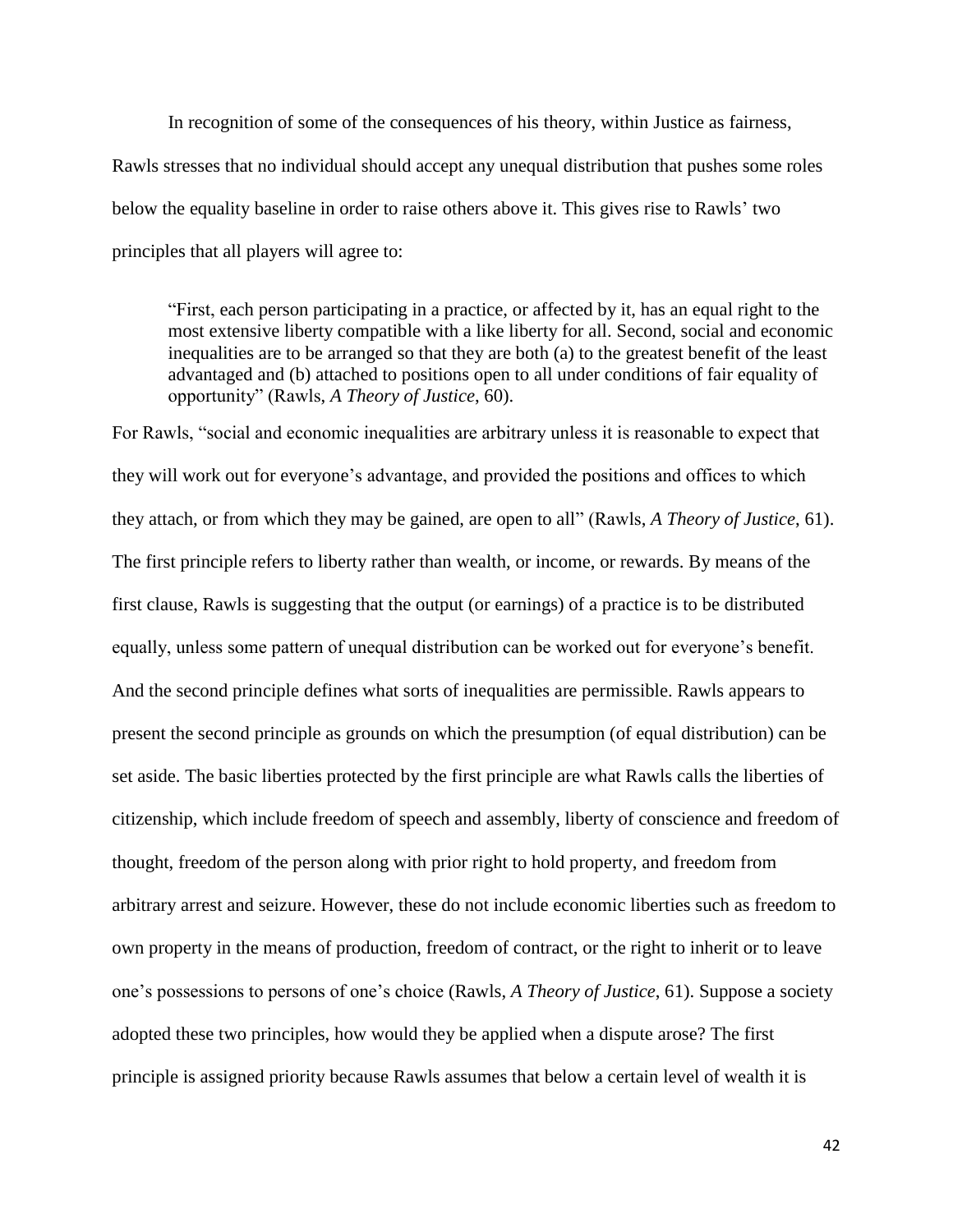impossible to exercise one's liberties effectively. Any inequalities of wealth and authority must be arranged in ways consistent with equal liberties required by the first principle.

Rawls' first principle requires a constitution granting all citizens an equal right in determining the outcome of the process that establishes the laws that they have agreed to comply with. The authority to determine social policies rests with the legislature, which is elected by the public for a fixed term, and is accountable to them. During elections, each person's vote should hold the same weight in determining the outcome of the elections. Rawls believes that equal political liberty is the best guarantee of just and efficient legislation. And further, equal freedoms required by the theory "strengthen men's sense of their own worth, enlarge their intellectual and moral sensibilities, and lay the basis for a sense of duty and obligation upon which stability of just institutions depends" (Rawls, *The Law of Peoples*, 58). However, Rawls does not want to argue that these liberties are absolute. Rather, Rawls believes that the original contractees would be willing to recognize two sorts of limitations on their freedoms as permitted within a just society. The first limitation suggests that basic liberties can be restricted when necessary to strengthen the total system of liberty shared by all. To determine when a restriction is acceptable, Rawls asks the following question; will a representative citizen consider this as a gain for his freedom on the balance? For instance, at times, it is justifiable to impose certain limits on speech, in the absence of all limitations (there would be no way to maintain some form of order) fruitful discussion would never be possible. The second limitation suggests that liberties may be limited in societies that have not yet reached the level of wealth at which they can be effectively exercised. Under these circumstances, such restrictions will be justifiable (Rawls, *Ibid*, 58). This is in light of the fact that the long run benefits may be great enough to transform a less fortunate society into one where equal liberties could be enjoyed. Rawls' theory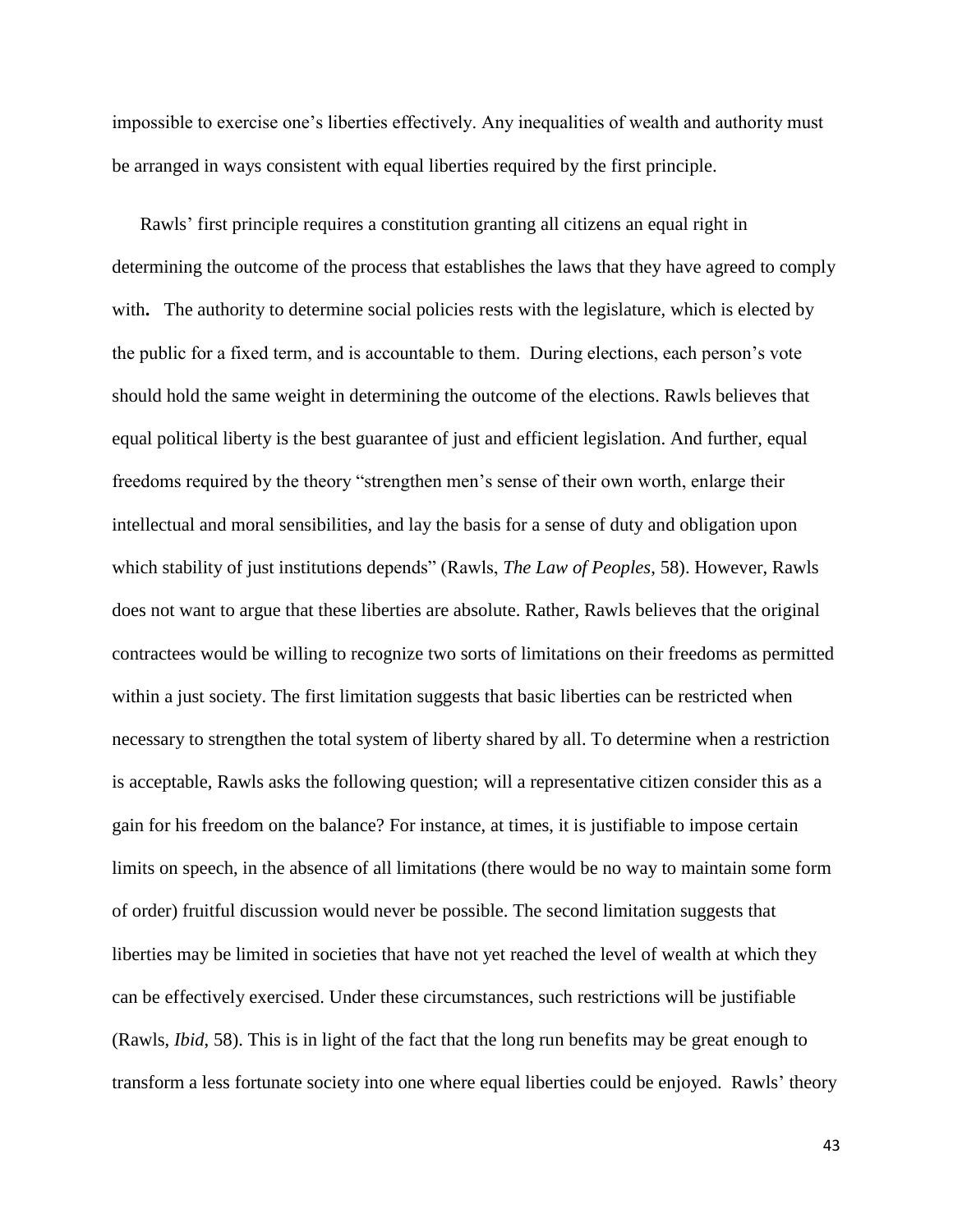only permits infringements upon rights when necessary to either protect the whole system of basic liberties or increase the probability of effective exercise of those liberties in the future.

## **B. Rawlsian Theory in Practice- Principle of Toleration**

So how do the Rawlsian principles shape relations between societies? Within *The Law of Peoples*, Rawls develops the idea of toleration among peoples, as the guide to proper international relations. When Rawls speaks of the principle of toleration, he is not referring to toleration among individuals, but rather to a world-society composed of different peoples. For Rawls, the main task in extending *The Law of Peoples* to non-liberal people is to specify how far liberal peoples are to tolerate non liberal peoples. According to Rawls, "toleration of non-liberal peoples means not only to omit exercising political sanctions- military, economic, or diplomaticto make people change its ways", but it also means "to recognize these non-liberal societies as equal participating members in good standing of the Society of Peoples, with certain rights and obligations" (Rawls, *The Law of Peoples*, 59). It appears toleration of peoples means nonintervention and respect. Why is toleration important in the relations between liberal and nonliberal (decent peoples)? Rawls points out that even in liberal societies, "there are reasonable and expected differences of peoples from one another, with their distinctive institutions and languages, religions and cultures, as well as their different histories, variously situated as they are in different regions and territories of the world and experiencing different events" (Rawls, *Ibid,* 54-55). This diversity is even greater between liberal and non-liberal peoples. In recognition of the fact that non liberal peoples are also decent peoples within world society who are moral agents, they should also be entitled to due respect and toleration. The self-respect of people shouldn't be violated without good reason. If we fail to extend the proper due respect to non-liberal peoples, this could lead to negative consequences. For instance,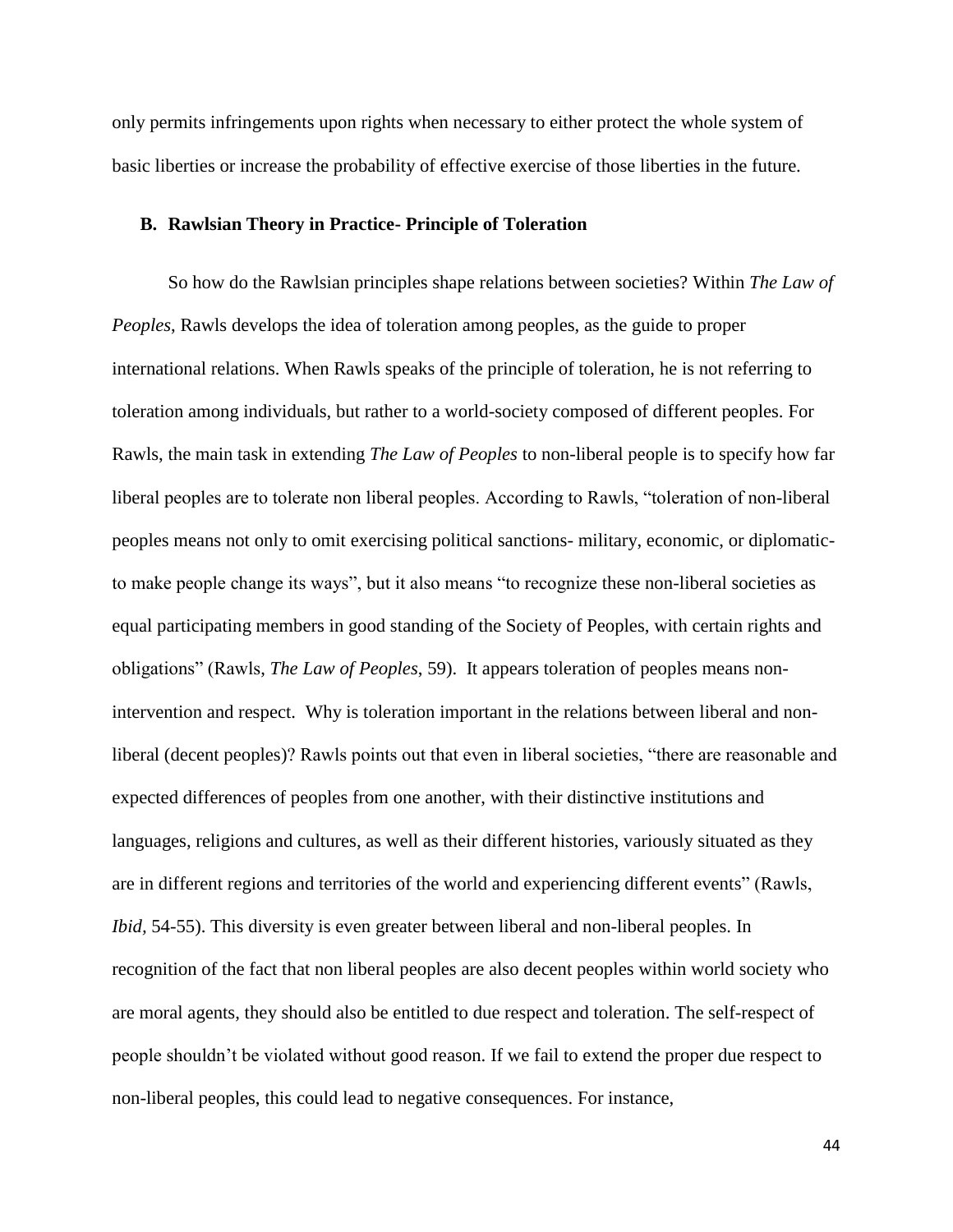"if liberal peoples require that all societies be liberal and subject those that are not to politically enforced sanctions, then decent non-liberal peoples- if there are such-will be denied due measure of respect by liberal peoples. This lack of respect may wound the selfrespect of decent non liberal peoples as peoples, and may lead to great bitterness and resentment" (Rawls, *Ibid*, 61).

Even non-liberal peoples are decent peoples who have the ability of moral learning; therefore significant room should be preserved for them to determine themselves. Within *A Theory of Justice*, Rawls addresses the toleration of non-liberal societies, as this will encourage mutual trust and confidence among various societies. For Rawls, decent peoples will gradually learn that the laws prescribed within the law of peoples are advantageous for them.

# **C. The Scope of Justice for Rawls beyond Borders**

Within *A Theory of Justice,* Rawls refrained from extending his theory of justice as fairness to international problems. In his later essay, "*The Law of Peoples*", Rawls*'* attempts to work out an alternative approach to international extension of justice as fairness, however, this account falls short as an account of international justice as fairness.

Ultimately the Rawlsian project concerns itself with how the content of *The Law of Peoples* might be developed out of a liberal idea of justice similar to, but more generally out of a liberal idea of justice as fairness. Rawls also puts forth a set of principles that liberal representatives would choose to govern associations with other types of societies. These principles forms the content of the basis upon which liberal and non-liberal people may agree upon principles of fair coexistence. For Rawls, such normative principles act as a guide for liberal foreign policy but do not form a cosmopolitan justice in and by themselves. For instance, below I will explore some of the internal shortcomings of the Rawlsian account when perceived as a theory of international relations. Rawl's account of international relations begins with the following question: what sorts of obligations do liberal societies (well ordered) have towards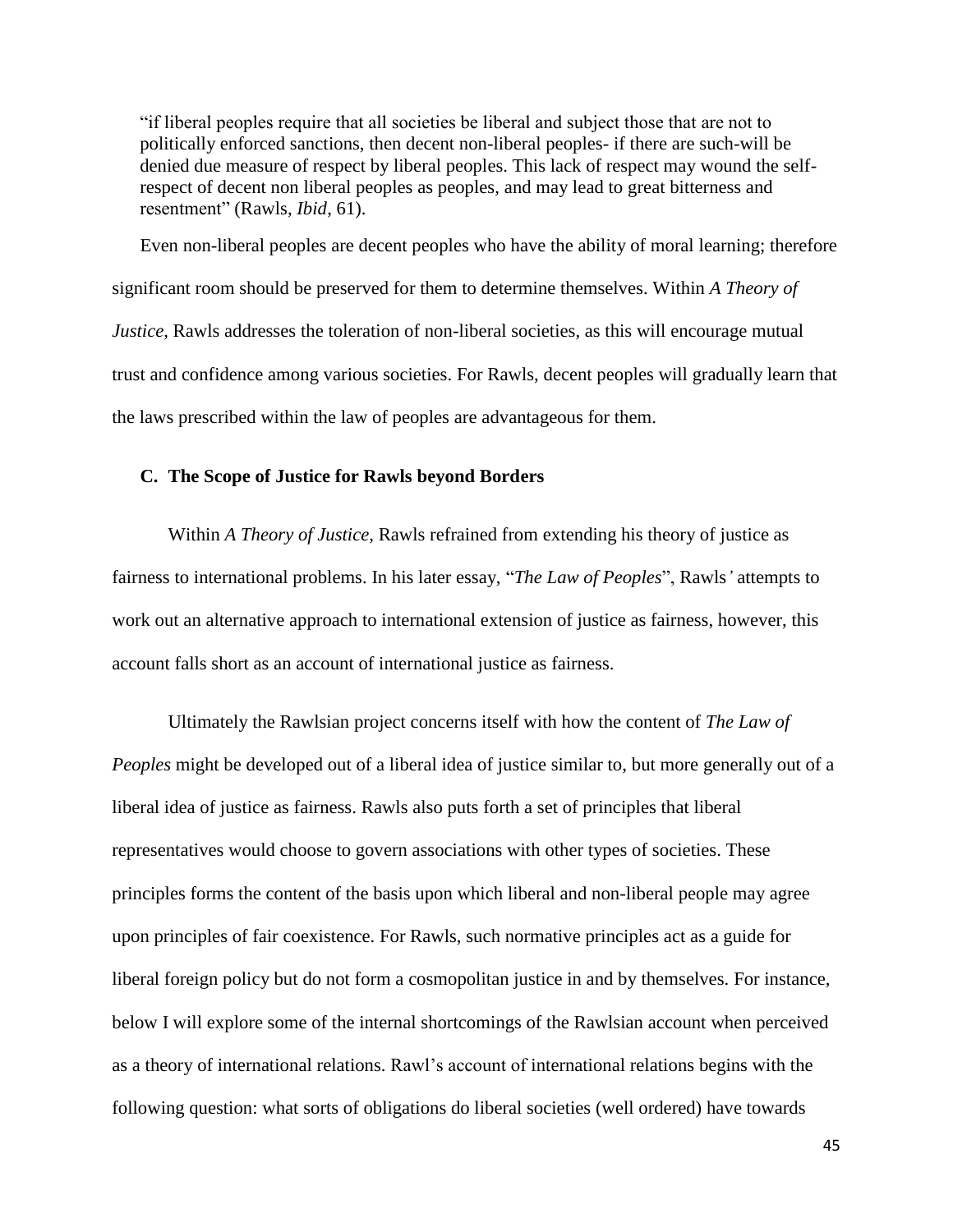burdened societies, if any? According to *The Laws of Peoples*, well ordered societies only have an obligation to help burdened societies meet basic needs (Rawls, *The Laws of Peoples*, 57). Here, Rawls is denying the applicability of the distributive principles of justice to global circumstances. Rawls justifies this denial by drawing a distinction between kinds of social cooperation entered by liberal societies and those adopted by independent peoples. In the first case, people freely embrace some sort of a liberal doctrine to determine the proper distribution of the burdens and benefits of social cooperation. In the latter case, Rawls claims that the people have not adopted distinctively liberal principles to govern their relations. Furthermore, according to Rawls, one's birth into a non-liberal society need not be morally arbitrary and therefore demanding justification, or still less rectification. For Rawls, people are fairly self-sufficient and independent, so in the absence of liberal principles, there is no need for distributive principles to regulate social and economic inequalities (since other societies have not adopted liberal principles they are not owed anything from liberal societies, individuals in other societies are capable of attaining their own ends, thus, they shouldn't be forced to accept any implications set by a liberal society).

For Rawls, distributive principles are "procedural rules inherent in ideal theory that apply continuously without an end to regulate and justify domestic inequalities, as in the case of the difference principle, for instance, by mandating that the greater benefits received by the better endowed individuals work to improve the expectations of society's least advantaged members" (Rawls, *A Theory of Justice*, 15). Rawlsian duty of assistance has more modest goals which only include aiding burdened societies: to the extent they meet their basic needs and realize basic principles of justice. The duty of assistance helps promote a worthwhile life for all its citizens. It is important to note that Rawl's duty of assistance needs to be understood in the context of non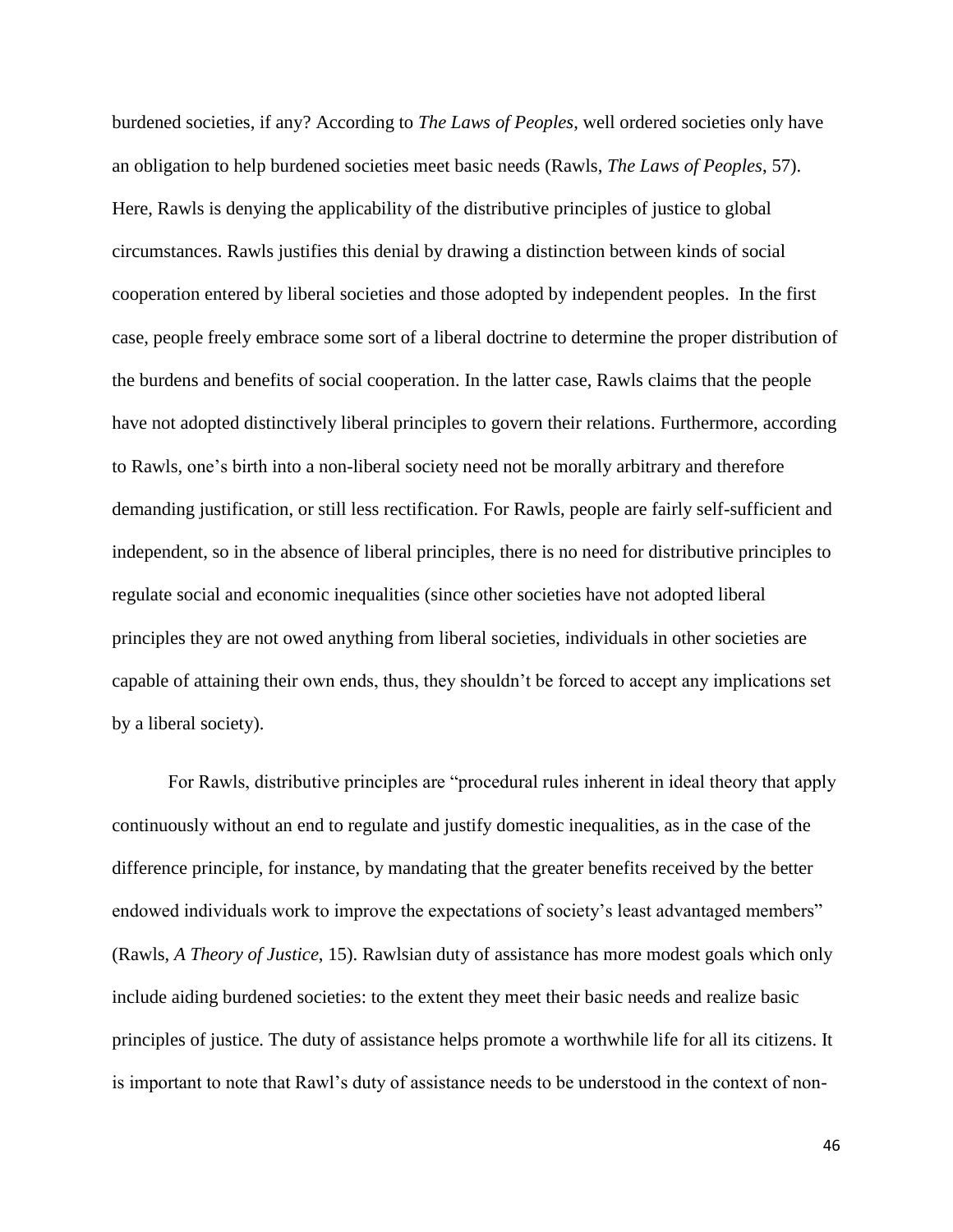ideal theory, which is only concerned with transitional justice. Basically, the goal of transitional justice is to highlight how to move from an unjust status quo to an ideal social order where all societies come to accept and follow *The Law of Peoples*. Well-ordered peoples have a duty to assist burdened societies in establishing (just) institutions as part of the project of transition, a project we should engage in by the natural duty of justice. For Rawls, global distributive principles have the goals of attaining basic decent institutions, securing human rights and meeting basic needs are covered by the duty of assistance. Anything beyond this is not demanded by justice.

The questions remains, why do any liberal states have any obligation on the basis of duty of assistance? Surely, it is not derived from a wider obligation that well-ordered people must protect a full range of liberal rights no matter where the individual resides. Even if we could derive such a duty, it would deny respect for decent peoples' distinctive conceptions of justice. In recognition of this, Rawls offers alternative reasons to help burdened societies. Rawls appeals to the advantages of helping burdened societies and bringing them into "society of well-ordered peoples" as he calls it. Rawls contemplates the notion that by helping the burdened societies; we would discourage bellicose behavior. Though an argument could be made in the case of outlaws, this analogy seems inappropriate in the case of burdened societies. In the case of burdened societies, due to their lack of resources, they would be unable to indulge in belligerent behaviour against liberal societies. Although it may be in the interest of liberal states to help burdened societies for the sake of strategic self-interest, a compelling argument for such action remains to be seen.

Given the failure of the previous argument in support of duty of assistance, Rawls offers an alternative. Rawls attempts to anchor duty of assistance within the principle of toleration. He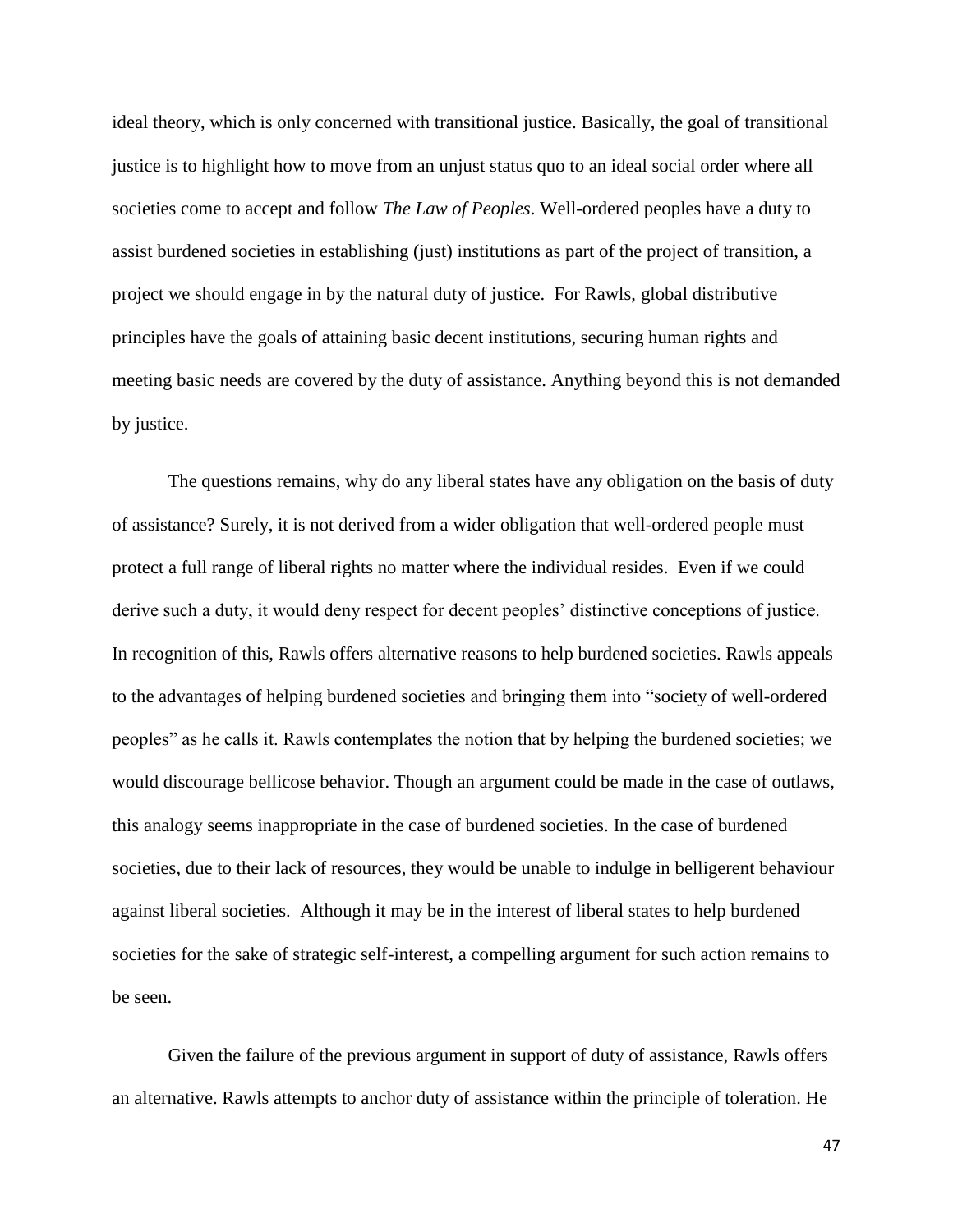derives the duty of assistance from the political values implicit in the public culture of an international society of peoples. Rawls forwards this argument by suggesting that political liberalism' criterion of reciprocity obliges liberal states to help burdened states meet their basic needs so that they can negotiate the terms of their association. If burdened societies' needs were unmet, then any willingness to embrace terms of cooperation offered by liberal people could be dismissed as desperate, in turn as coerced acts. By honoring the duty of assistance, we make free consent possible. Rawls speaks to this within the context of domestic justice when he says, "genuine reciprocity demands that parties proposing terms of association need to reasonably believe that others can agree to them as free and equal citizens, and not as dominated or manipulated, or under the pressure of an inferior political or social position" (Rawls, *A Theory of Justice*, 57). Although, it is very appealing in theory, this alternative is burdened with problems as well. Once we establish a just society of peoples, it is not hard to imagine that representatives of burdened societies would request larger transfers than those allocated by the duty of assistance. It is a well-known fact that for burdened societies to narrow the gap between themselves and liberal nations, they will need substantial and sustained aid to allow them to enter into agreements as somewhat free and equal partners. It is unclear where we would draw the line.

On one hand, Rawls is attempting to provide aid to burdened societies to help them attain elementary justice to join the ranks of well- ordered people. On the other hand, we are holding these people responsible for the choices made by unaccountable elites. Surely, members of burdened states cannot be considered free by any means. And such a treatment cannot be considered fair. Although, in the case of liberal justice in domestic societies, Rawls insists on three things- the fair value of political liberties, fair equality of opportunity and assurances that inequalities benefit all persons, and especially the least advantaged-none of these are even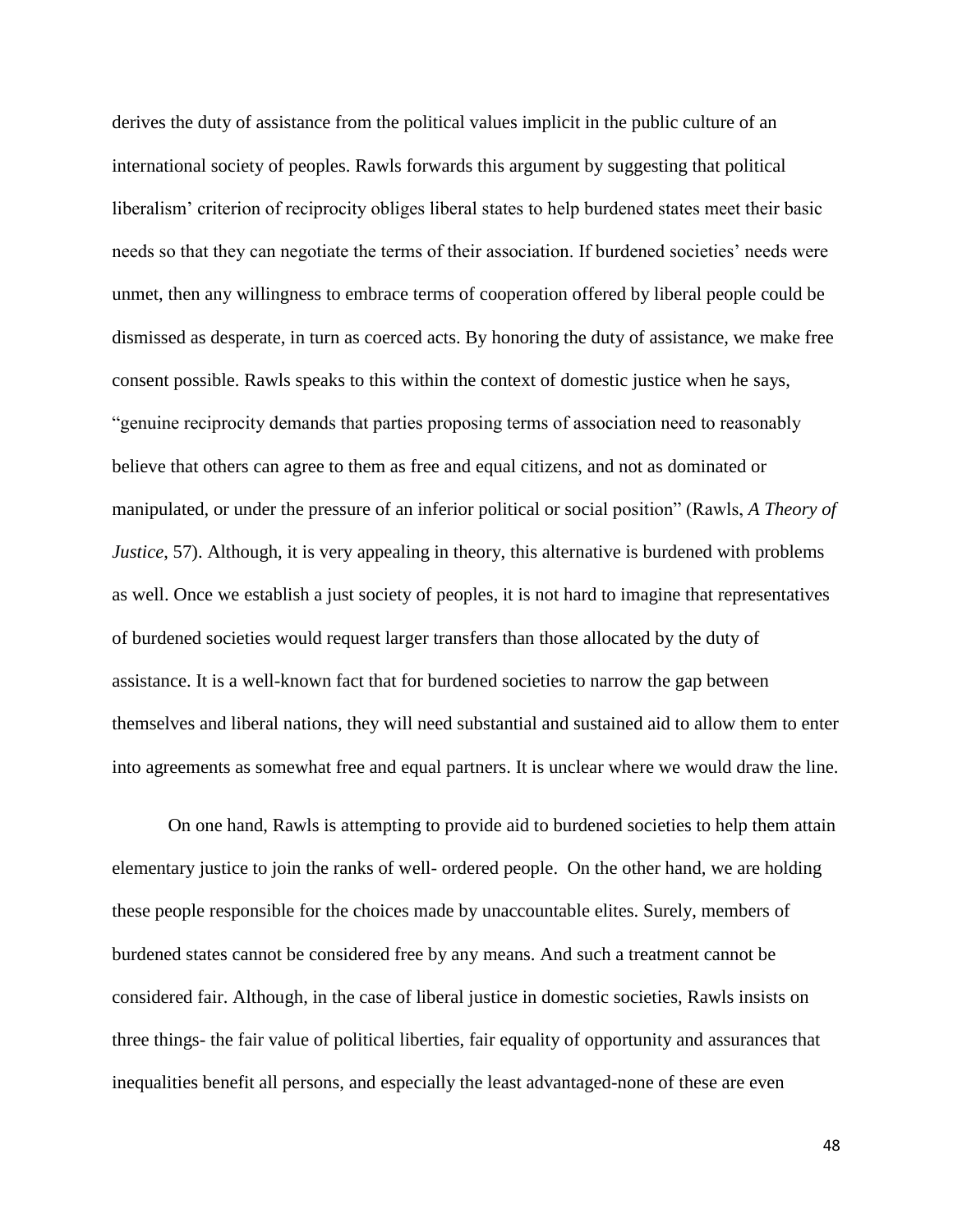mentioned within *The Law of Peoples*, either among or within nations. Ultimately, *The Law of Peoples* sheds little clarity on what sorts of institutions or background rules are required by the Rawlsian account. For Rawls, *The Law of Peoples* fails to do justice to any core liberal values, and simply comes off as an account lacking moral authority.

Given that Rawls' intentions was not to put forth the content of International law, the criticism that this account is inadequate is less relevant. However, the more serious criticism that's holds is that Rawlsian account of tolerance undercuts accepted international human rights. For Rawls, the primary delivery vehicle for justice remains with the states. By arguing for the inclusion of decent hierarchical states within the international legal system as legitimate, Rawls makes two key assumptions. First, hierarchical states are legitimate because at some level they represent and respond to the preferences of their citizens. And second, while such societies are not built on liberal principles, their principles are nevertheless rational. To argue that hierarchical and communal regimes are both reasonable and legitimate seems to be fundamentally inconsistent with key principles of liberal justice.

Construed as a theory of international law, perhaps, the criticism that the Rawlsian account is most susceptible to is that normative contemporary international law has moved beyond statism. Although Rawls seeks to distance his concept of peoples from what are traditionally known as states, however, *The Law of Peoples* put forth principles among international actors, essentially aggregates of individuals, in a sense functionally peoples and states are identical. But the question remains, does recognizing the normative priority of individual also entail asserting the universal validity of liberalism. The Rawlsian project attempts to tackle the problem of incommensurable universalist views, however, based on the principle of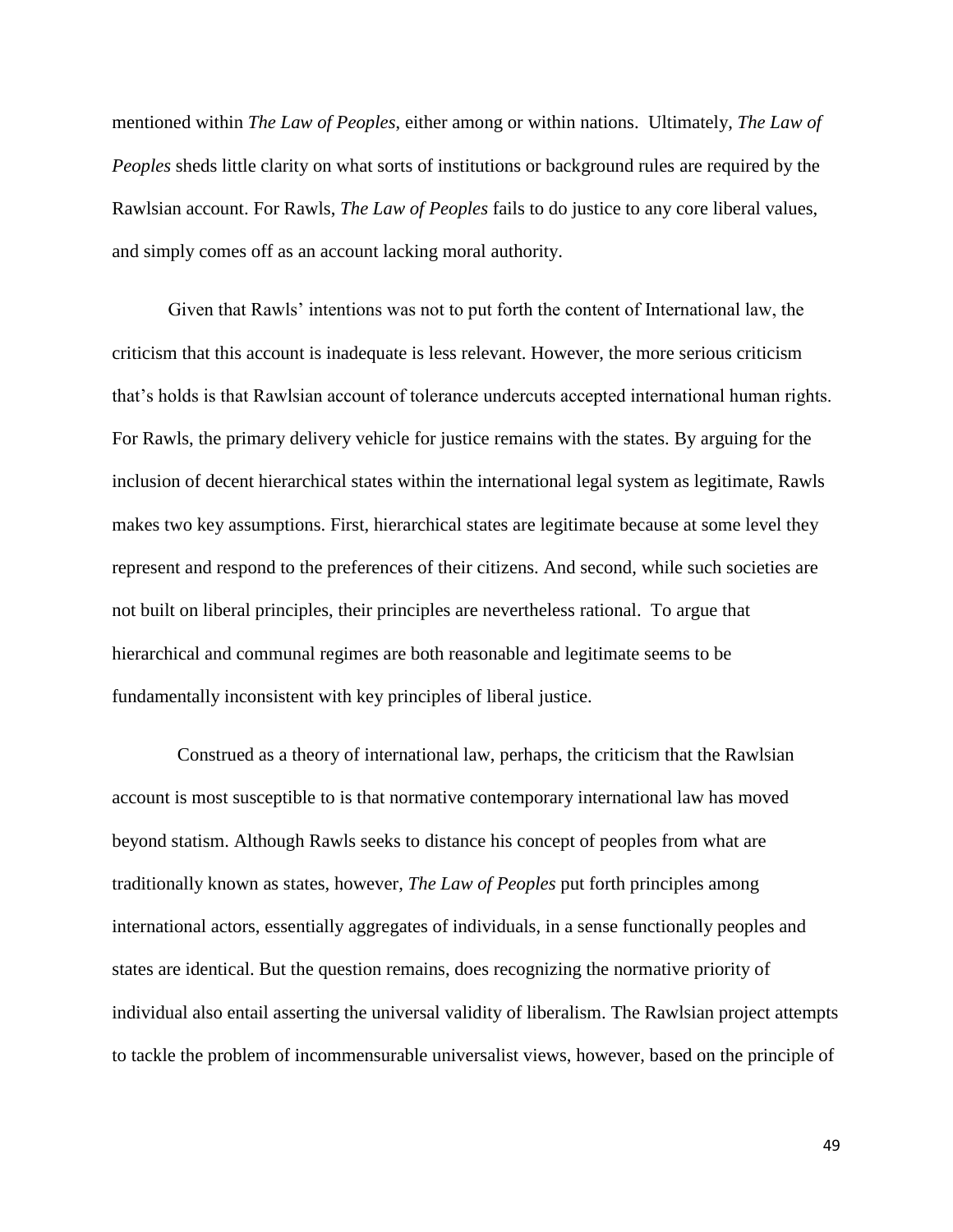rationality as an Kantian would argue, it is possible to demonstrate the invalidity of all universalist concepts, except those of Kantian in nature.

In contrast, the Kantian cosmopolitan distributive theory appears to be a much better alternative compared to the Rawlsian duty of assistance based on the value of toleration. So why do Kantian global distributive principles fare better? The Kantian account possesses moral authority as it grounds political duties within the unrestricted workings of practical reason. Due to practical reason, rational persons recognize the need to resurrect institutions that protect equality and autonomy universally. However, when reason is not fully subjected to public scrutiny it can undermine the freedom of others. The universal principle of right specifies the constraints imposed upon the external freedom of finite rational creatures situated in inescapable proximity to others. As Kant says in *The Metaphysics of Morals* "Any action is right if it can coexist with everyone's freedom in accordance with universal law, or if on its maxim the freedom of choice of each can coexist with everyone's freedom in accordance with a universal law" (Kant, *The Metaphysics of Morals*, 230). The universal principle of right solely focuses on the legality and judicially rightful character of the actions. Further, the universal principle of right, along with the concept of intelligible possession based on practical reason, gives rise to an additional postulate that persons have the right to unilaterally claim external goods, but only on condition that they acknowledge a reciprocal and inescapable duty to act in ways permitting others to acquire so as well. For Kant, persons have a duty to act towards others so that what is external (usable) could become someone's property. The permissive law of practical reason mandates the institutionalization of public right governing possession domestically and globally. The duty of assistance based on the principle of toleration only gives rise to narrow set of duties. And the permissive law of practical reason gives rise to wider obligations that strive to secure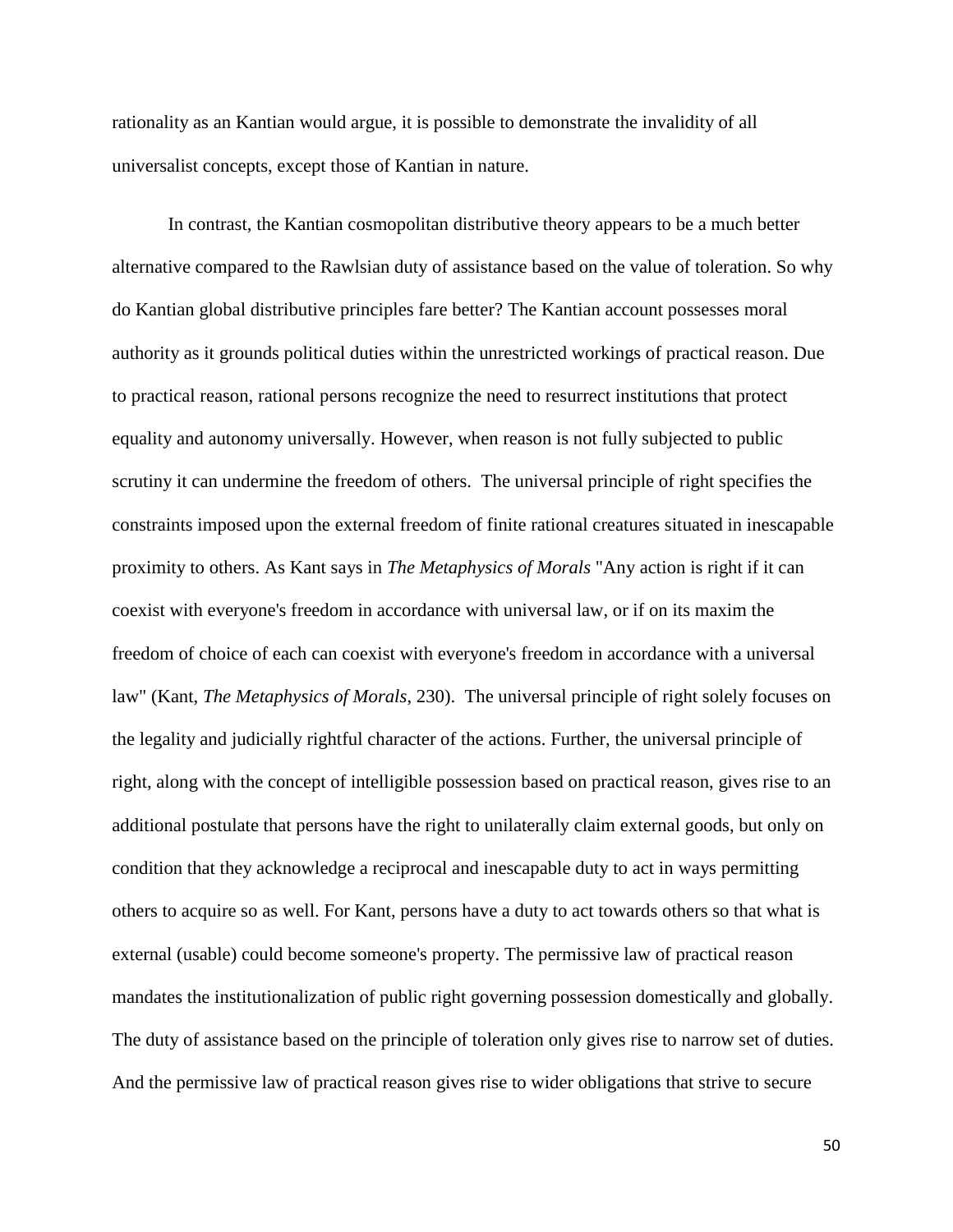conditions fostering rightful appropriation. These obligations include renouncing interfering with others' rightful appropriation and eliminating things that could hinder the realization of everyone's freedom. Essentially, for Kant republican states have duties to remedy not only those hindrances to individuals' freedom posed by third party invasions, but also those caused due to disadvantageous political, social, and economic circumstances. In *The Metaphysics of Morals*, Kant prescribes: "impose taxes to support organizations providing for the poor, redistributing money from the wealthy to support children abandoned because of poverty or shame" (Kant, *The Metaphysics of Morals*, 326). Unlike Rawls, Kant's duty across borders is based on practical reason by means of the fact that all persons inhabit the earth involuntary; this forms the original community, in which practical reason dictates that freedom and basic liberties should be extended to all individuals in accordance with universalizable law. Further, he even suggests enacting laws allowing any person without the "personal resources requisite to independence to work his way up from this passive condition to an active one" (Kant, *The Metaphysics of Morals*, 315).

Kant speaks of an original community that encompasses all persons as an idea of practical reason. The original community, for Kant, is a union of persons who find themselves, simply by virtue of their involuntary appearance on earth, inescapably in common possession of all. Kant elaborates: "Original possession in common is, rather, a practical rational concept which contains a priori the principle in accordance with which alone people can use a place on the earth in accordance with principles of right" (Kant, *Ibid*, 262). As Shaw writes, according to Kant, to put this idea into practice,

"all persons need to enter into a civil society, gradually extend public relations of right to all persons and peoples throughout the world; and finally to organize their relations in ways providing other persons opportunities to achieve self-sufficiency by means of their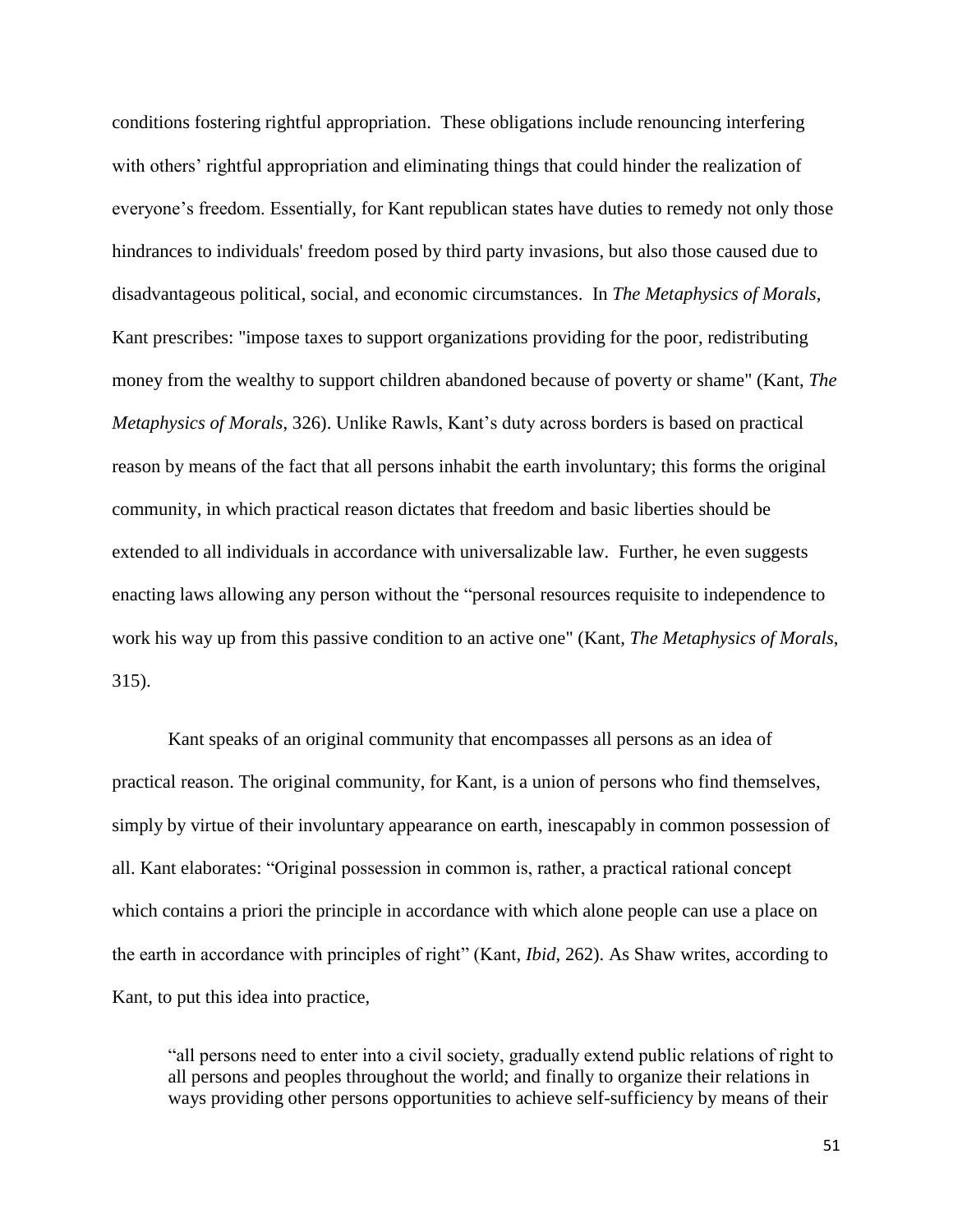rightful appropriation, and failing this, in extremis, directly to provide for others' basic needs" (Shaw, 235).

This appears to be representative of Kant's views, as by means practical reason it would follow that all individuals should have the means to attain their respective ends to realize their freedoms. In the absence of such a state of affairs, it is necessary to help facilitate conditions whereby freedom can be fully realized, and conditions of perpetual peace can be secured for all involved.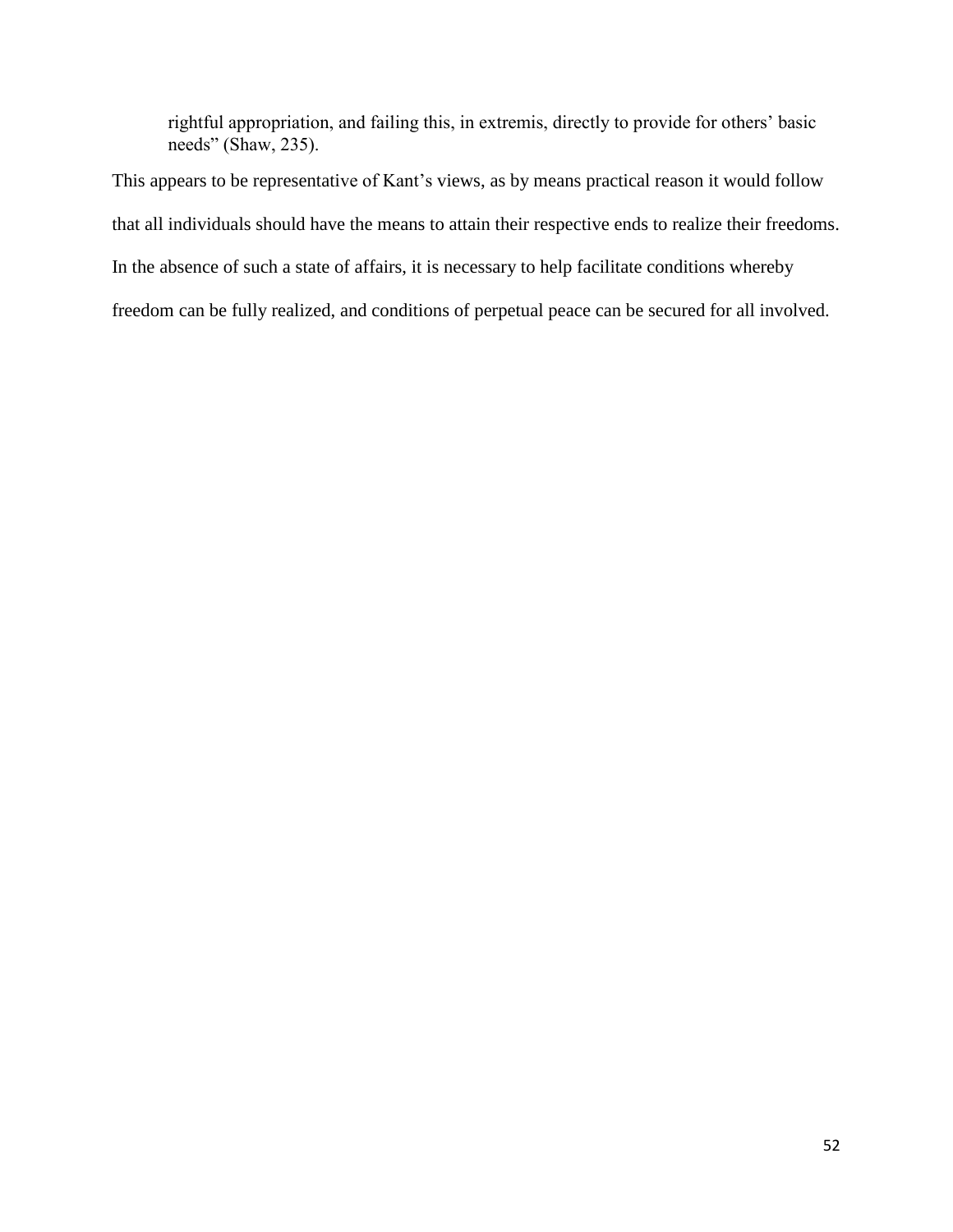# **CONCLUSION**

Rawls attempts to put forth principles of justice that satisfy utilitarianism's concerns for the greatest number without neglecting the individual. To this end, Rawls' theory of justice is constructed around the idea of the kind of a civil society a reasonable man would choose to live in? The Rawlsian model however quickly encounters problems when individuals have to obey commands when they go against his interests? The Rawlsian model is based on a contract where every man gives adherence to civil society only on the condition that he is guaranteed certain minimal rights. For Rawls, such a contract sets goals, and limits of the civil society, prescribes to duties for the rulers and motivates the citizens' adherence as well as defines their legitimate claims. Within the Ralwsian system, there is no institutional context, to determine natural rights such that they can be universalized, ultimately risking collapse into what Kant calls "lawless freedom" or another way of describing the state of nature (as we have various subjects acting on their basis of their notions of justice).

Rawls' model for a theory of justice was shaped to accommodate for sensibilities that have emerged from utilitarianism and the dissatisfactions associated with it, I argue it lacks the moral infrastructure that the Kantian system has to offer. Rawls' two fundamental principles from the original position are: firstly, that each person is to have an equal right to the most extensive basic liberty compatible with a similar liberty for others, secondly, all goods are to be equally distributed (if unequally distributed, this unequal distribution must be agreed to be to the advantage of all as measured by the desires of the least advantaged member of society). In a sense, those that are advantaged can only use their advantages within an egalitarian society, where they have persuaded the disadvantaged that whatever inequalities exist, they are to their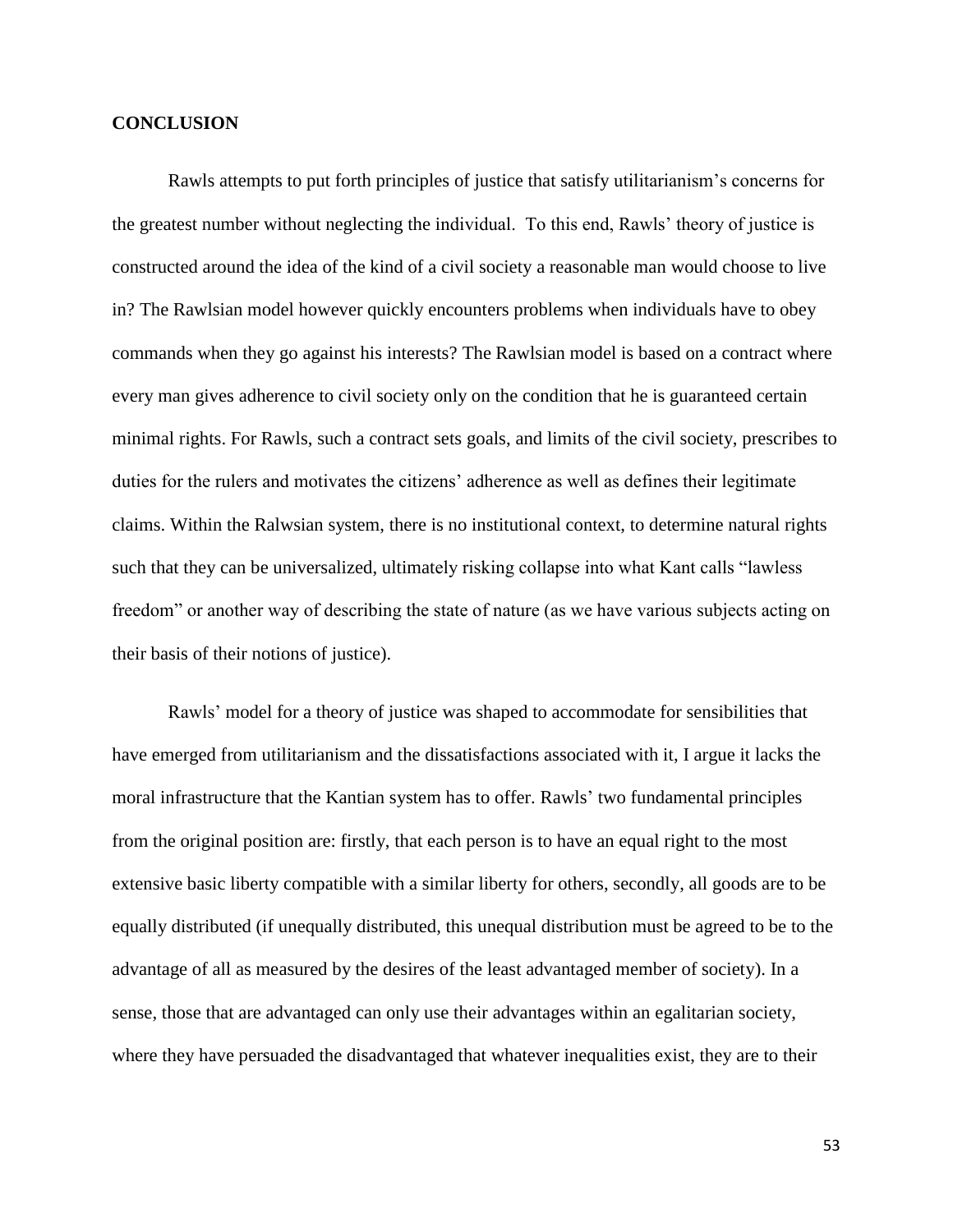advantage. Rawls' somewhat unique contribution is to incorporate the maxim of contemporary social welfare into the fundamental principles of justice.

Within the Kantian account, the subject of justice consists of agents as persons who reason about action and autonomy. Autonomy is a necessary precondition for exercising rights. For Kant, a will which acts on the practical law is a will which is acting on the idea of the form of law, an idea of reason which has nothing to do with the senses. The moral will is independent of the world of the senses, the world where it might be constrained by one's contingent desires. The will is therefore fundamentally free. The only appropriate rule whose content does not restrict the freedom of will is the categorical imperative. To follow the practical law is to be [autonomous,](http://en.wiktionary.org/wiki/autonomy) whereas to follow any of the other types of contingent laws (hypothetical imperatives) is to be [heteronomous](http://en.wiktionary.org/wiki/heteronomy) and therefore un-free. Ultimately, moral law expresses the positive content of freedom. The Rawlsian account presupposes autonomy when he claims each agent has a share in the proceeds of society. But is the action an expression of a rational maxim that is universal adoptable by all or merely driven by preference and inclinations. Unlike the state of nature that Kant relies on for his theory of justice, Rawls relies on abstract hypothetical conditions to arrive upon his two principles. Within the state of nature, we are presented with "a picture of man as he is really is, divested of convention, accident and illusion, a picture grounded on and consistent with the new science of nature" (Bloom, 651). For Kant, man's primary natural concern is to preserve himself. In recognition of this, man enters the contract of society because his life is threatened and he fears losing it. The fear that man feels is not an abstraction, an imagination, but rather an experience that compels man to not only adhere to the civil society but to preserve it. In contrast to this, within the original position, there is nothing that corresponds to any man's real experience as the fear of death disappears. The Rawlsian system provides little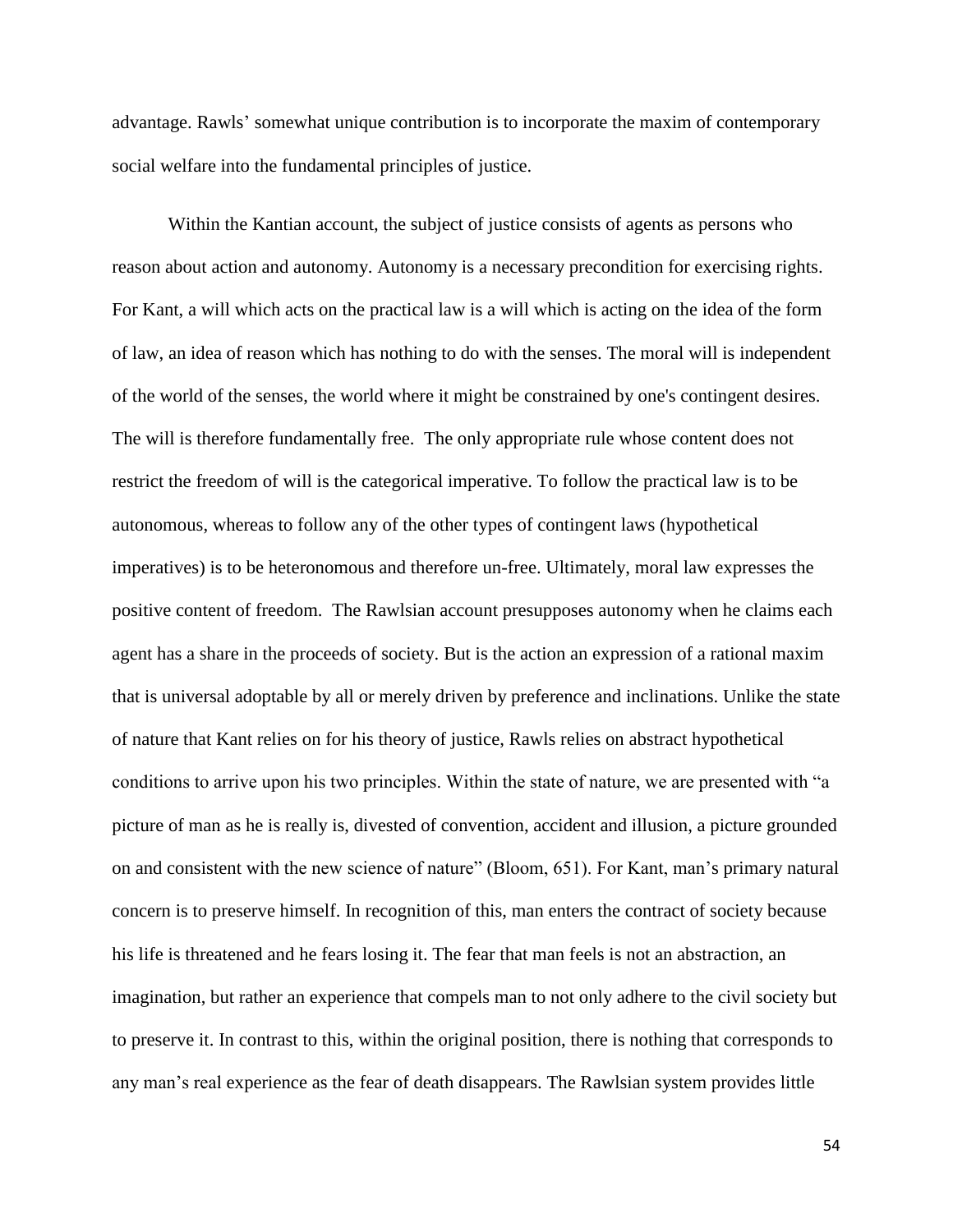motive for man to join the civil society, let alone accept its rules. For instance, when the veil of ignorance falls away, depending on one' position in the society, the motive for compliance also somewhat falls away. However, when man leaves the state of nature, the passions found there remain with him. Unlike Kant, whose theory of justice took its bearings from a negative pole, man's desire to avoid death, Rawls bases his theory on the positive goal of happiness. Rawls seems to be working from the assumption that some sort of distribution of primary goods would best affect happiness. However, this can be easily disputed given people have vastly different visions of what is necessary for happiness. Surely, the focus should lie elsewhere. Within the Kantian system, the principles of freedom, equality and civil independence take centre stage, as these allow citizens to realize their own version of happiness. And Kant concludes that the proper application of the principle of right within a republican constitution would better promote happiness than any other. Within a republican constitution, there is a basis for trust and security, essential for happiness. Such a republican constitution ensures that people don't suffer unjustly.

Clearly, it can be challenging to employ the Rawlsian principles even within a domestic context. However, does the Rawlsian account provide a useful framework for international relations? The answer is No. Within '*The Law of Peoples*', Rawls argues that well-ordered peoples only have an obligation to help burdened societies satisfy their members' basic needs. By doing so, Rawls is denying the applicability of global distributive principles, more specifically, his own difference principle. Rawls justifies his denial on the basis of the fact that burdened societies have not adopted those liberal principles. Based on this, surely well-ordered societies do not have any obligation to protect the rights of those that reside in burdened societies. As such, Rawls would be denying respect for decent peoples' distinctive conceptions of justice. However Rawls recognizes that we will need to maintain relations with other societies, even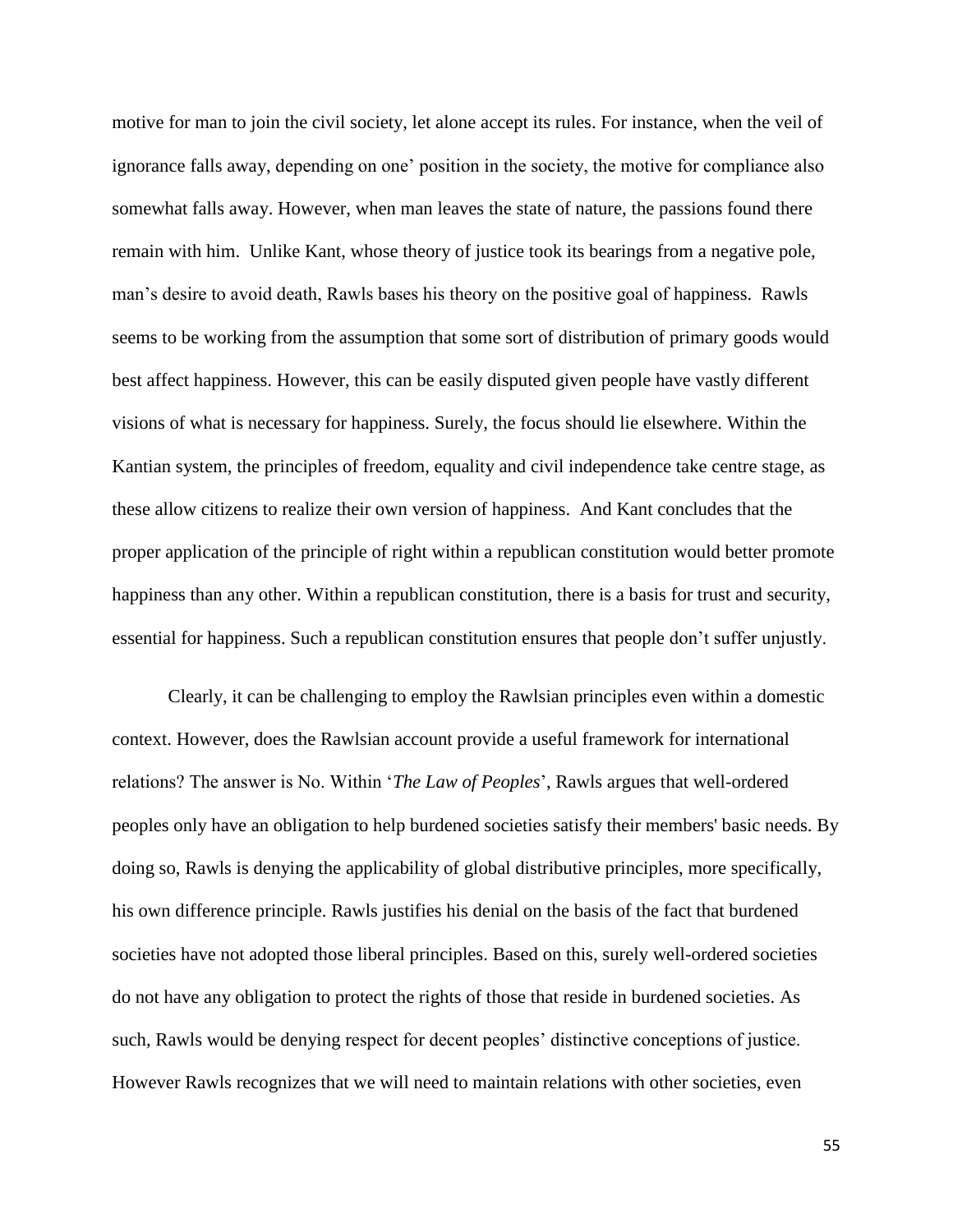those that are not liberal. To maintain rightful associations, Rawls argues that genuine reciprocity demands that parties proposing terms of association need to reasonably believe that others can agree to them as free and equal citizens, and not as dominated or manipulated, or under the pressure of an inferior political or social position (Rawls, *A Theory of Justice*, 60). But this argument also runs into problems; as it is ambiguous as to how far well-ordered (liberal) societies ought to go to ensure people within burdened societies can be considered free and equal.

Kantian cosmopolitan distributive theory appears to be a more solid alternative that possesses greater moral authority and political potency as it grounds political duties within the unrestricted workings of practical reason. The Kantian original community that encompasses all persons is an idea of practical reason. Man finds himself inescapably in common possession with others; in order for man to preserve himself, he must act in accordance with principles of right. To fully realize this idea, Kant calls for a civil society, where public relations of rights are extended to all people across the world, so that their relations can be better organized to achieve self-sufficiency by means of rightful appropriation. And, when necessary, redistribution of resources is justifiable within the Kantian system if required for the preservation of mankind.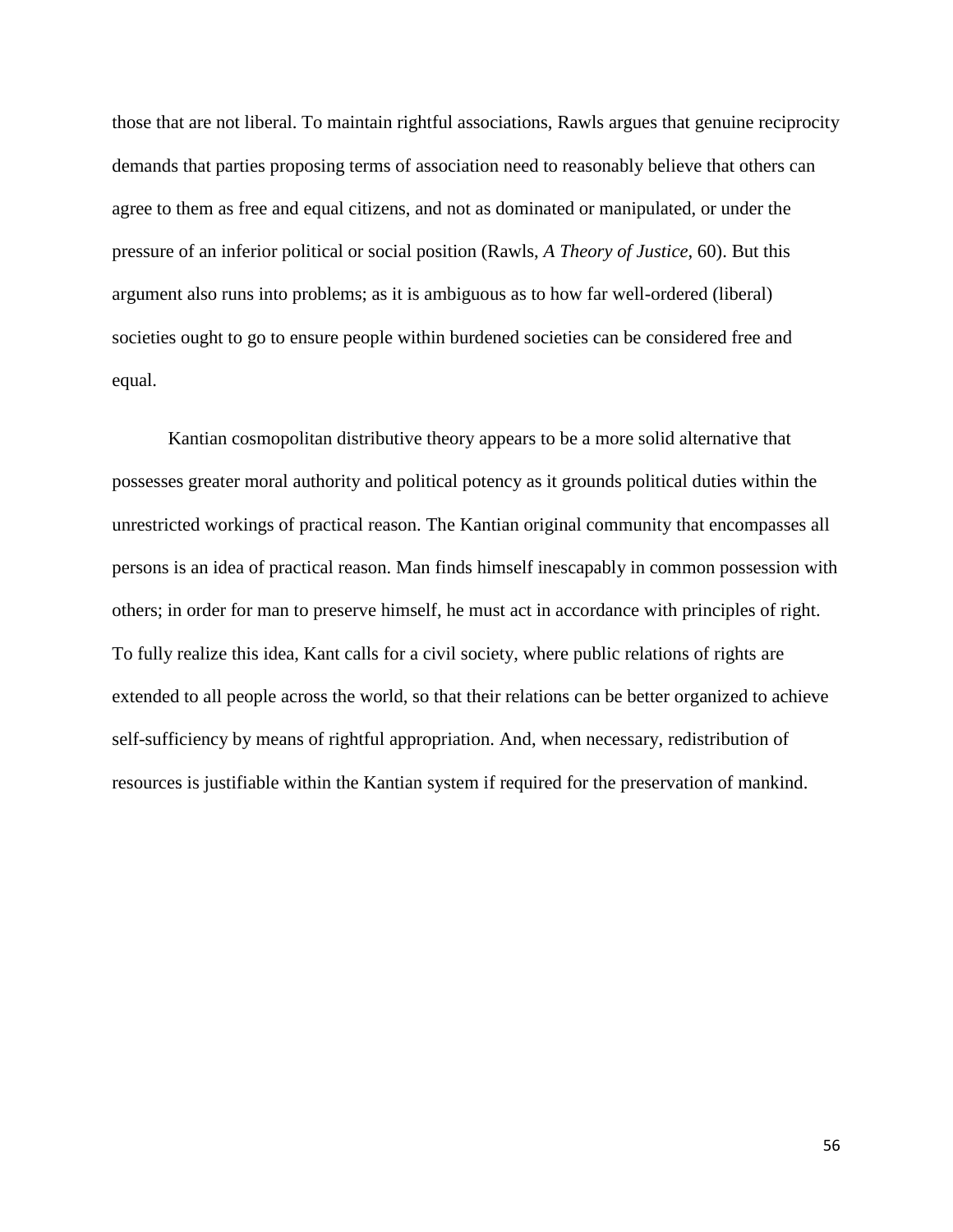# **Bibliography**

- Amdur, Robert**. "**Rawls' Theory of Justice: Domestic and International Perspectives of Justice: A Critical Examination of the Principal Doctrines in a Theory of Justice by John Rawls," in *World Politics*, Vol. 29, No. 3 (Apr., 1977), Pp. 438-461.
- Arendt, Hannah. "Decline Of The Nation State-End Of Rights of Man," in *The Origins of Totalitarianism* edited by Samantha Power. Pp. 291-302. Chicago: Knopf Doubleday Publishing Group, 2004.
- Bloom, Allan*. "*Justice: John Rawls Vs. The Tradition of Political Philosophy," in *The American Political Science Review*, Vol. 69, No. 2 (Jun., 1975), Pp. 648-662.
- Bourke, John. "Kant's Doctrine of Perpetual Peace," in *The Journal of Philosophy*, Vol. 17, No. 68 (Nov., 1942), Pp. 324-333.
- Curran, Eleanor. "Hobbes's Theory of Rights: A Modern Interest Theory," in *The Journal of Ethics*, Vol. 6, No. 1 (2002), pp. 63-86.
- Garcia, Frank. J. "Review of The Law of Peoples," in Harvard University Press, 1999. Pp. 659- 677.
- Gurian, Waldermar. "Perpetual Peace? Critical Remarks on Mortimer J. Adler's Book," in *The Review of Politics*, Vol. 6, No. 2 (Apr., 1944), pp. 228-238.
- Hess, Gregory et al. "War and Democracy," in *The [Journal of Political Economy](http://www.jstor.org.proxy2.lib.uwo.ca:2048/action/showPublication?journalCode=jpoliecon)*, Vol. 109, No. 4 (Aug., 2001), pp. 776-810.
- Hobbes, Thomas. Leviathan. London: Penguin, 1988. Pp 9-717.
- Huntley, Wade. L. "Kant's Third Image: Systemic Sources of the Liberal Peace," in *The International Studies Quarterly*, Vol. 40, No. 1 (Mar., 1996), Pp. 45-76.
- Ingram, David. "Between Political Liberalism and Post national Cosmopolitanism: Toward an Alternative Theory of Human Rights," in *Political Theory*, Vol. 31, No. 3 (Jun., 2003), Pp. 359-391.
- International Development Research Centre, International Commission on Intervention And State Sovereignty on The Responsibility to Protect, (December 2001. Pp. 1-91). Henceforth ICSIS.

Kant, Immanuel. Perpetual Peace: A Philosophical Sketch. Hackett Publishing, 2003.

\_\_\_\_\_\_\_\_\_\_\_\_. Political Writings, Cambridge University Press, 1991. Pp. 1-279.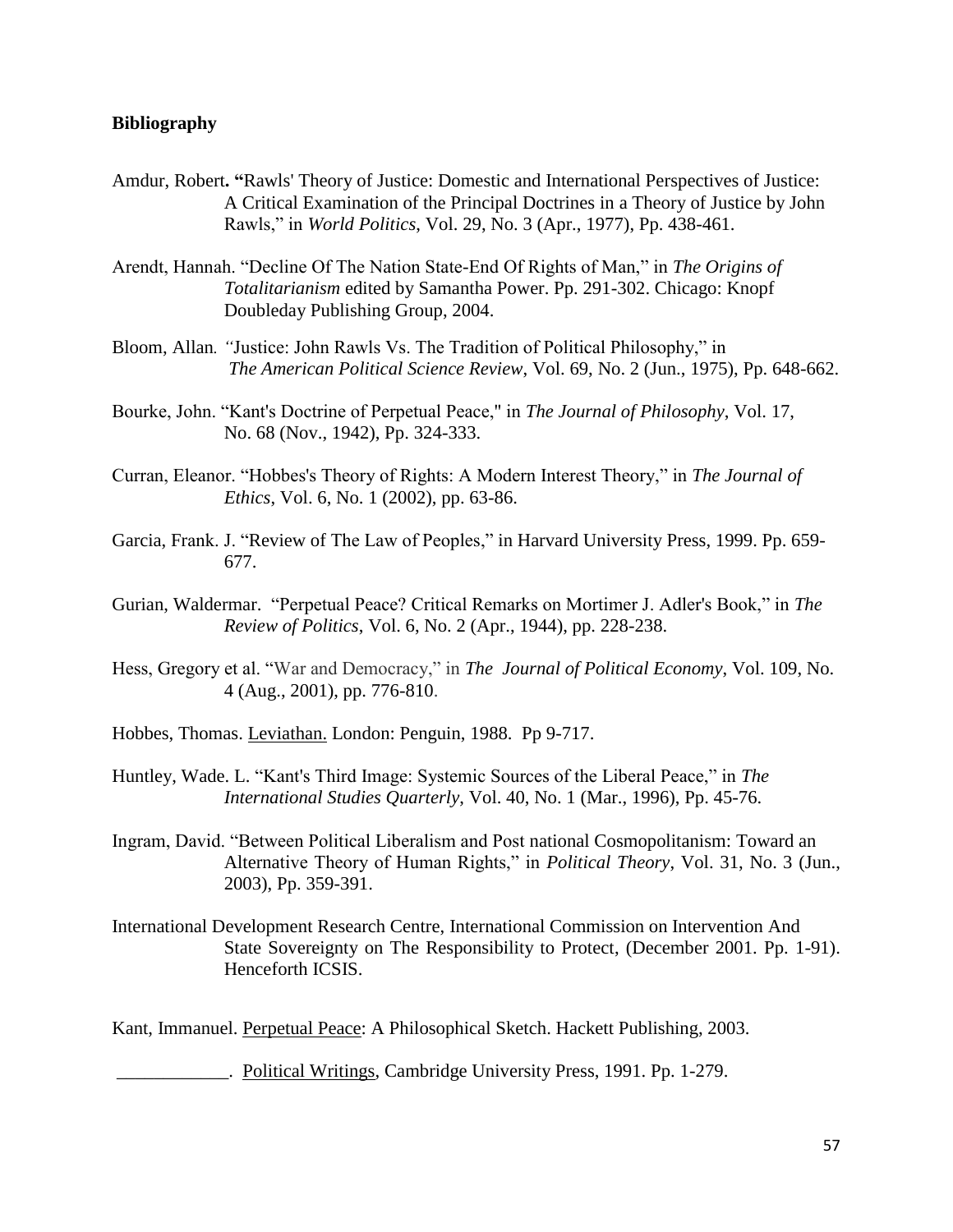The Metaphysics of Morals, Ed. and trans. W. Hastie. Pp. 1-20.

The Metaphysics of Morals, Ed. and trans. Mary Gregor. Cambridge and New York: Cambridge University Press. Pp. 1-77.

Li Murray, Tania. Beyond the State and Failed Schemes. in *[American Anthropologist](http://www.jstor.org.proxy1.lib.uwo.ca:2048/action/showPublication?journalCode=ameranth)*, New Series, Vol. 107, No. 3 (Sep., 2005), Pp. 383-394.

Macpherson, C. B. Democratic Theory. Clarendon Press. Oxford. 1973. Pp. 3-195.

\_\_\_\_\_\_\_\_\_\_. The Political Theory Of Possessive Individualism. Oxford University Press. 1954. Pp. 1-293.

Maletz, Donald. "History in Hegel's 'Philosophy of Right," in *[The Review of Politics](http://www.jstor.org.proxy2.lib.uwo.ca:2048/action/showPublication?journalCode=reviewpolitics)*, Vol. 45, No. 2 (1983), Pp. 209-233.

Mulholland, Leslie. A. Kant's System of Rights. Columbia University Press, 1990. Pp. 1-403.

- O'Neill, Onora. "Bounded and Cosmopolitan Justice" in *Review of International Studies*, Vol. 26, How Might We Live? Global Ethics in a New Century (Dec., 2000), Pp. 45-60.
- Owen, Judd. J. "The Tolerant Leviathan: Hobbes and the Paradox of Liberalism," in *The [Polity](http://www.jstor.org.proxy2.lib.uwo.ca:2048/action/showPublication?journalCode=polity)*, Vol. 37, No. 1, Fashion for Democracy (Jan., 2005), Pp. 130-148.

Rawls, John, "Justice as Fairness," *Philosophical Review* (April 1958), 67 (2): 164-194.

- \_\_\_\_\_\_\_\_\_\_. "Kantian Constructivism in Moral Theory," in *The Journal of Philosophy*, Vol. 77, No. 9 (Sep. 9, 1980), Pp. 515-572.
- \_\_\_\_\_\_\_\_\_\_. "Political Liberalism: Reply to Habermas." *Journal of Philosophy* (March 1995), 92 (3):132-180.
	- The Law of Peoples, *Critical Inquiry* (Fall 1993), 20(1): Pp. 36-68.
- \_\_\_\_\_\_\_\_\_\_. [A Theory of Justice](http://en.wikipedia.org/wiki/A_Theory_of_Justice)*.* Cambridge, Massachusetts: Belknap Press of Harvard University Press, 1971, Pp 1-192.

Reiss, Hans ed. Kant's Political Writings. Cambridge Studies in *The History and Theory of Politics*, pp. 1-125.

Reiter, Dan, "Does Peace Nurture Democracy?" in *[The Journal of Politics](http://www.jstor.org.proxy2.lib.uwo.ca:2048/action/showPublication?journalCode=jpolitics)*, Vol. 63, No. 3 (Aug., 2001), Pp. 935-948.

Ripstein, Arthur, Force and Freedom. Harvard University Press, 2009. Pp. 1-416.

Russett, Bruce et al, "Democratic International Governmental Organizations Promote Peace," in